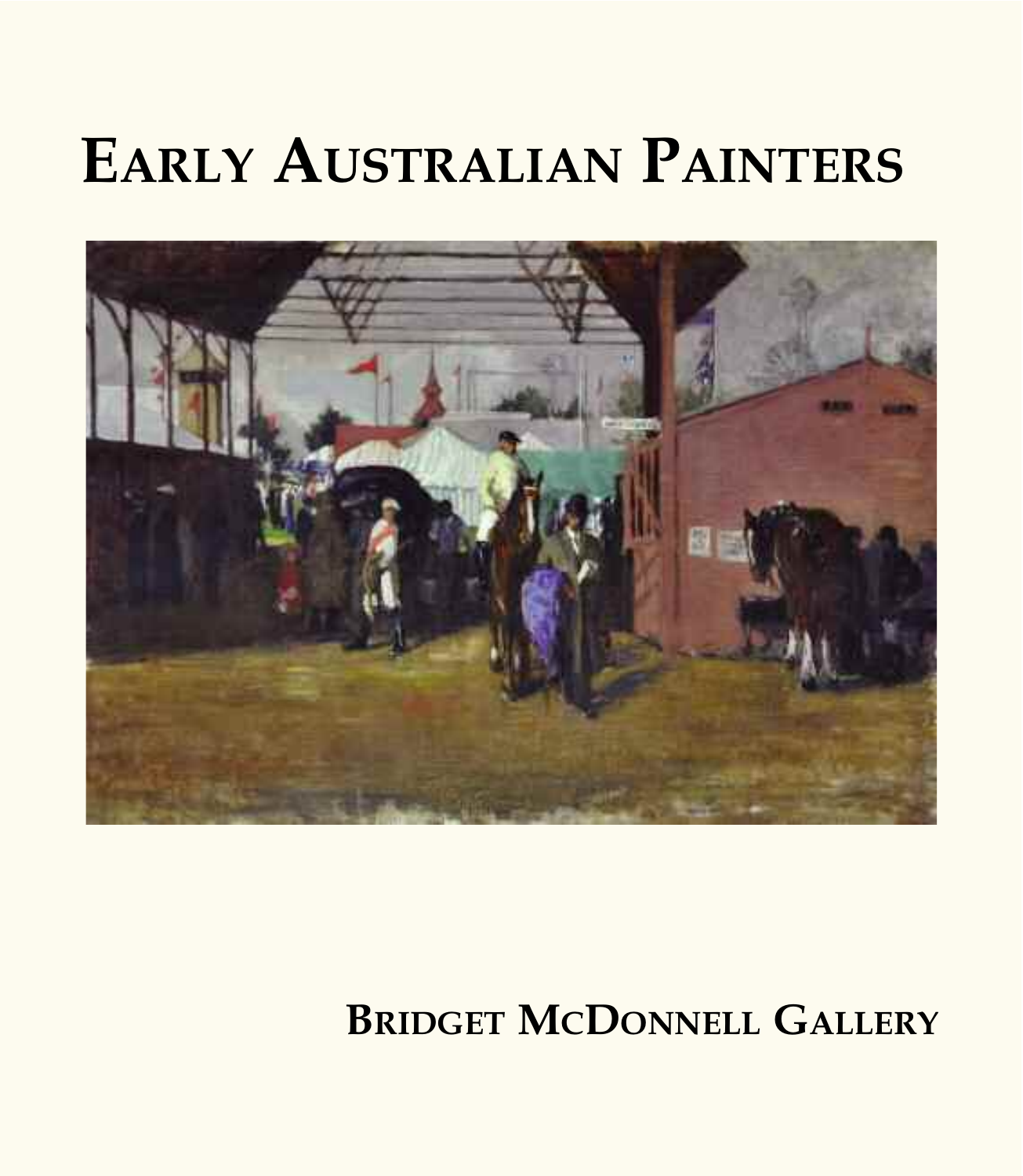# Early Australian Painters

Exhibition from 23 May to 13 June 2010

# **Bridget McDonnell Gallery**

130 Faraday Street Carlton 3053 • phone 03 9347 1700 hours Monday to Friday 10 - 5 pm • Saturday and Sunday 12 - 5 pm *www.bridgetmcdonnellgallery.com. au •* email: *bridgart@optusnet.com.au*

front cover is no. 26 Jessie Traill *At the Royal Agricultural Show, Melbourne* c1911 back cover is no. 23 Charles Conder *Coralie The Balzac Set London 1899*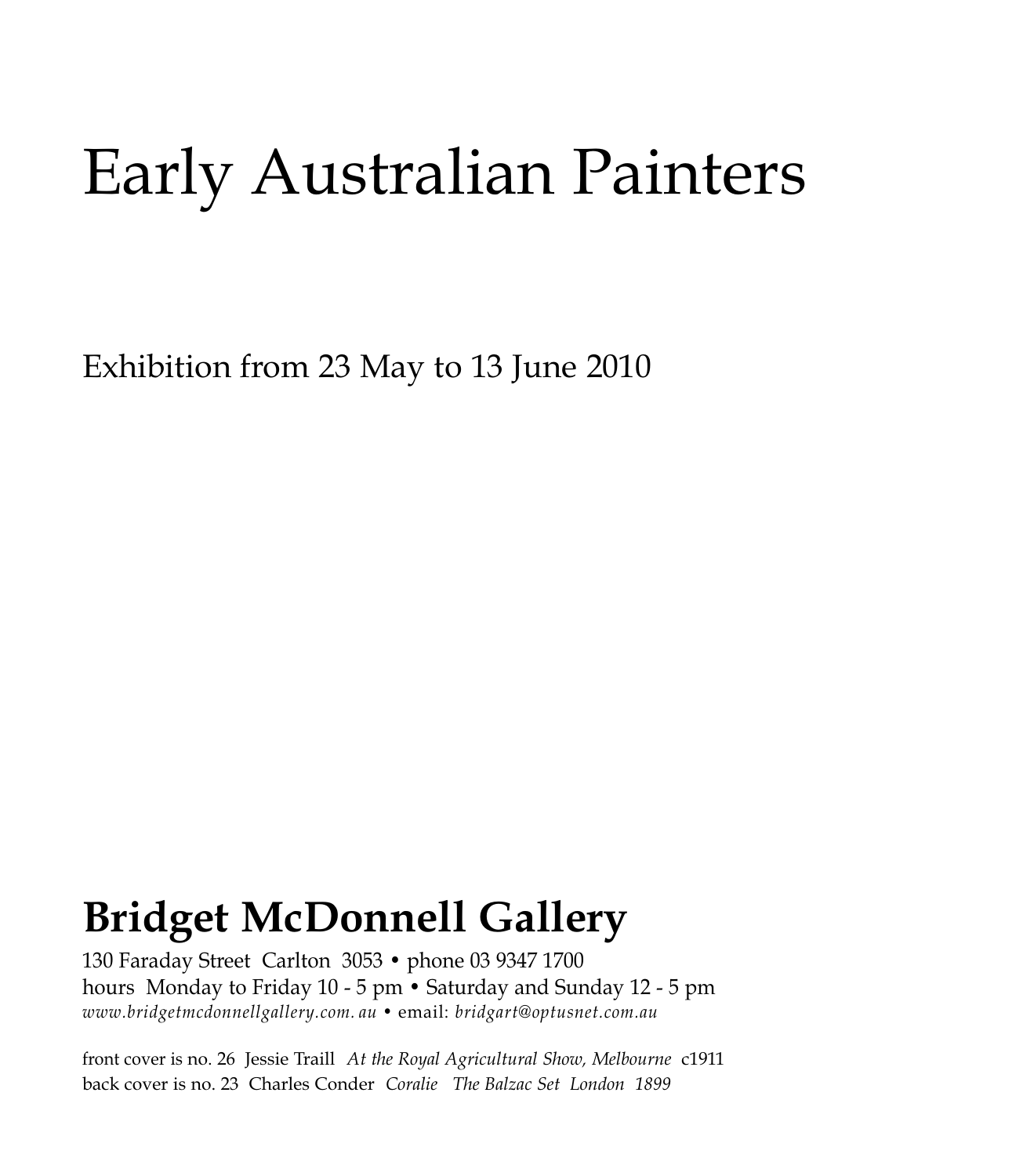**William Buelow Gould** 1801 - 1853

### **1. Larder Still Life** Oil on canvas 60.5 x 48.5 cm

#### **Provenance:**

Private collection, United Kingdom

Cf. *Still Life with Gun 1852*, oil on canvas on masonite,  $60.9 \times 49.4$  cm, signed, in the collection of the Tasmanian Museum and Art Gallery, Hobart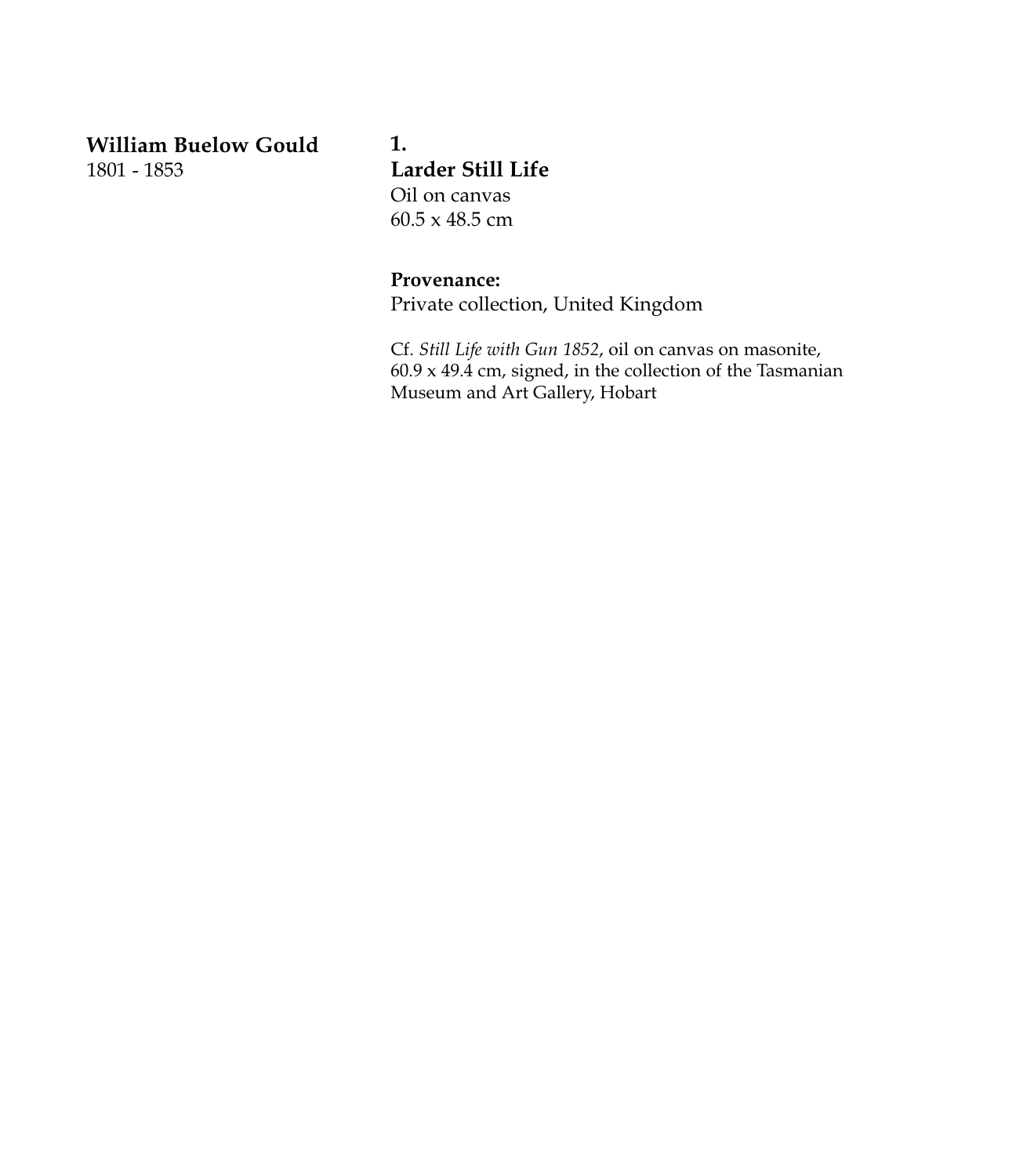

1. William Buelow Gould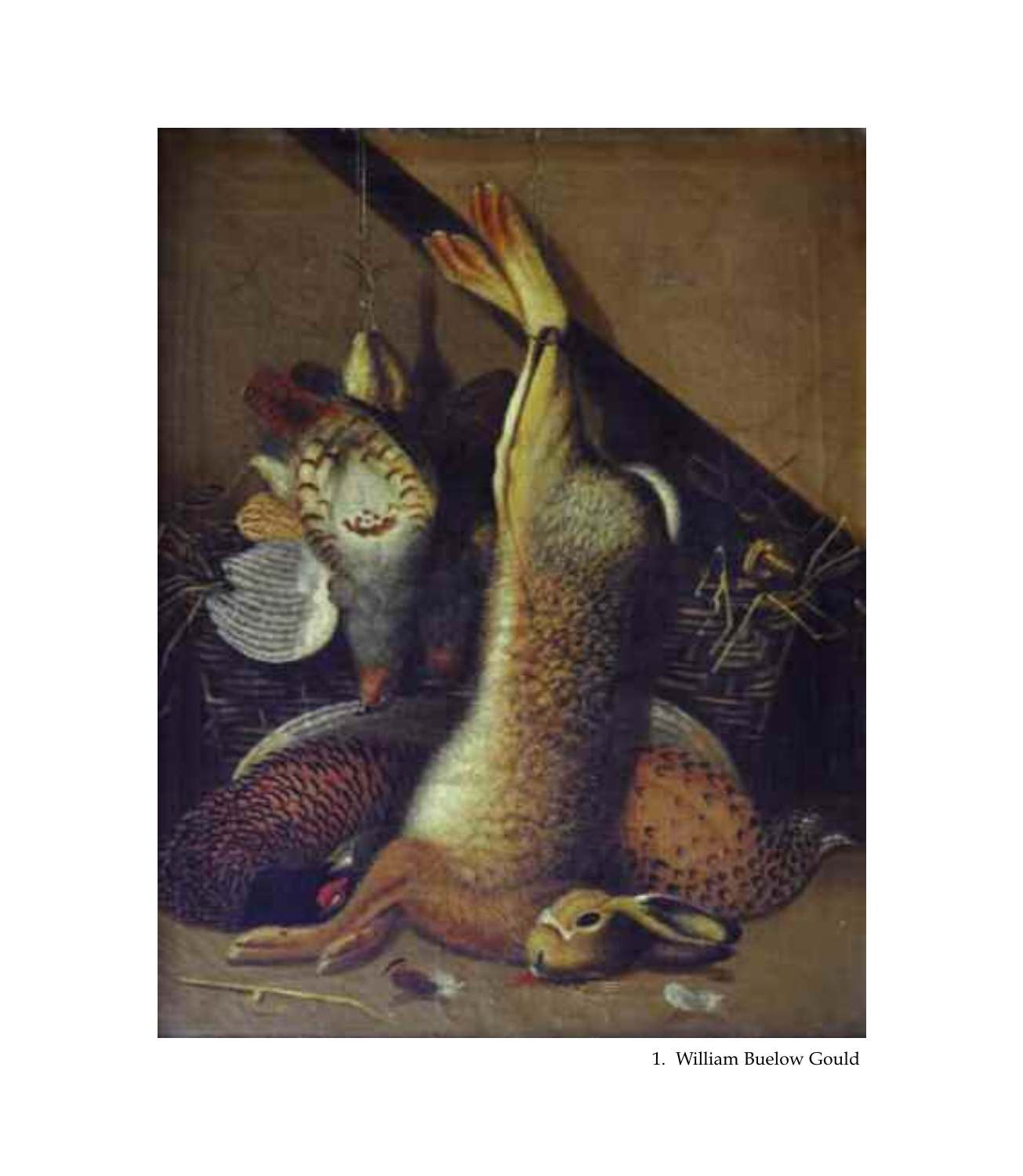**A. Twigg** active c1870-1900 **2. The Paddle Steamer** *Ballina* Oil on board 39 x 60 cm Signed

#### **Provenance:**

Len and Alma Barton, Sydney, by descent until 2007

Built by Low Walker and Co. in Northumberland, England in 1865. It was later refitted for the Clarence and Richmond Rivers Steam Navigation Company Ltd. It was in service in NSW between 1865 and 1879 when it was wrecked during a storm at Port Macquarie.

A. Twigg in the Sydney Morning Herald of  $10^{th}$  November, 1876 advertised his services offering to paint portraits of boats in the Balmain Regatta: *Applications to A. TWIGG, Marine Artist, No 10 Erskine-street*

Little is known about the artist and his paintings are rarely seen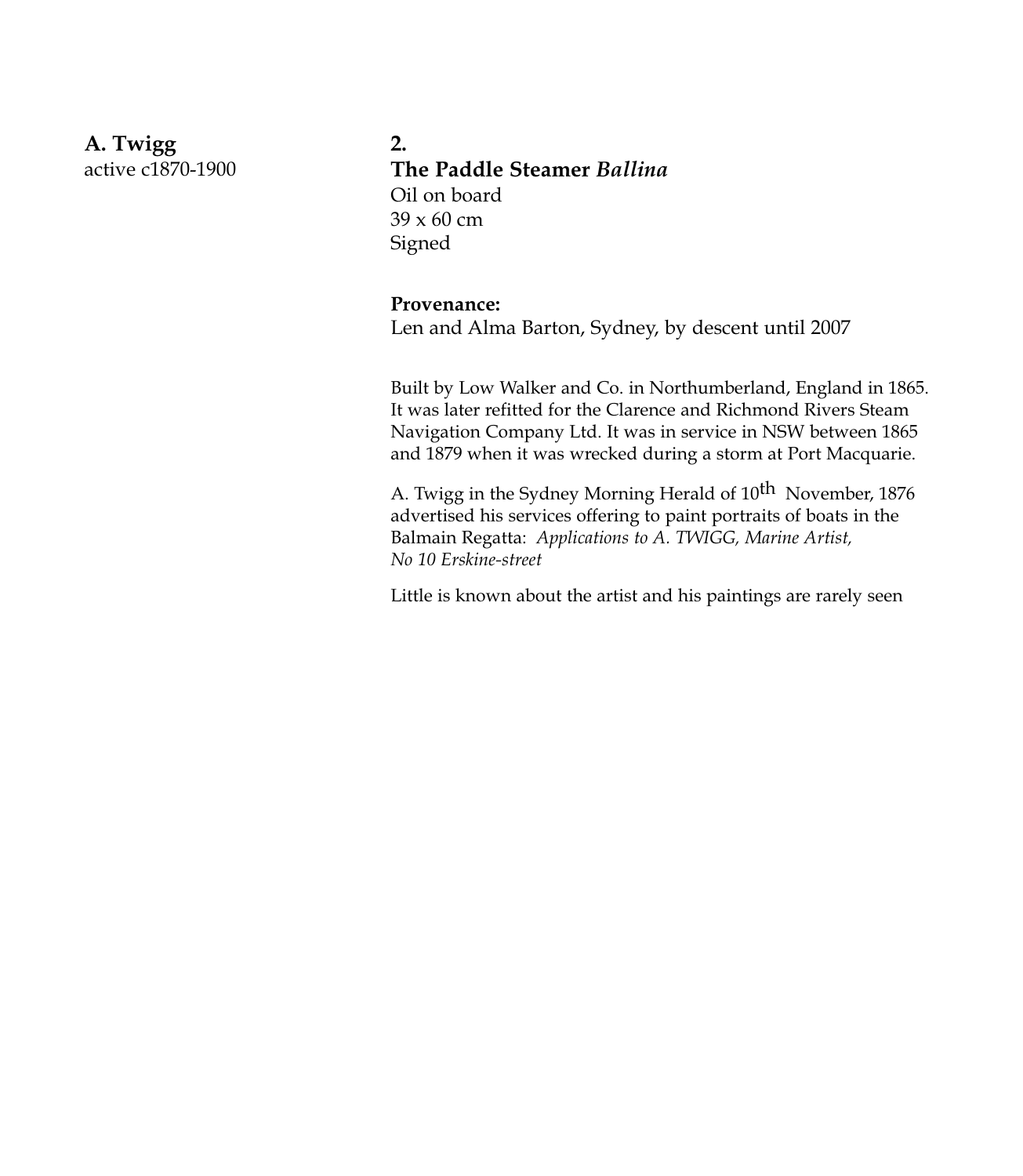

2. A. Twigg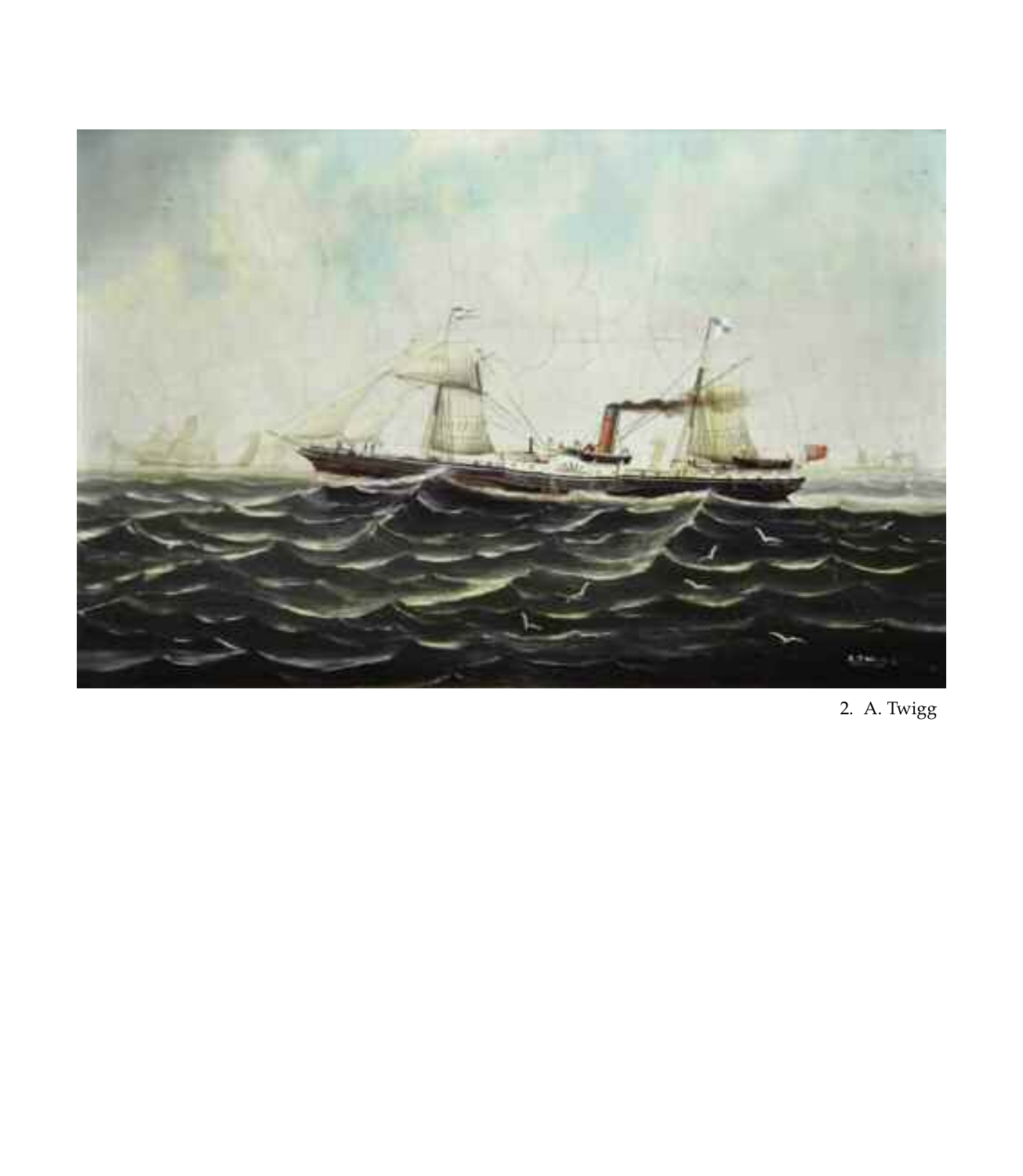**Australian School** 19th Century

**3. The Brigantine** *Kate Kearney* **1870** Oil on canvas 34.5 x 47 cm Inscribed with title on the stretcher

#### **Provenance:**

Len and Alma Barton, Sydney, by descent until 2007

The Brigantine *Kate Kearney* was built in 1854. It was owned by Captain Thomas A. Lake and was used to trade goods, such as wool, hides, flour, copper and coconut oil between Australia, New Zealand, South Sea Islands, Solomon Islands and Fiji. She capsized in terrible storms off Cooktown in 1884.

The ship attracted considerable attention in January 1882 when its crew discovered the remains of Mrs Mary Watson, her baby son and her Chinese houseboy on an island. The trio had been missing for three months after fleeing from their home on Lizard Island after being attacked by mainland aborigines. Mrs Watson's diary, found by her body, detailed the group's ordeal and their slow dehydration. She was just twenty one years old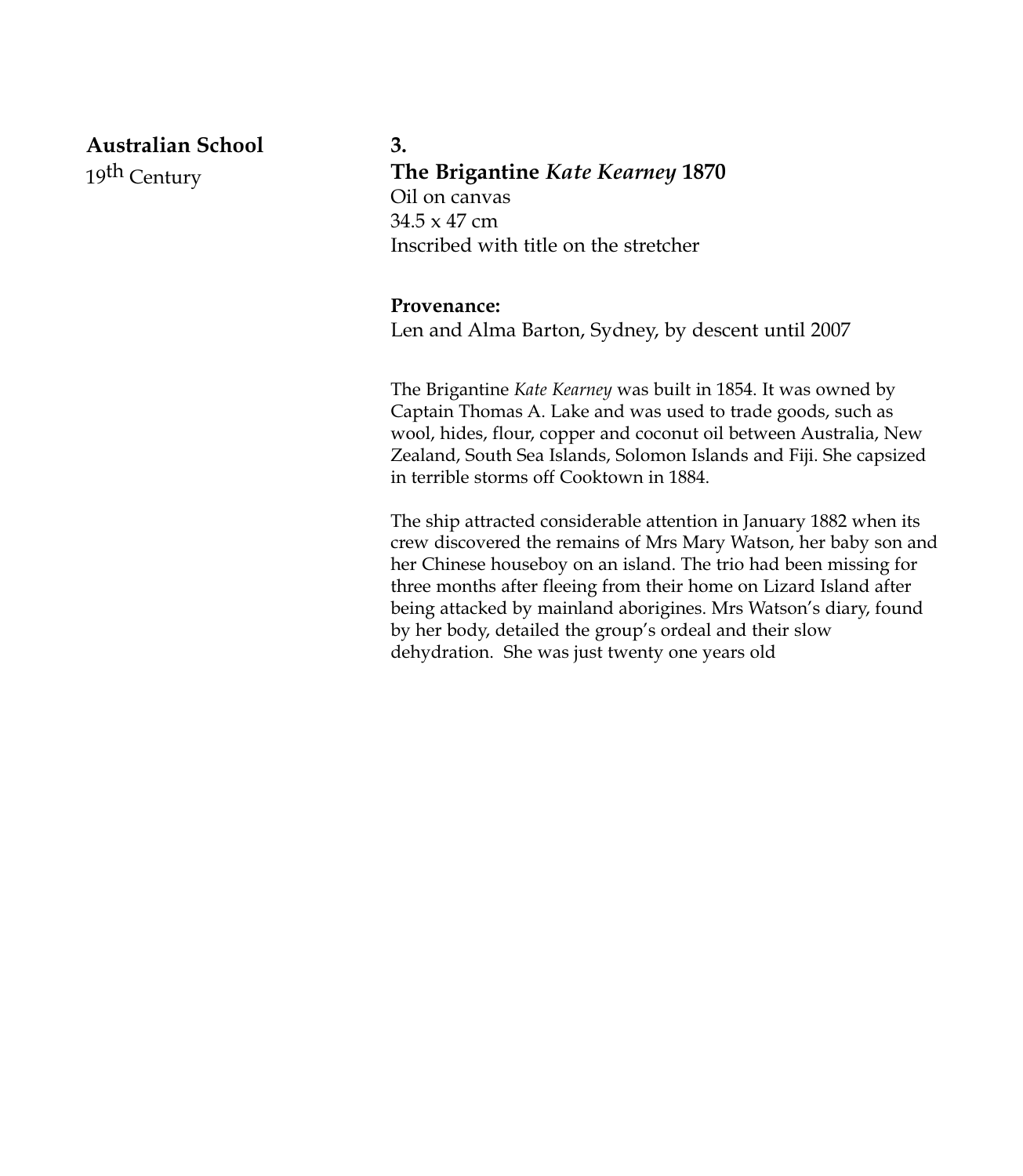

3. Australian School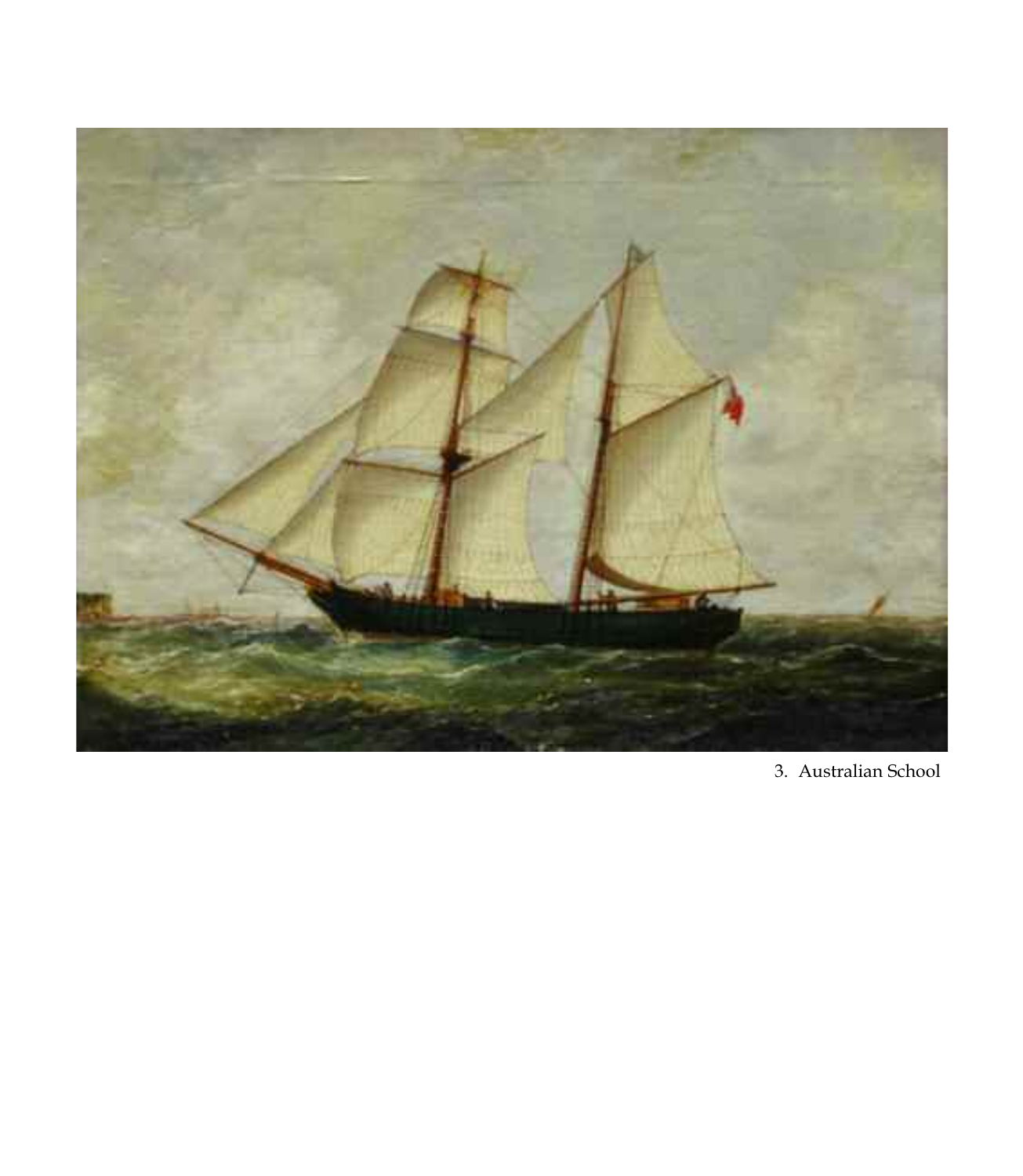**Australian School**

Early 1900s

#### **4.**

#### **The** *Ladye Doris* **Entering Sydney Heads**

Oil on academy board 47 x 61 cm Inscribed on reverse *Ladye Doris/1950 tons/ W. Montgomery & Co./London* and *Mr Alexr. Campbell/c/o Mr Robert Smith/ 21 Mathieson Street/Govan/Glasgow, South Side*

#### **Provenance:**

Len and Alma Barton, Sydney, by descent until 2007

The *Ladye Doris* was built in Glasgow and launched in 1901. Said to be the most beautiful ship ever built. It was a commercial sailing ship which plied the Cape Horn route to the Pacific and Australia.

It was featured in a memoir titled *I saw a ship a'sailing* by Mary Hay, published by the National Maritime Museum, London in 1981. Mary was the daughter of Captain Charles George Wood and Mary Elizabeth Wood. From 1902 until 1909 she sailed the seas on board the *Ladye Doris* with her parents and younger sister, Nancy

In September 1903 *Ladye Doris* was listed as carrying unassisted immigrant passengers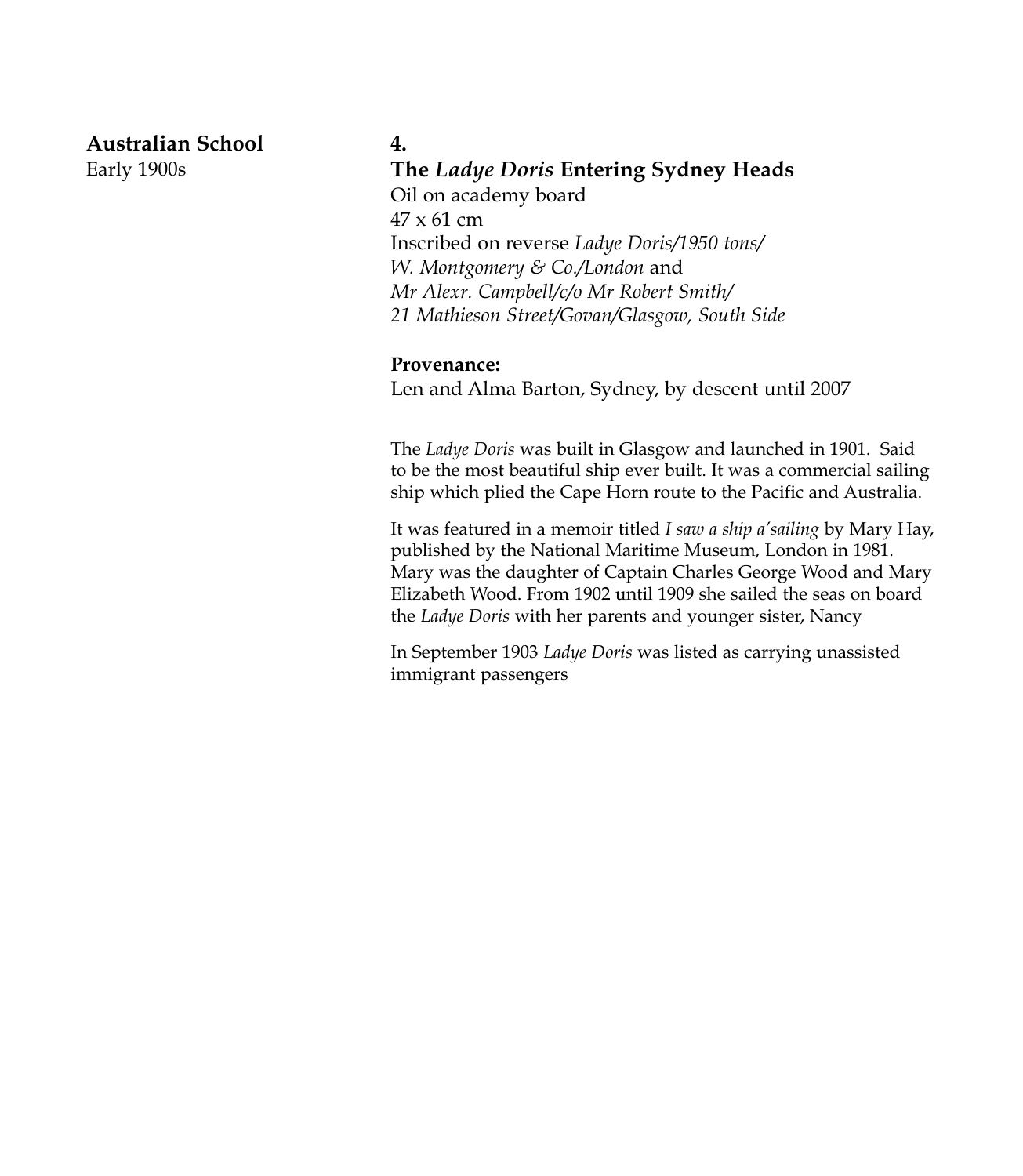

4. Australian School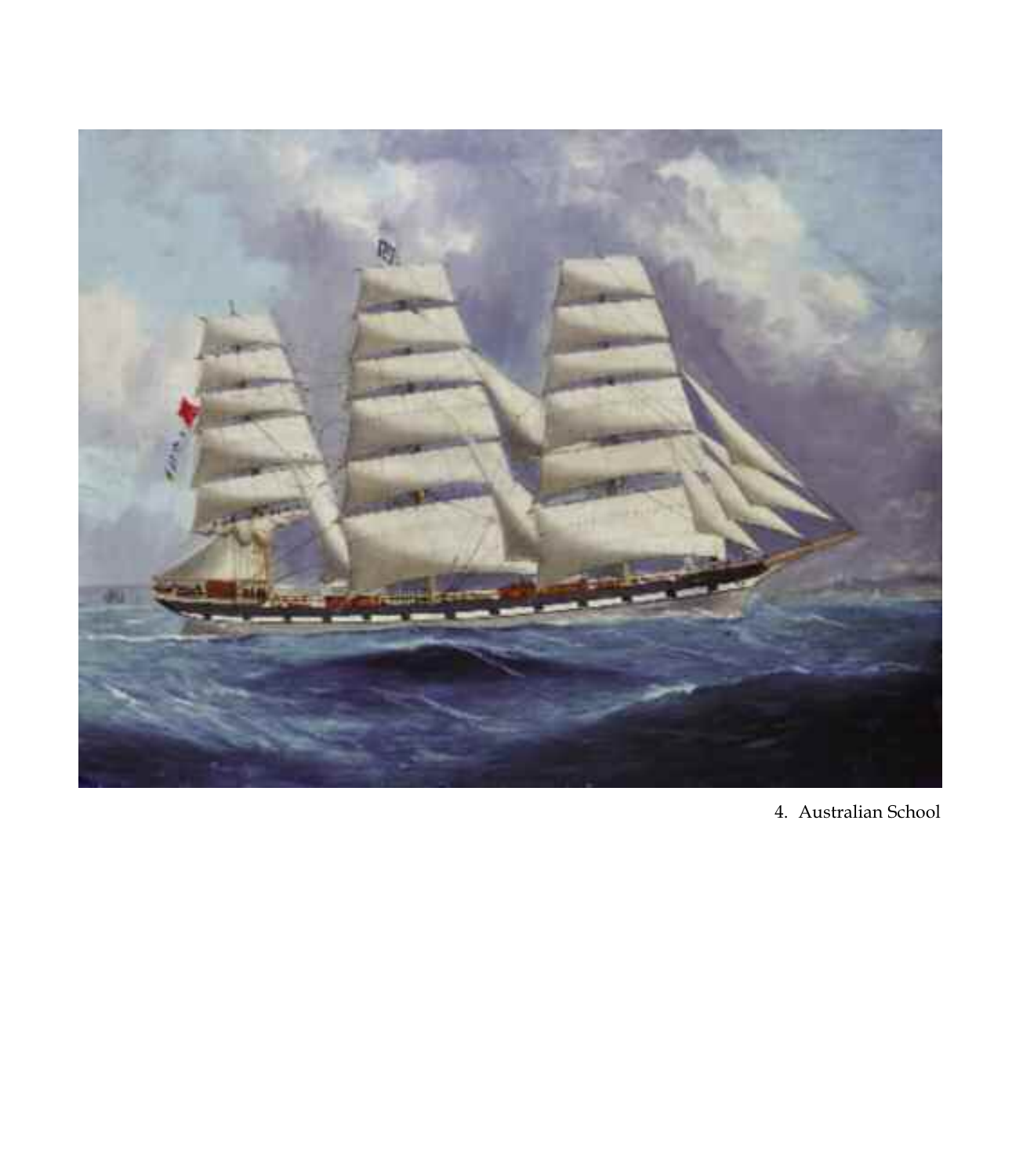**Australian Chinese School** 19th Century

#### **5.**

#### **Portrait of Emily Macpherson c1870s**

Oil on paper mounted on canvas  $81 \times 63.5$  cm Inscribed with Chinese characters on reverse

#### **Portrait of Isabel Macpherson c1870s**

Oil on paper mounted on canvas 81 x 63.5 cm Inscribed with Chinese characters on reverse

A pair in the original wood veneer frames

#### **Provenance:**

By descent in the family until 2006

Emily was born in 1863, daughter of John Macpherson (1829-1915) and Elizabeth (Macdonald) (1832-1894). She married Frederic Moore in 1887 and she was the mother of the artist, John D. Moore.

Isabel, her sister, was born in 1867. She married Robert Aitken a flourmiller. She was N.S.W. Associate Golf Champion in 1910.

John Macpherson was an ironmonger and head of the firm, *Holdsworth, Macpherson and Co.* of Sydney. He was a Waverley councillor for many years and nine times Mayor of Waverley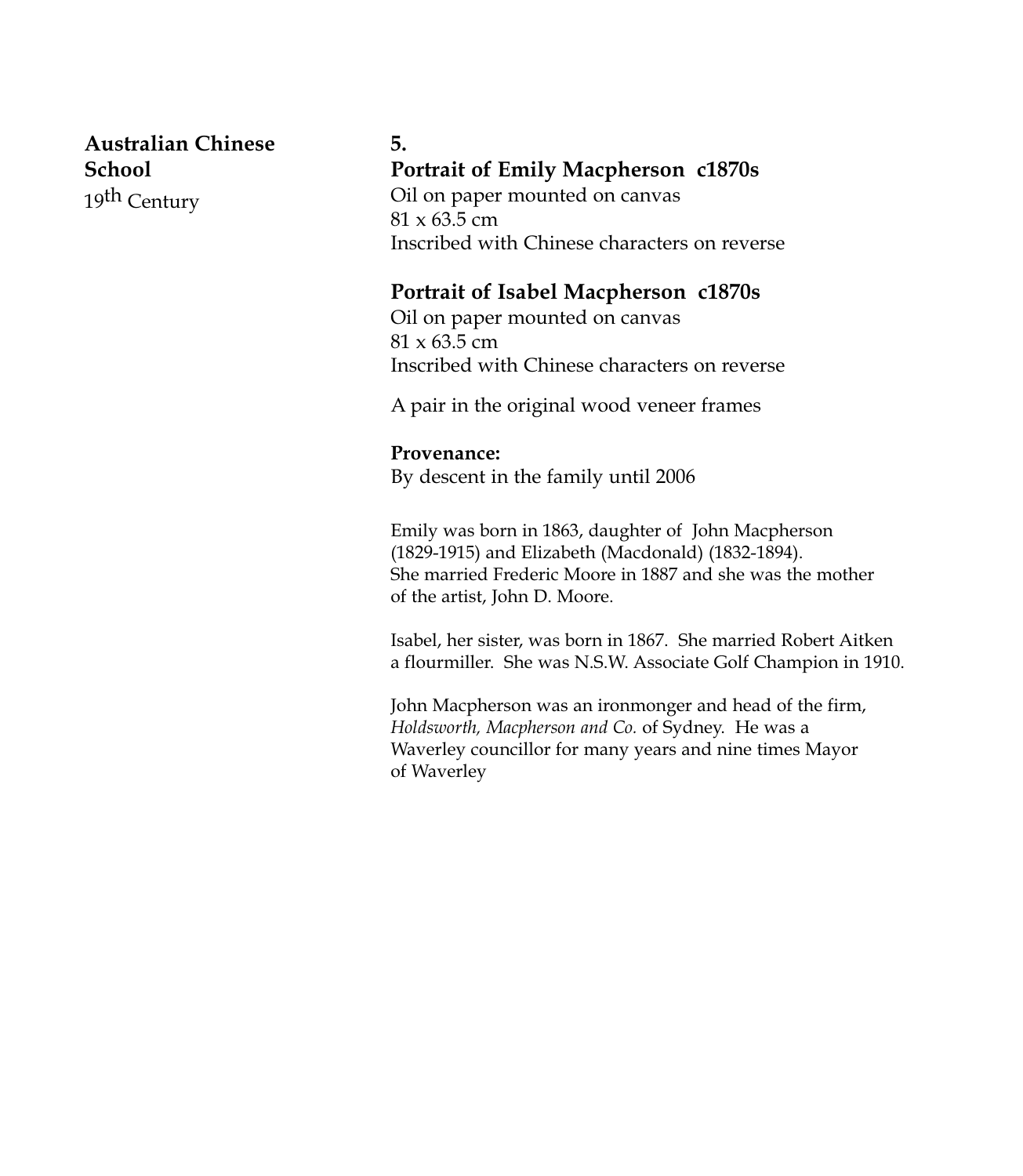



Emily Macpherson **Isabel Macpherson**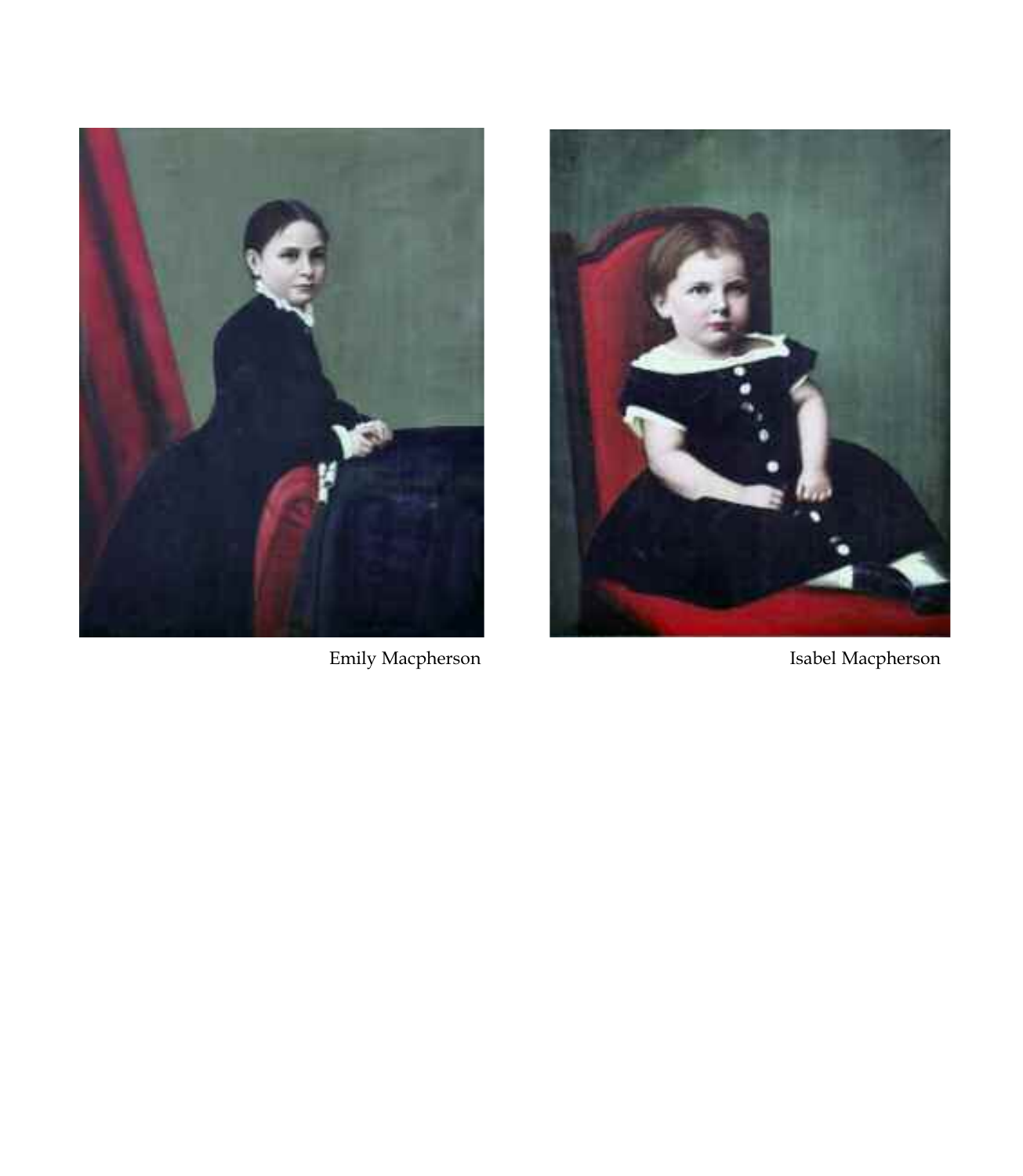# **Robert H. Dowling**

1827-1886

#### **6.**

#### **A Melbourne Gentleman 1884**

Oil on canvas 76 x 63.5 cm Signed and dated

#### **Provenance;**

Private collection, United Kingdom until 1978

#### **Literature:**

"Mr. Dowling has several portraits of well-known citizens completed; or approaching completion, one of them full length, and three three-quarters. They are all admirable likenesses. ... " The Argus, Wednesday 10 September 1884, page 4.

"… He came out here on a visit about l8 months ago, opened a studio in Collins street west, and commissions soon began to flow in upon him. Many of our leading citizens sat to him, His Excellency the Governor and the late Bishop of Melbourne among others; while in Sydney, Mr. Dowling executed an admirable likeness of Sir Alfred Stephen. But apart from his talent as an artist, he was altogether estimable as a man. No one was more prompt to recognize ability, or more cordial to praise it, in a brother artist. …" The Argus,  $14<sup>th</sup>$  July, 1886, page 6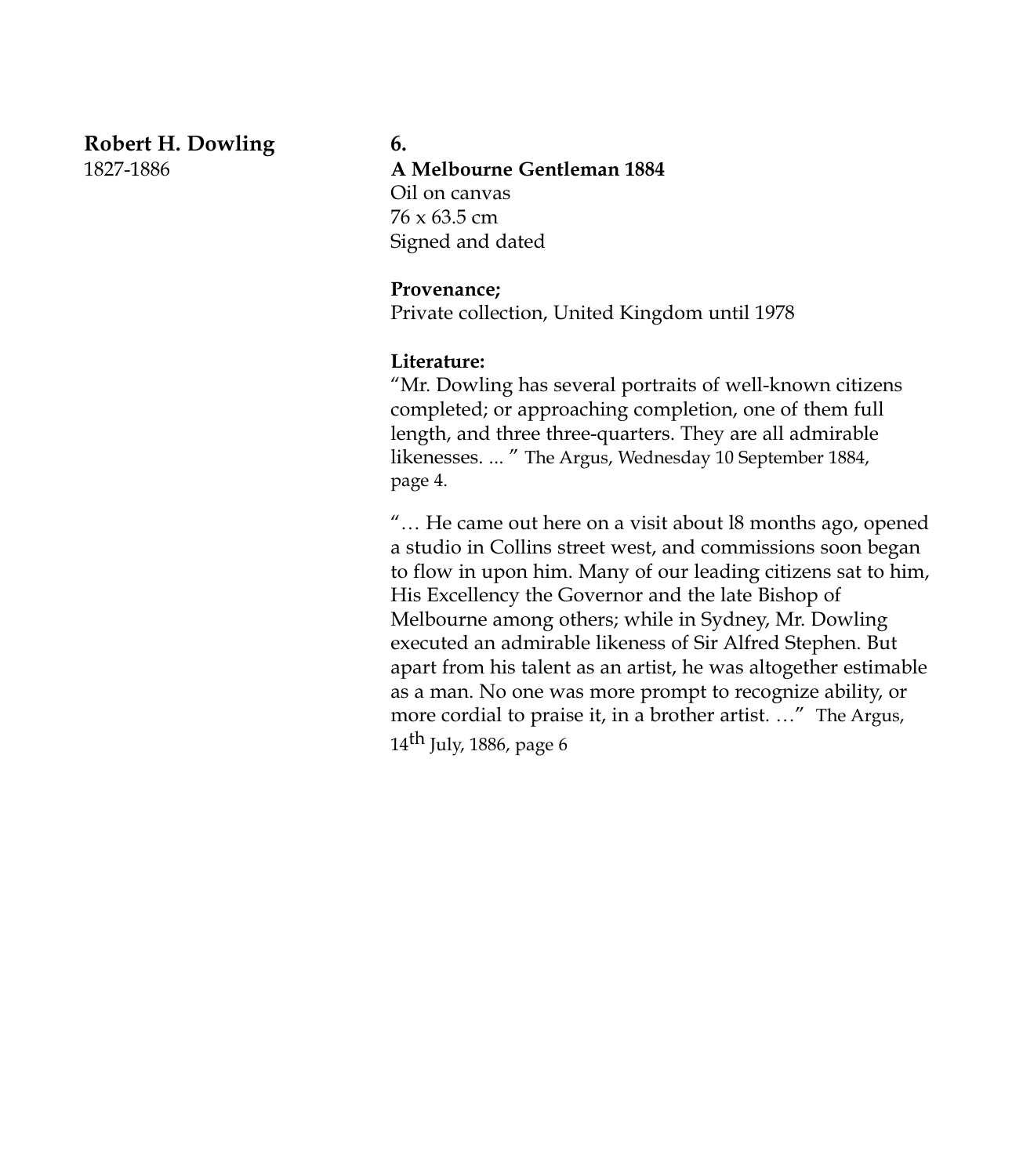

6. Robert H. Dowling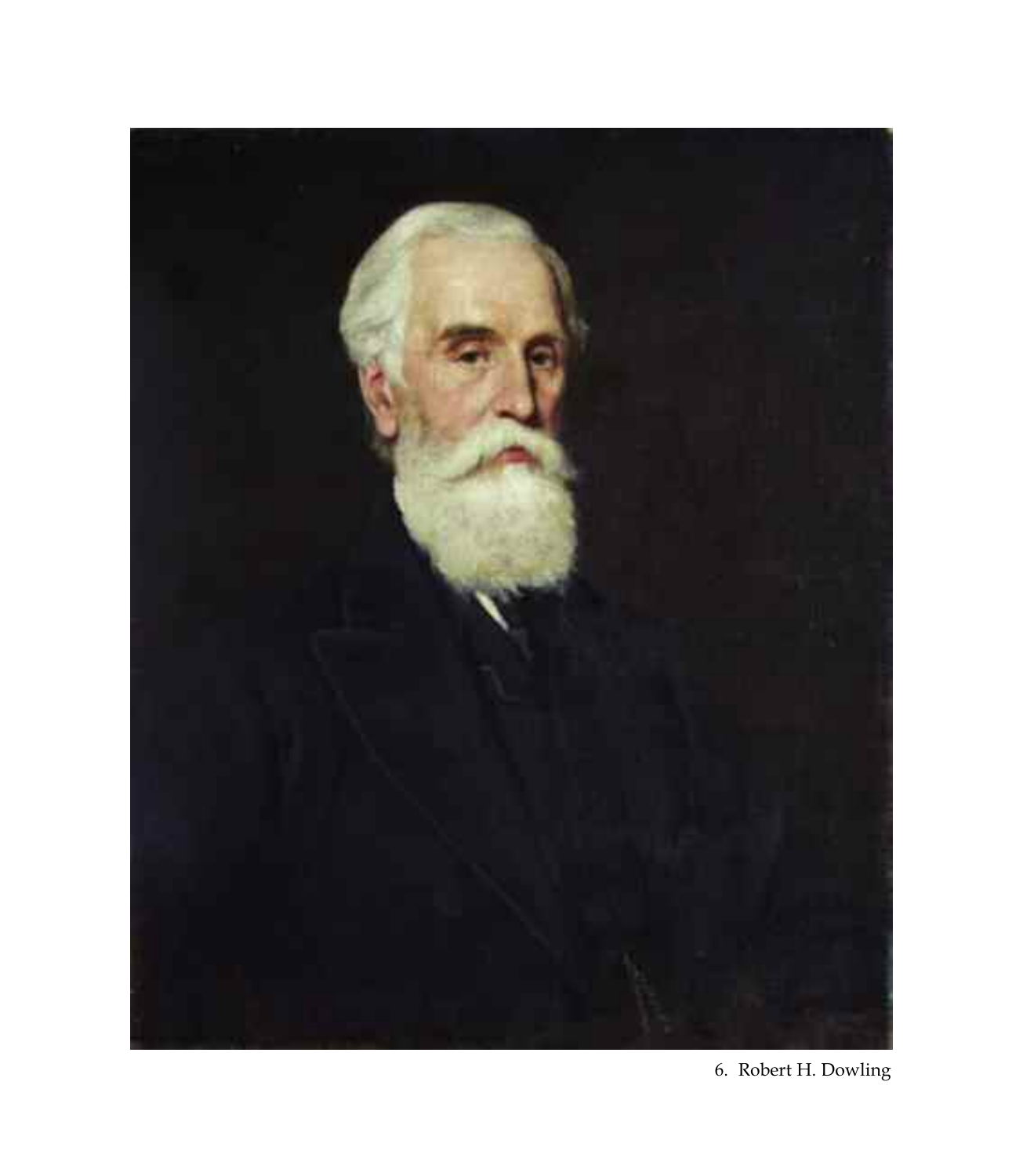**James Howe Carse** 1818-1900

**7. Falls Near Sydney 1887** Oil on paper on board  $31 \times 44.5$  cm Signed and dated

**Provenance:** Cowlishaw Collection, Sydney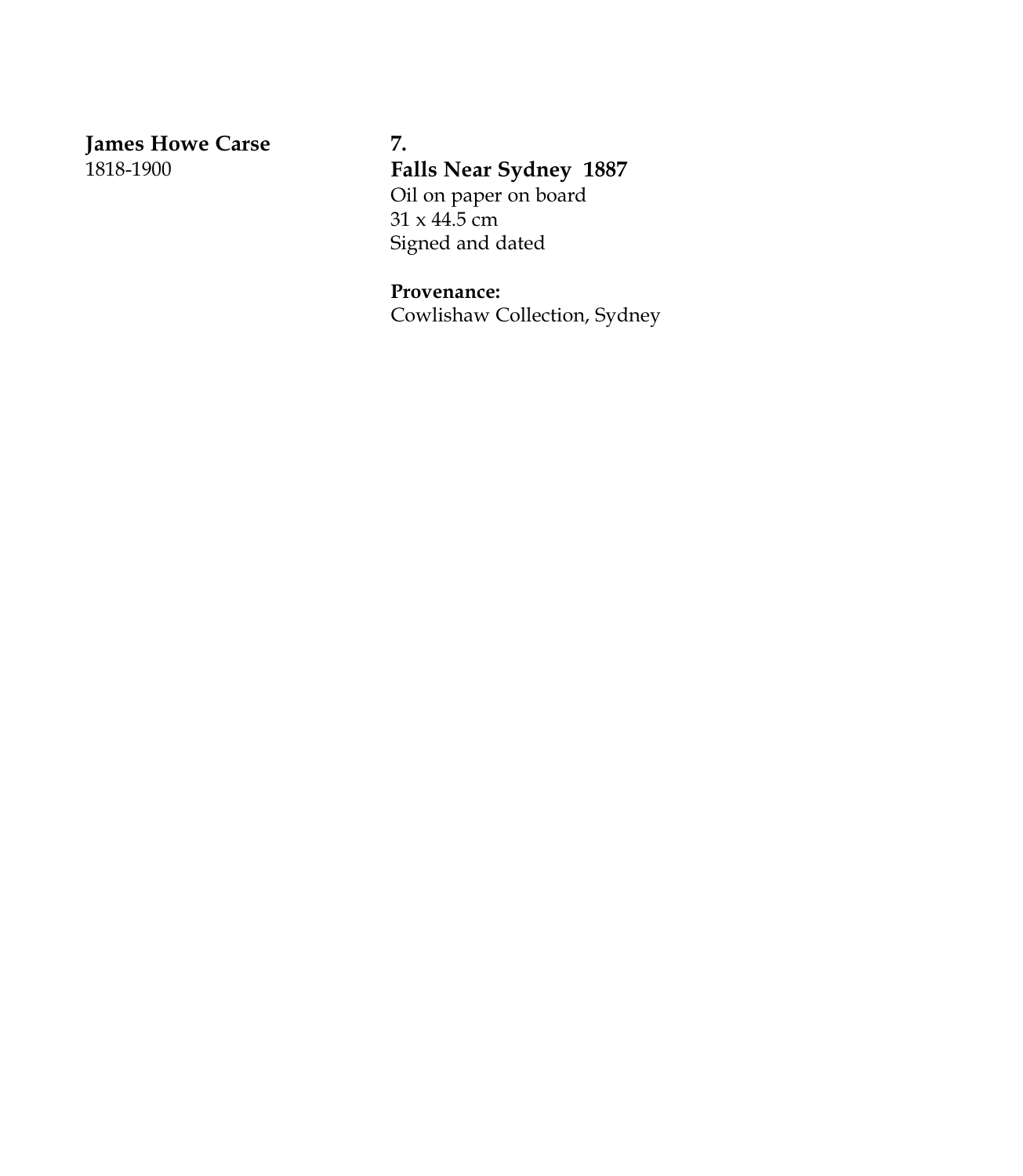

7. James Howe Carse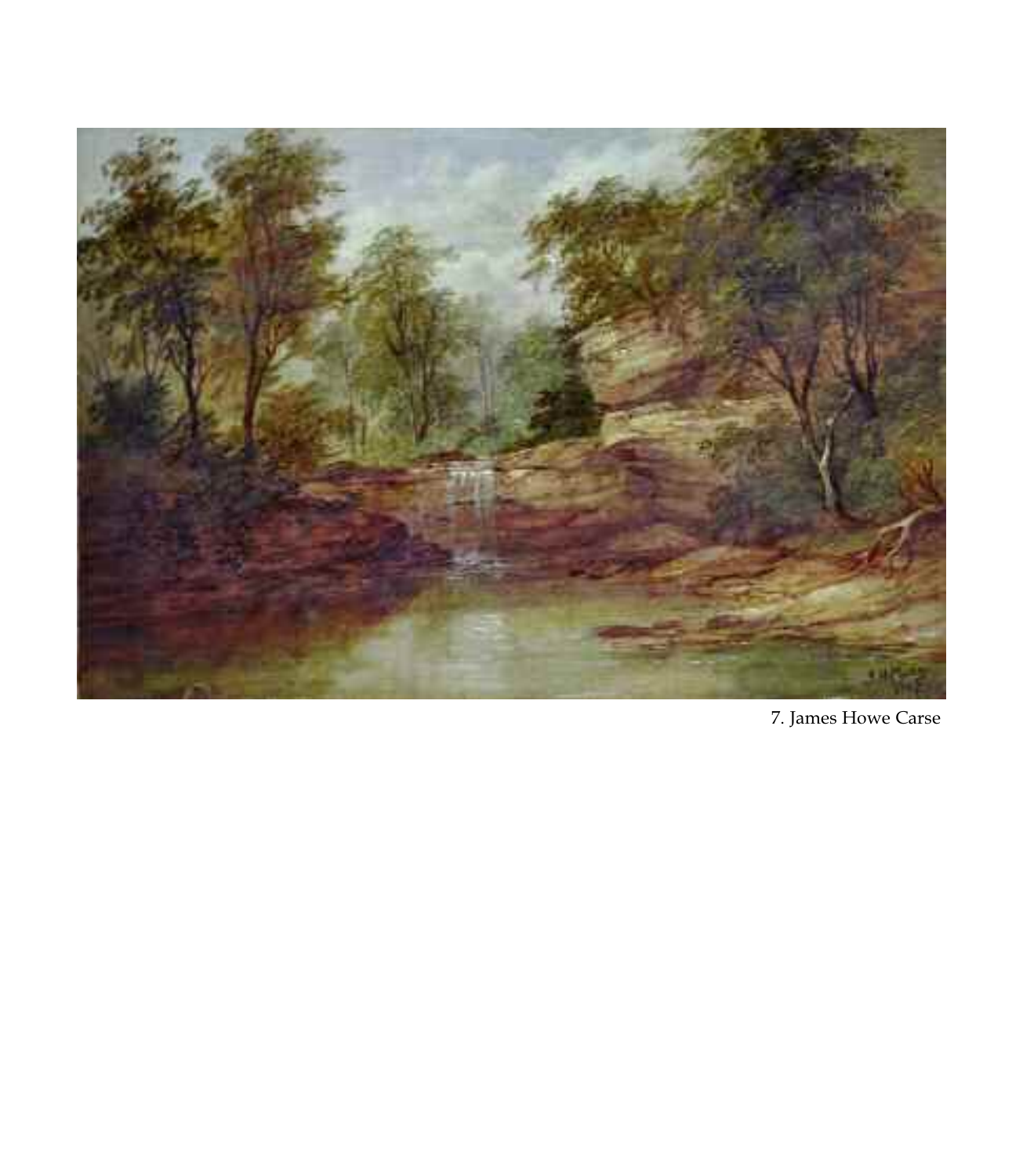**James Howe Carse** 1818-1900

**8. A Mountain Stream** Oil on canvas 20 x 35.3 cm Signed

# **Provenance:**

Cowlishaw Collection, Sydney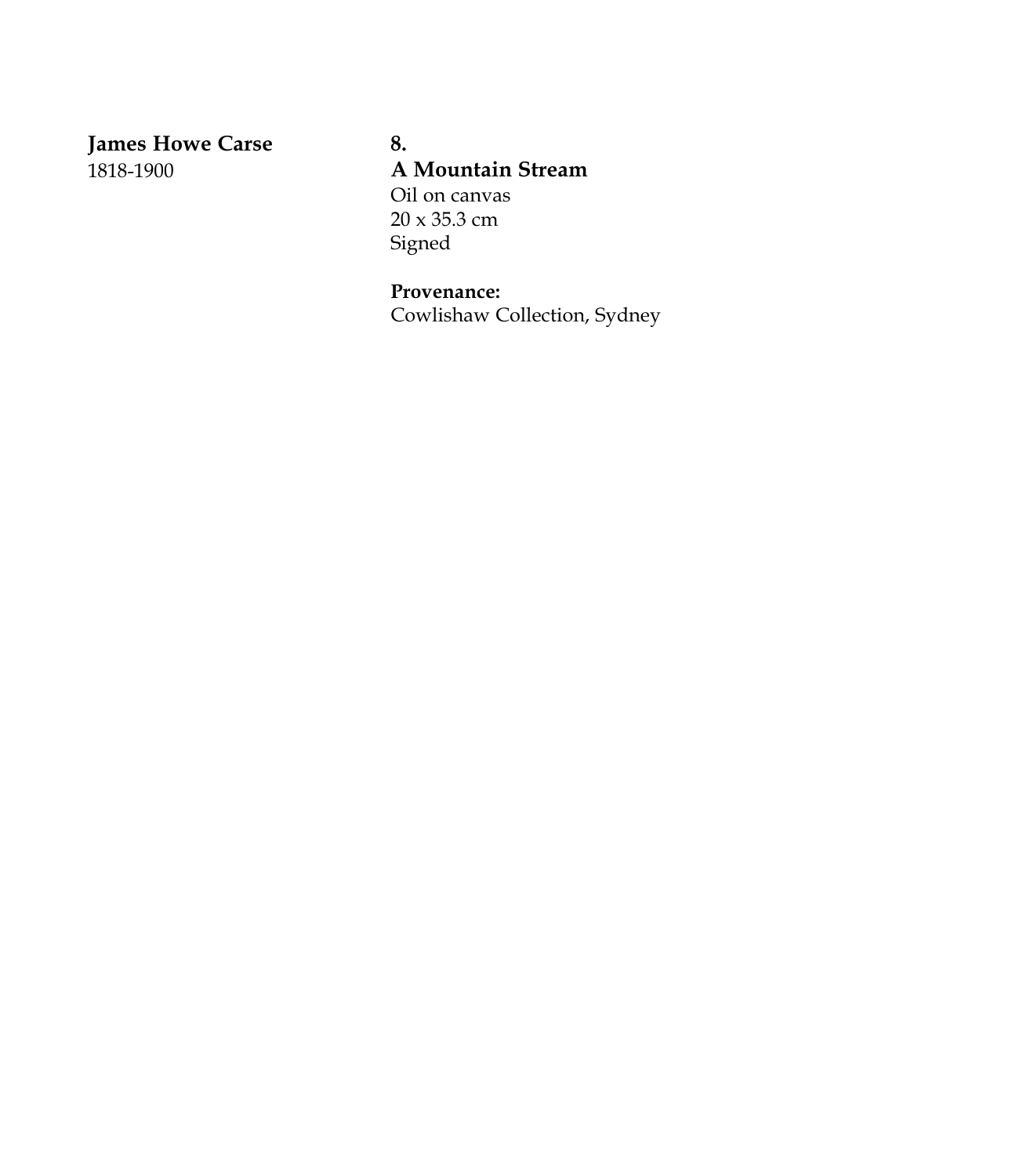

8. James Howe Carse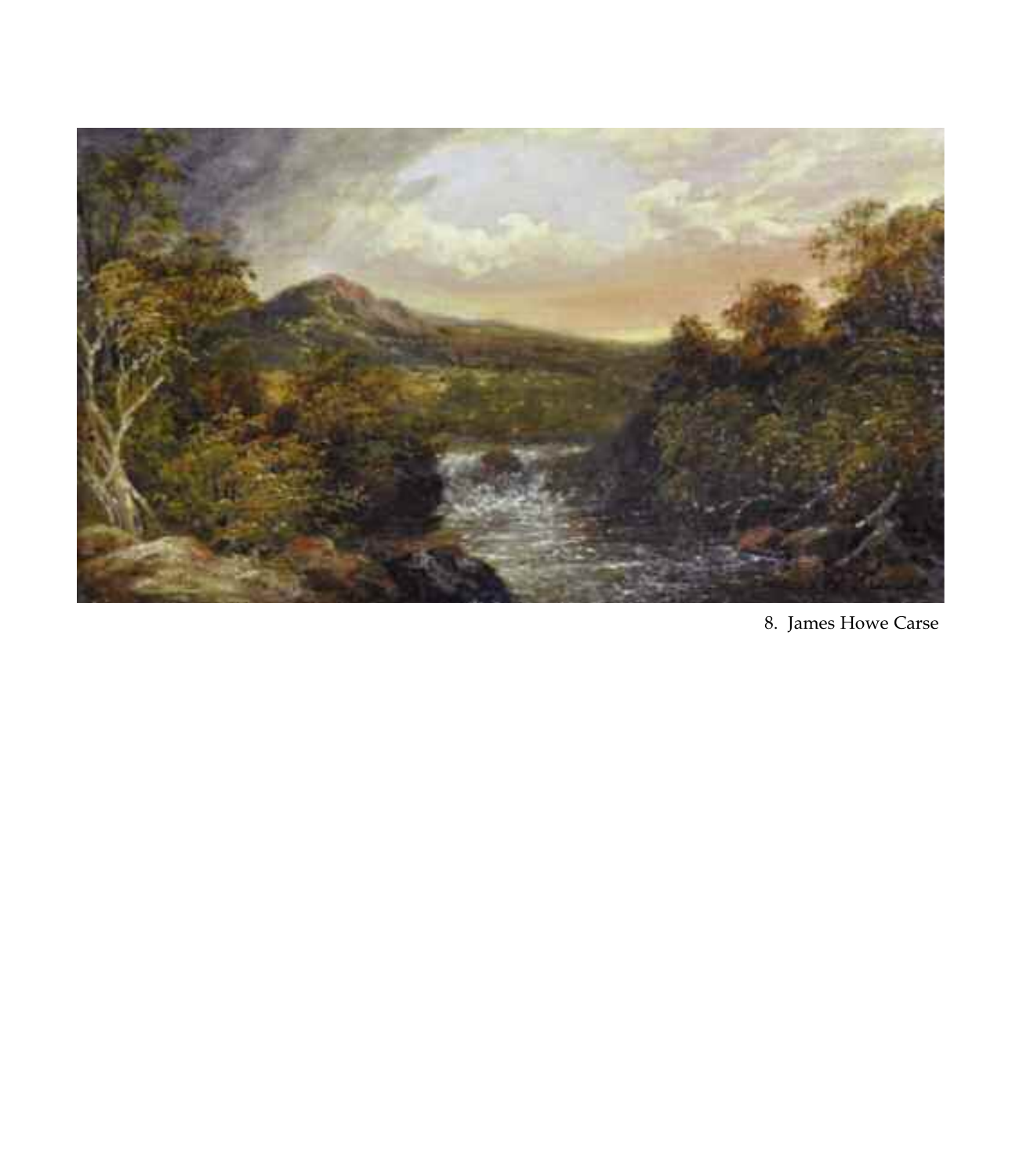#### **Albert Edward Aldis** 1869-1921

#### **9.**

# **North Shore, Auckland from St. George Bay, Parnell, NZ 1887**

Oil on panel 14 x 22 cm Signed with initials and dated '87; also signed and titled on reverse

## **Auckland Harbour from Putumatiki Hill, Waitakerei Ranges, NZ 1887**

Oil on panel 14 x 22 cm Signed with initials and dated '87; also signed and titled on reverse

a pair

Albert Aldis was born in London. He arrived in Auckland in 1882 and exhibited with the Auckland Society of Arts 1887-1888. He travelled to Australia where he later settled in Sydney. In 1892 he exhibited with the Victorian Artists' Society. Later he exhibited with the Royal Art Society of NSW between 1916-1919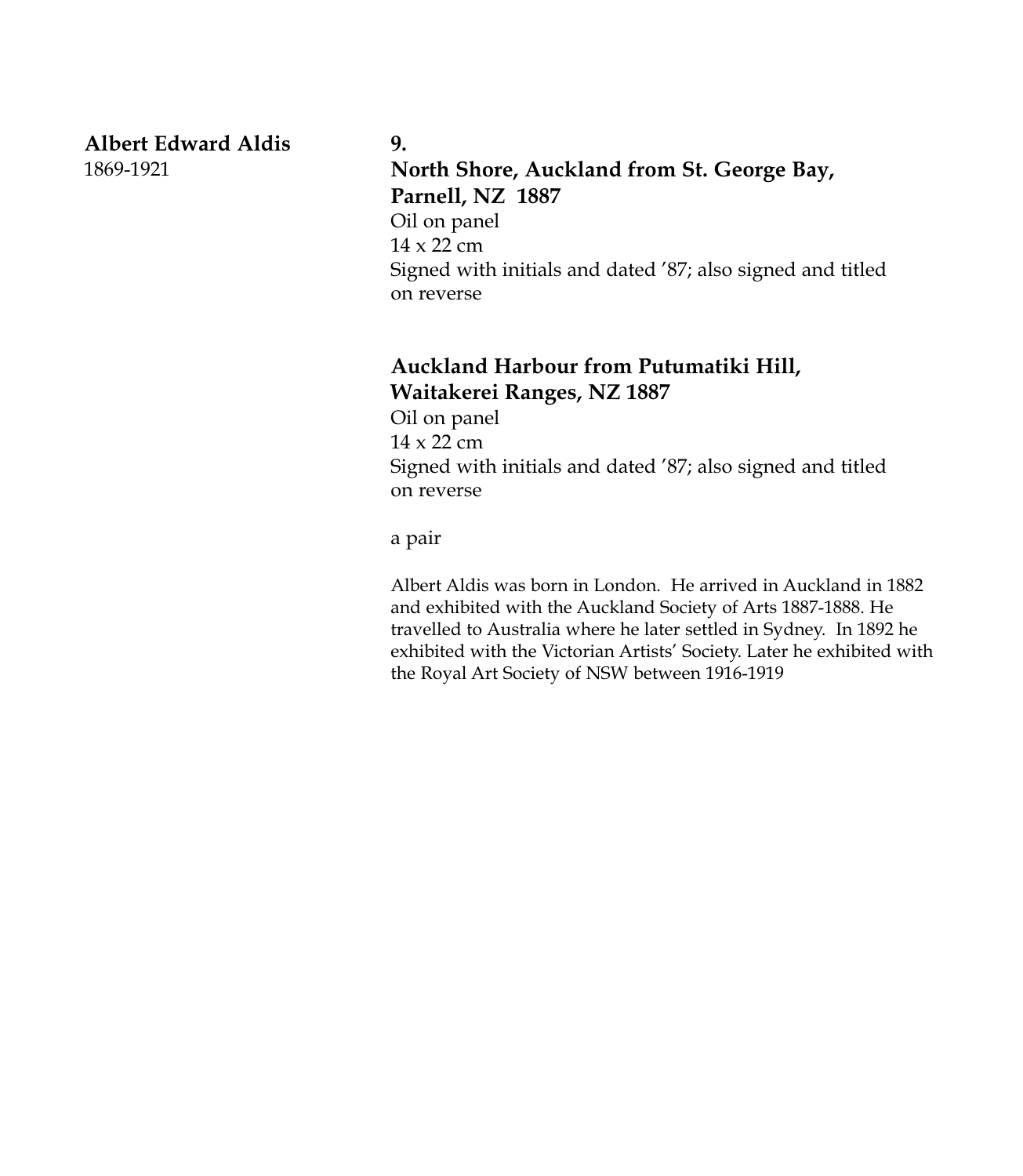



9. Albert Edward Aldis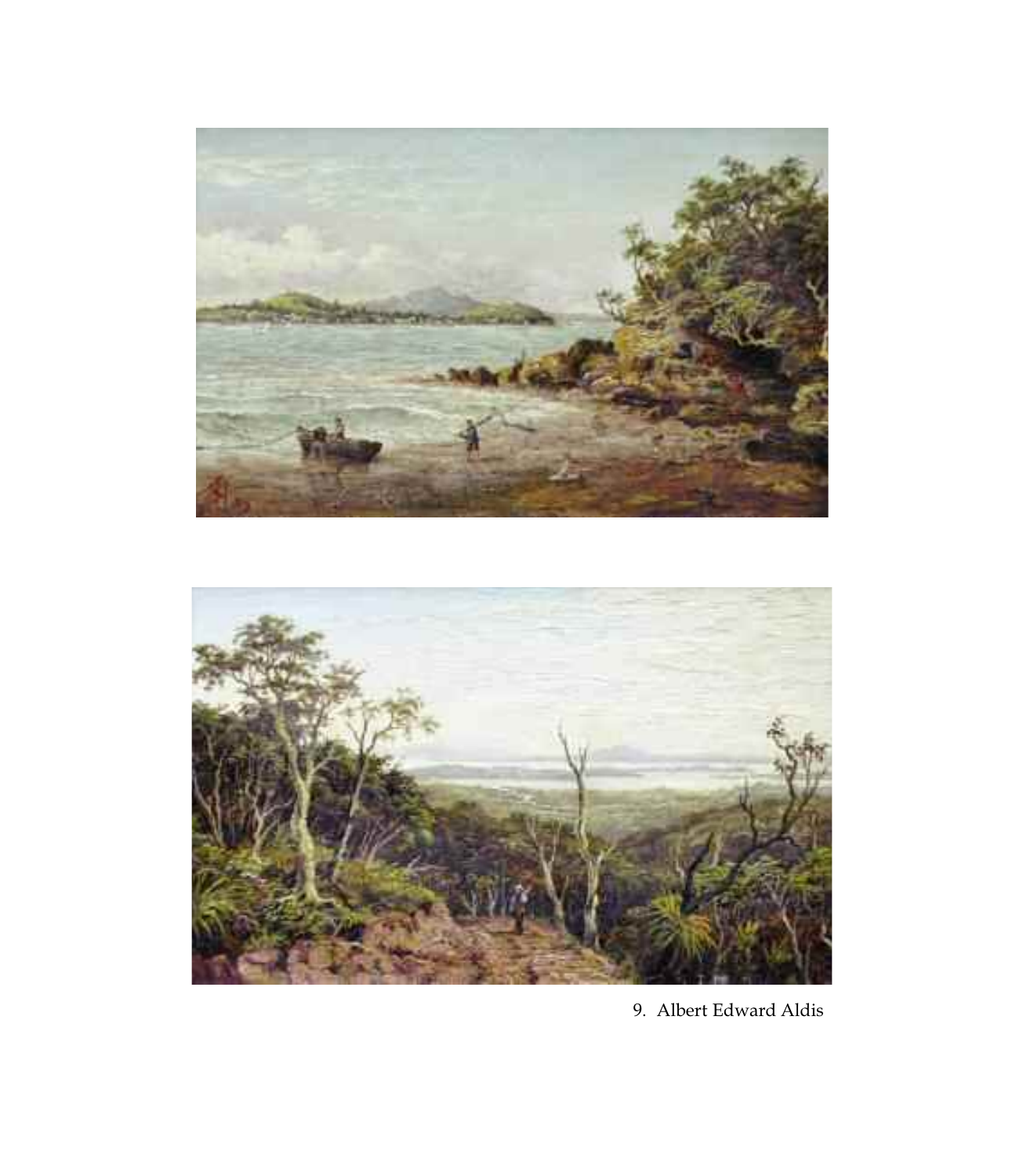**James Waltham Curtis** 1839-1901

**10. Bush Travellers 1886** Oil on canvas 43 x 33 cm Signed and dated; also signed on canvas on reverse and inscribed faintly in ink *Illustrated Australian News Office Melbourne*

#### **Exhibited:**

*An Australian Perspective: Colonial and Beyond* Christopher Day Gallery, Sydney, 1988, no. 24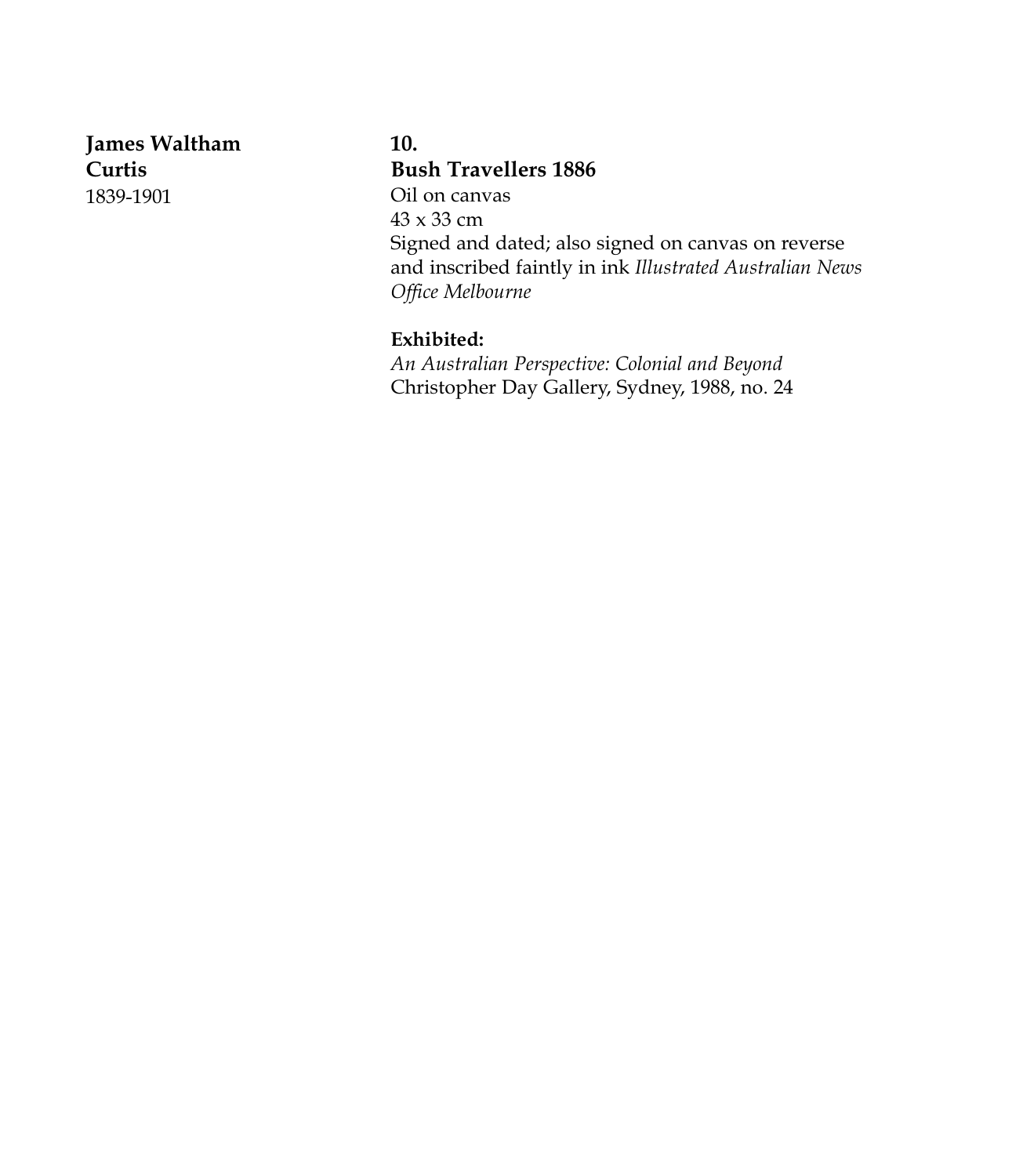

10. James Waltham Curtis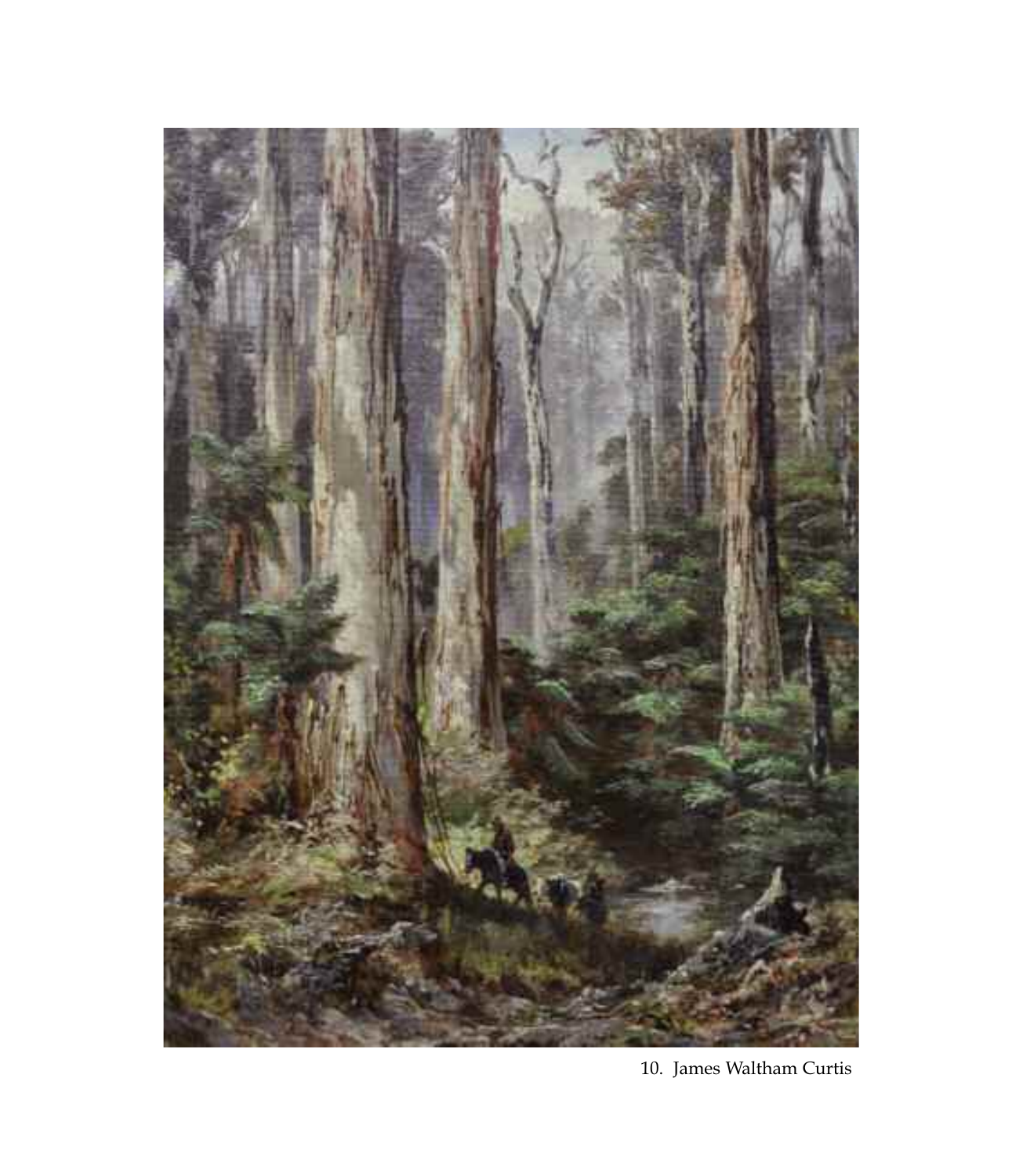**James Waltham Curtis** 1839-1901

**11. Summertime: An Australian Homestead in the Dandenongs 1894** Oil on board 27.5 x 40.3 cm Signed and dated; also signed and inscribed with title on reverse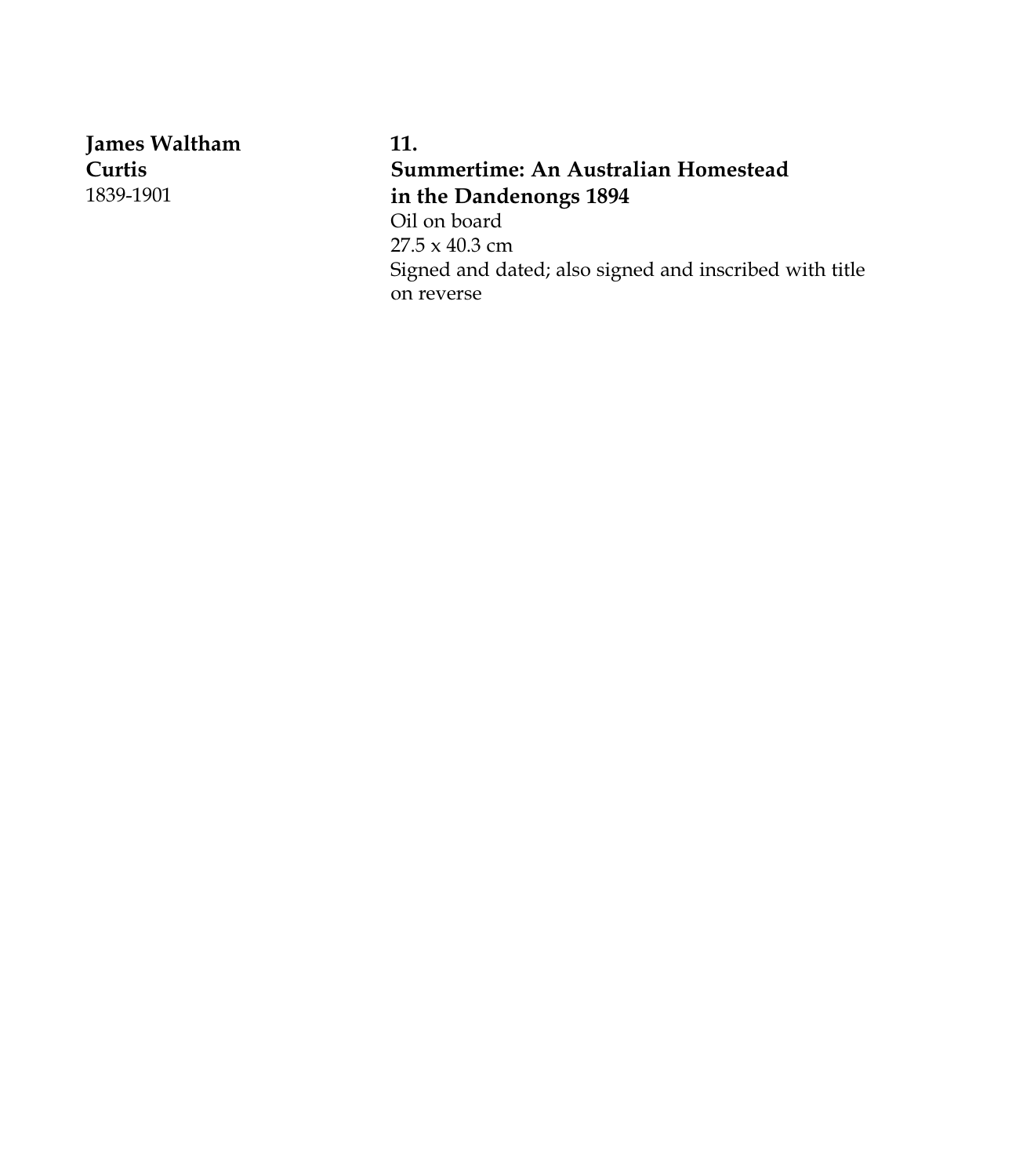

11. James Waltham Curtis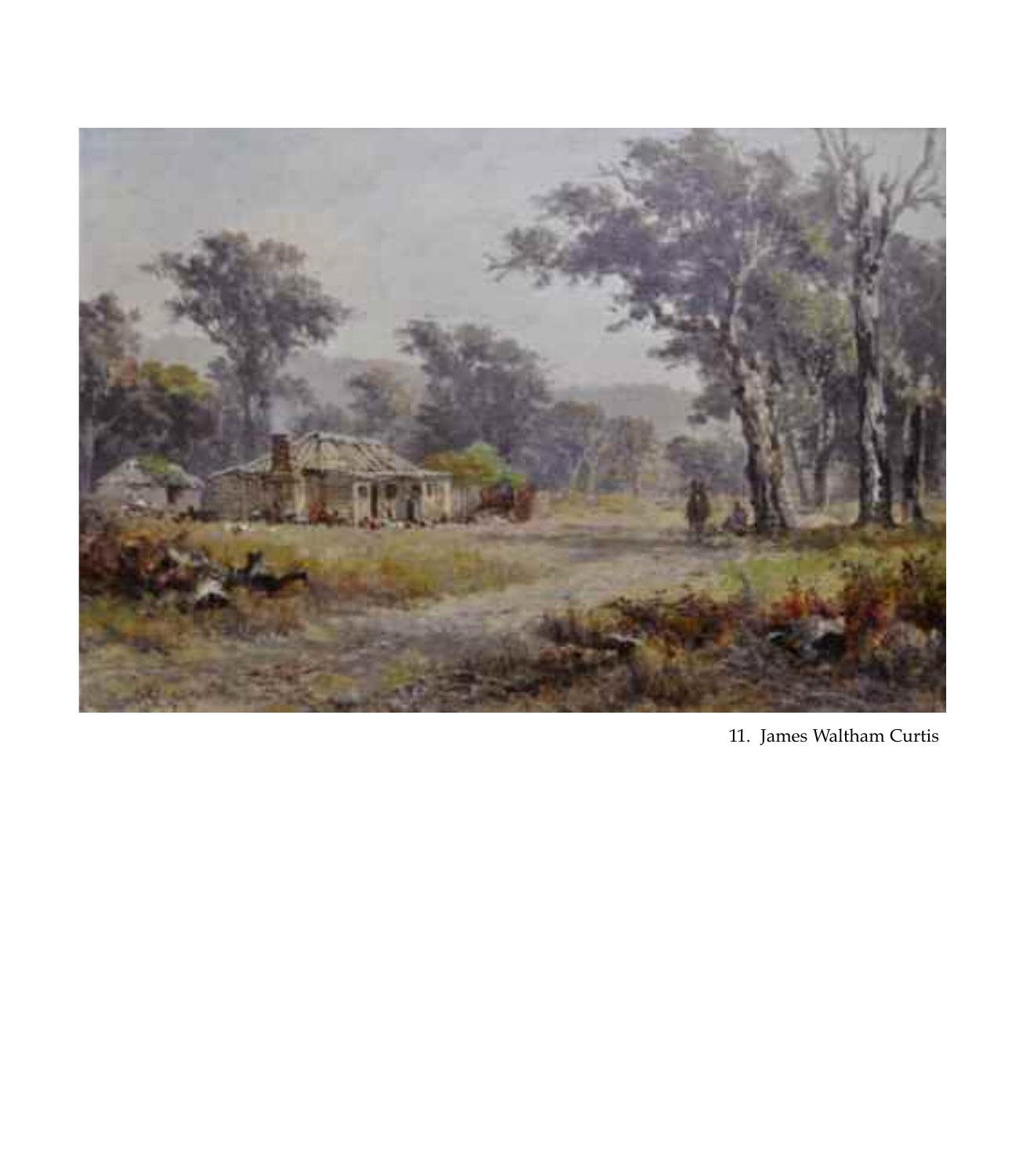**James A. Turner** 1850-1908

**12. Possum Hunting 1897** Oil on canvas 41 x 31 cm Signed and dated lower left

**Provenance:** Christie's South Kensington, London, March 2008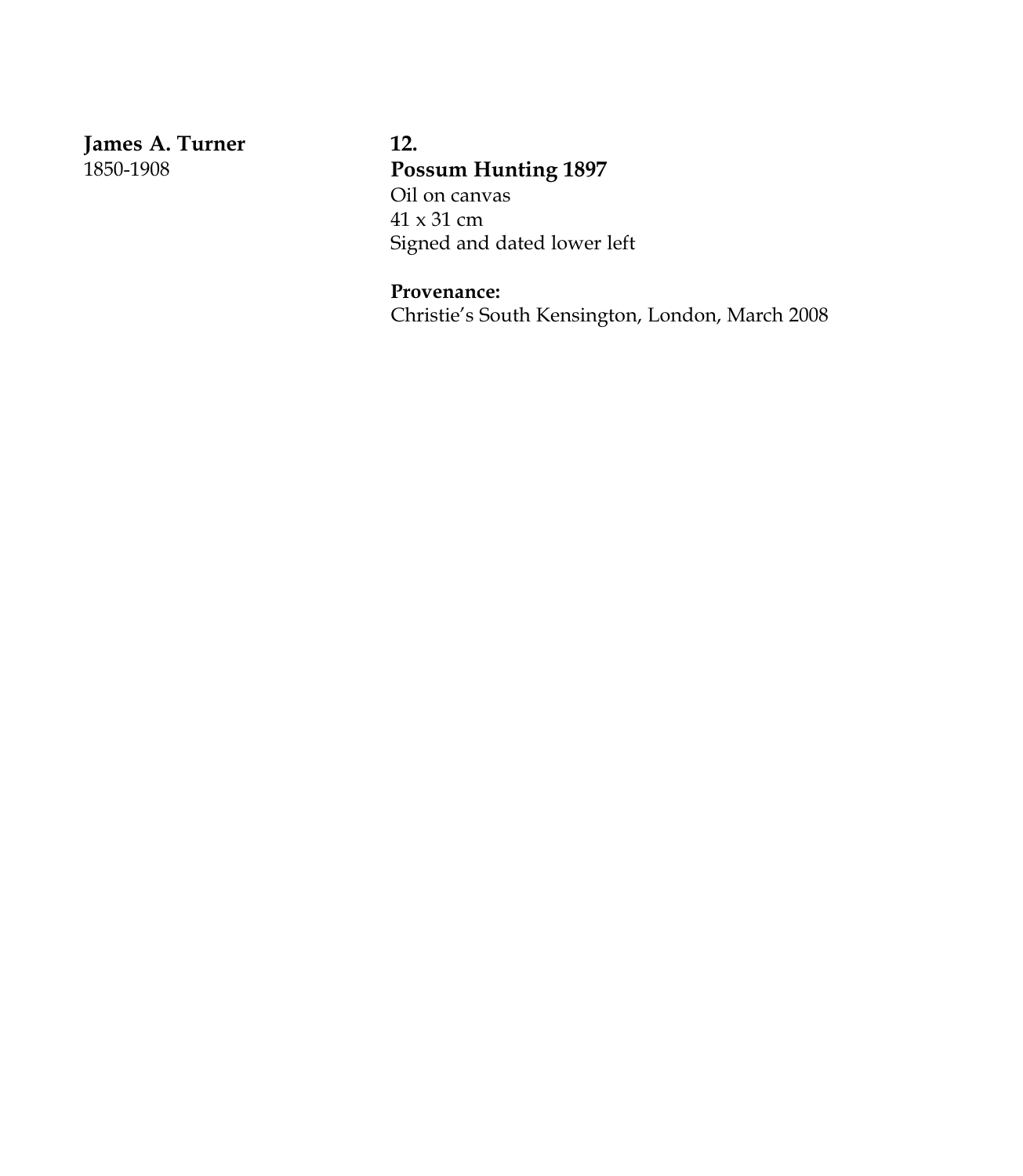

12. James A. Turner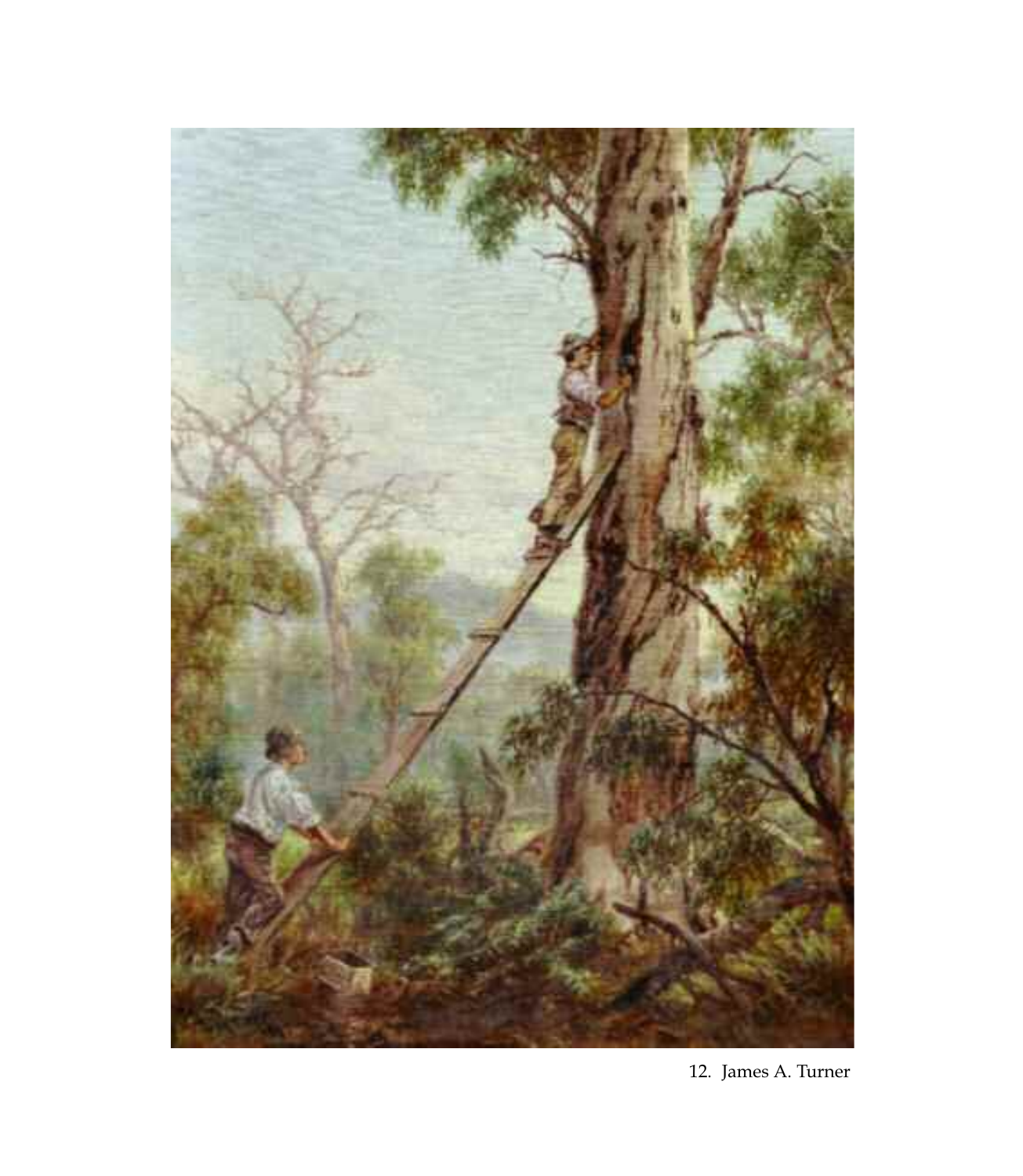**J. H. Scheltema** 1861-1938

**13. The Bullock Train** Oil on canvas 50 x 75 cm Signed

## **Provenance:**

Hewlett Wright by descent to the present owner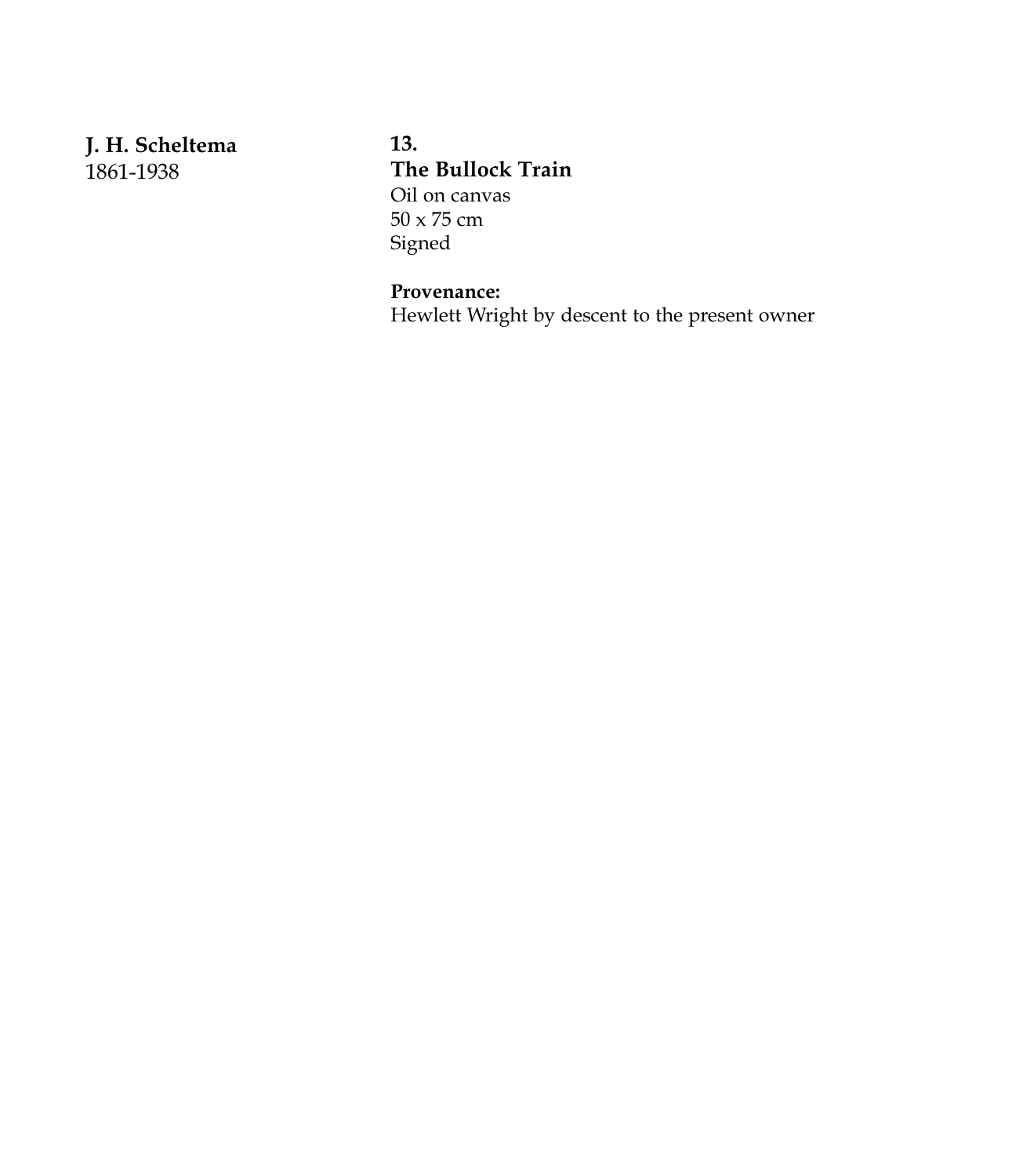

13. J. H. Scheltema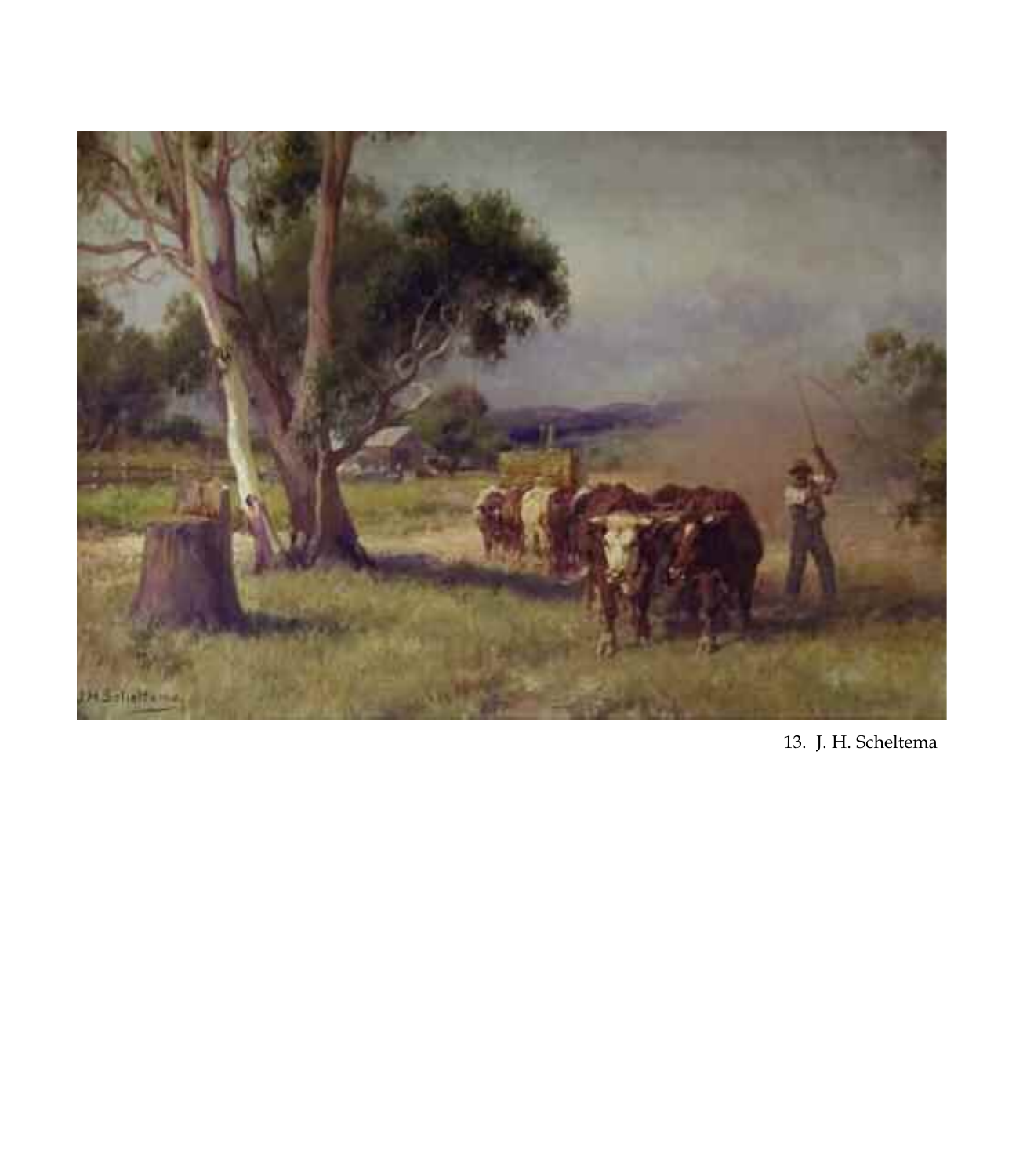**Alfred Henry Fullwood** 1863-1930

**14. Blue Mountains c1890** Oil on cedar panel 43 x 25.5 cm

The artist often painted in the Blue Mountains in the 1880s and 1890s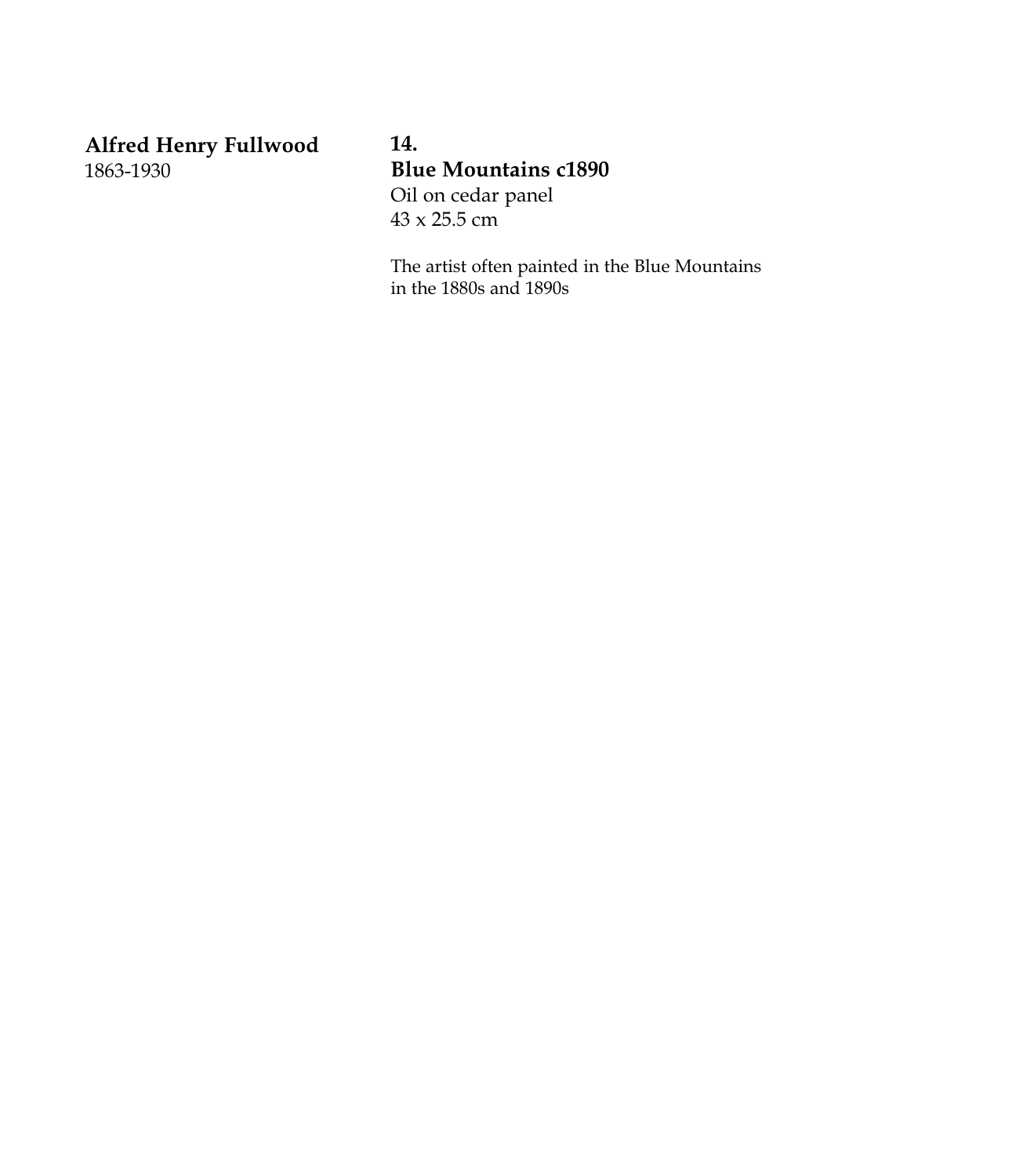

14. Alfred Henry Fullwood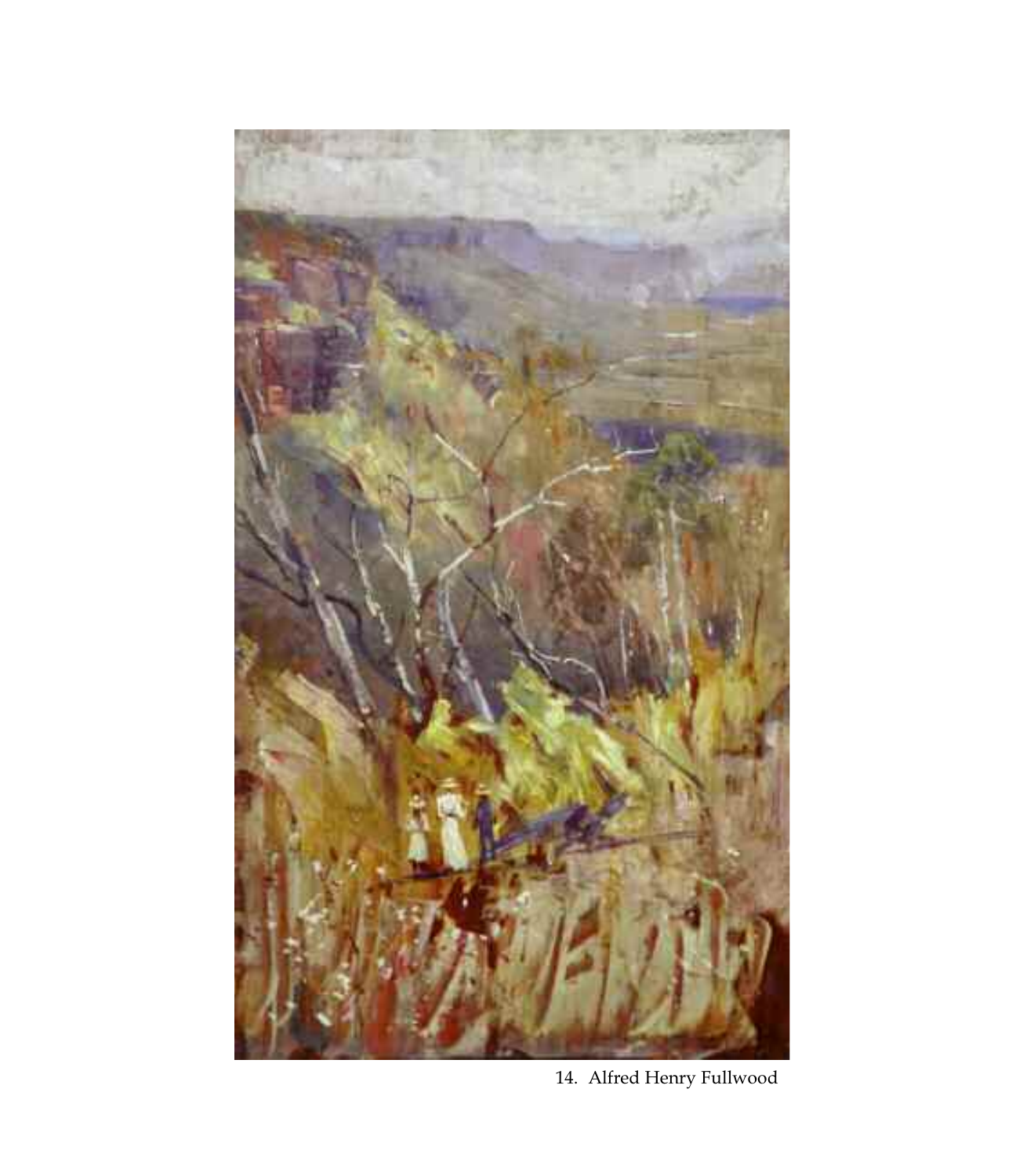**Alfred William Strutt** 1856-1924

**15. The Arab Mare** Oil on board 17 x 24.8 cm

## **Provenance:**

By descent to the artist's daughter Margaret Strutt Davies until 1968; Private collection, England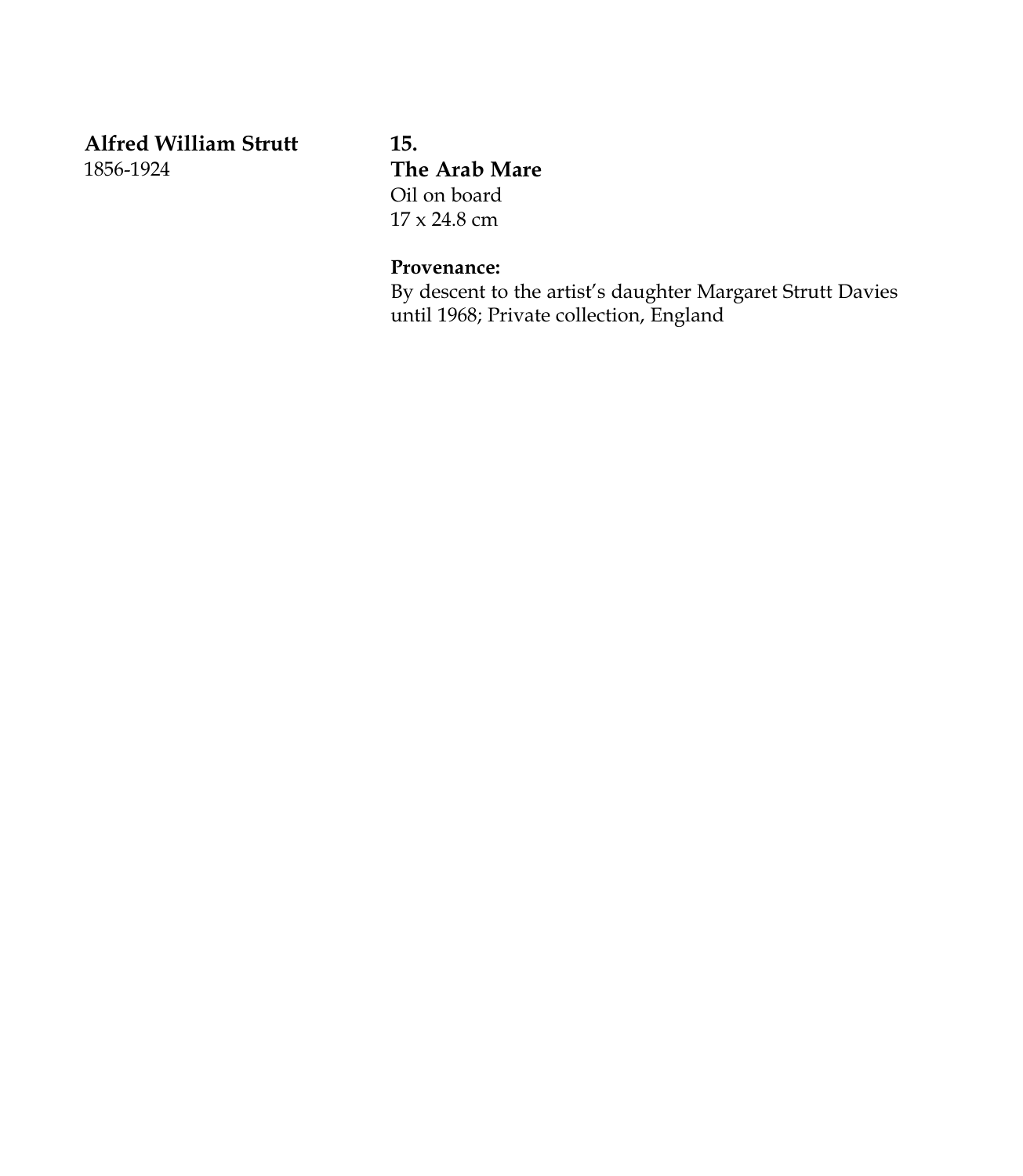

15. Alfred William Strutt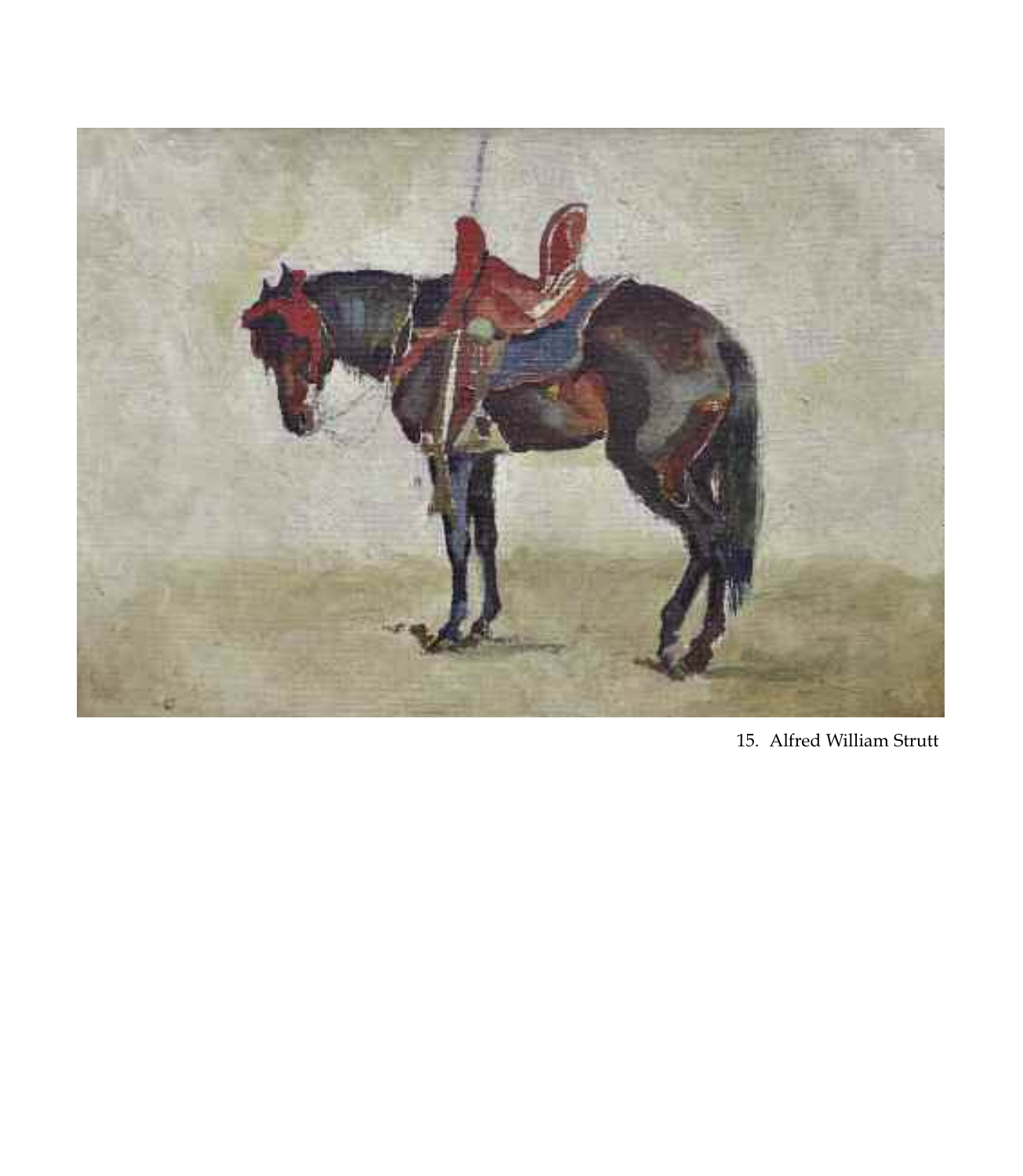#### **Hugh Ramsay**

1877-1906

#### **16.**

**Self Portrait, Paris 1901** Oil on canvas  $64 \times 39.5$  cm

#### **Provenance:**

Miss E. D. Ramsay, sister of the artist; Sir Daryl Lindsay; Sir Thomas Ramsay until 1988

#### **Exhibited:**

*Hugh Ramsay Loan Exhibition,* National Gallery of Victoria, 1943, no. 14 as *Interior with Figure; Early Australian Painters*, Bridget McDonnell Gallery, 1994, no. 19

#### **Literature:**

*Hugh Ramsay: His Life and Work*, Patricia Fullerton, Hudson Publishing, Hawthorn, 1988, catalogue no. 115 as *Interior with Figure*, Paris (1901)

This work is possibly the *Scheme for Portrait, 37, 25½ x 15¾* as listed in Hugh Ramsay's hand-written notes for his exhibition at Myoora, December 1902. *Hugh Ramsay: His Life and Work,* Patricia Fullerton, Hudson Publishing, Hawthorn, 1988, page 182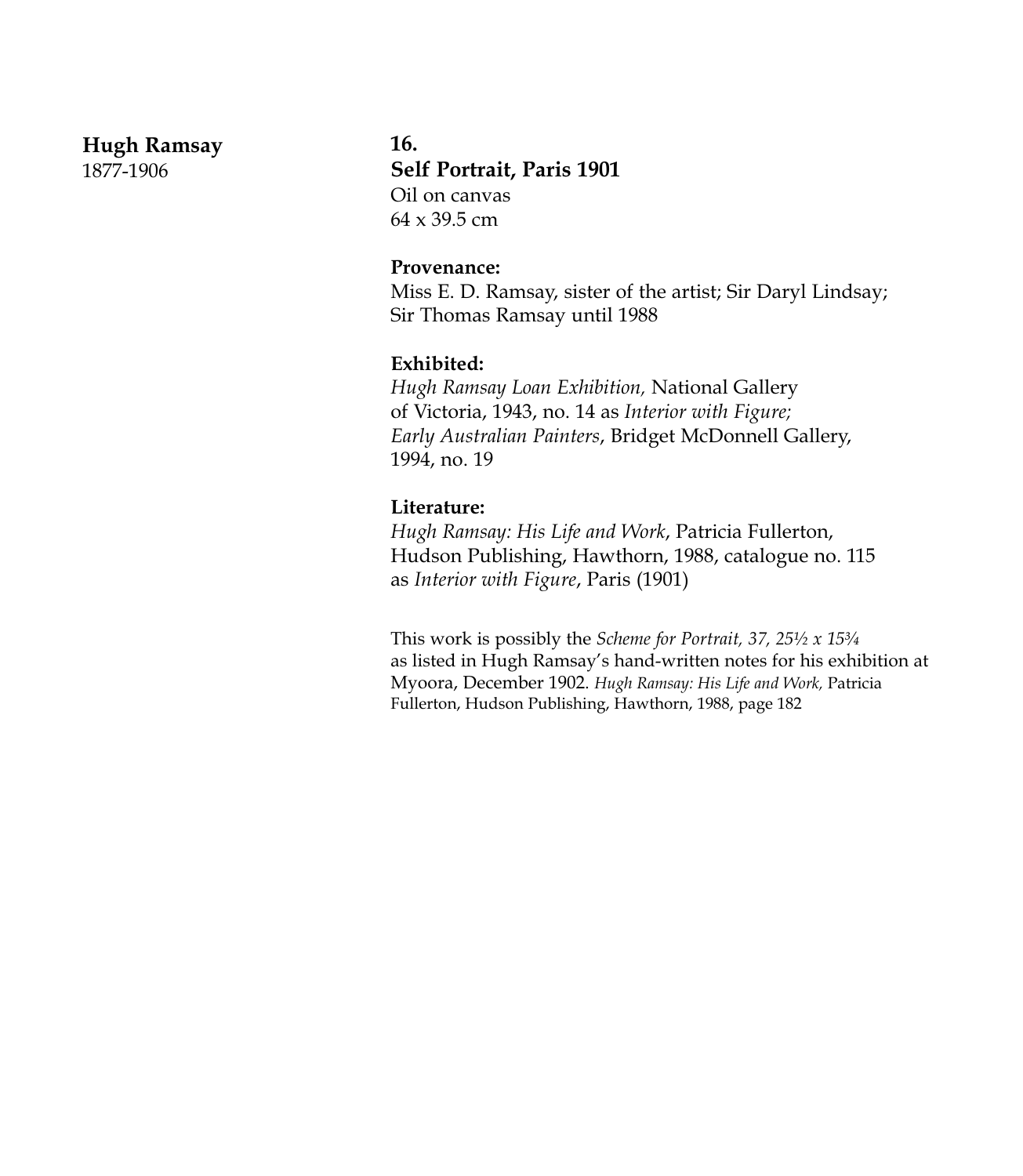

16. Hugh Ramsay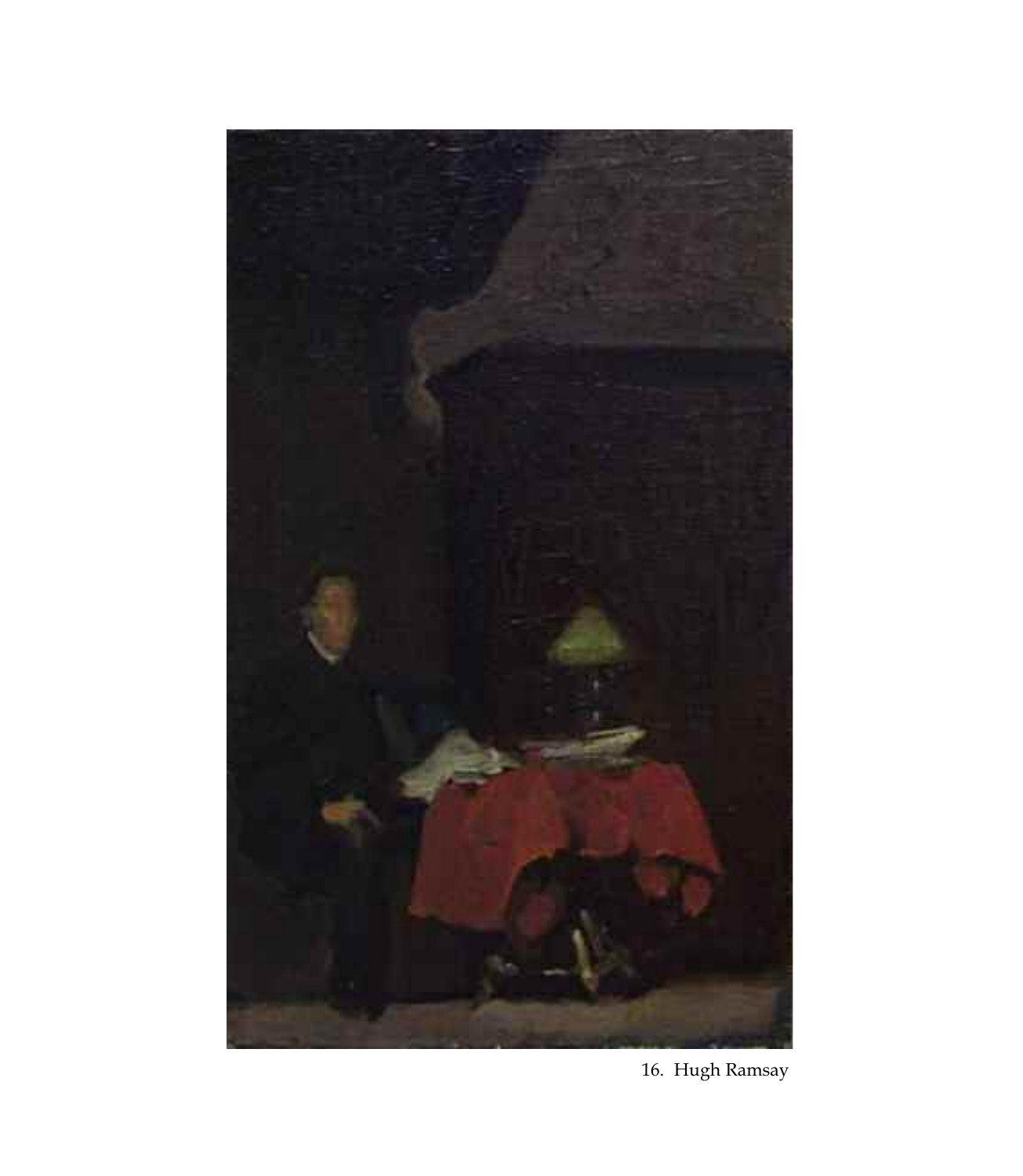**Hugh Ramsay**

1877-1906

# **17. A Young Lady** Oil on canvas 90.3 x 60 cm Inscribed on original strainer: *acquired from John Ramsay by James Quinn*

**Provenance:** Acquired in Scotland in 1978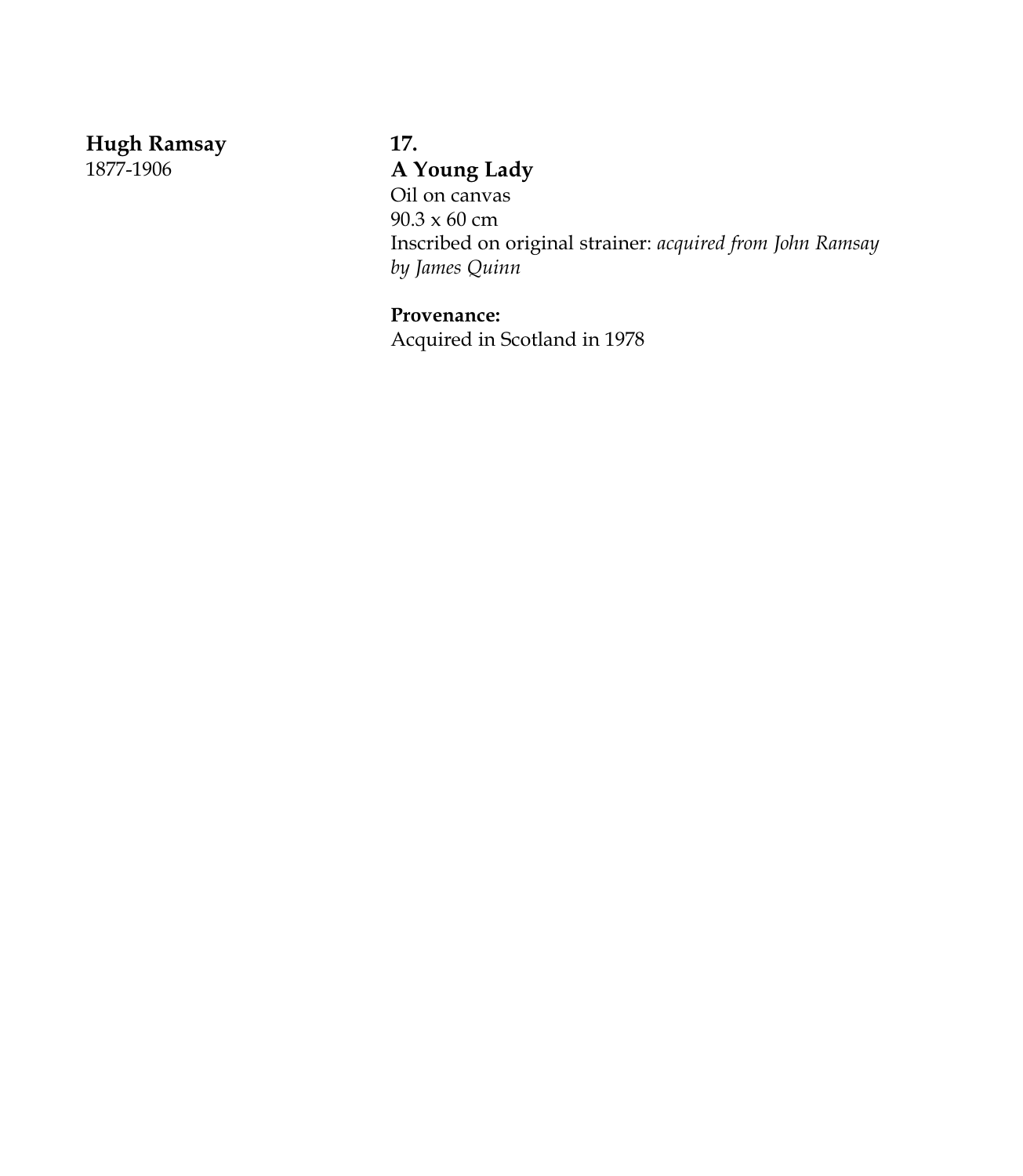

17. Hugh Ramsay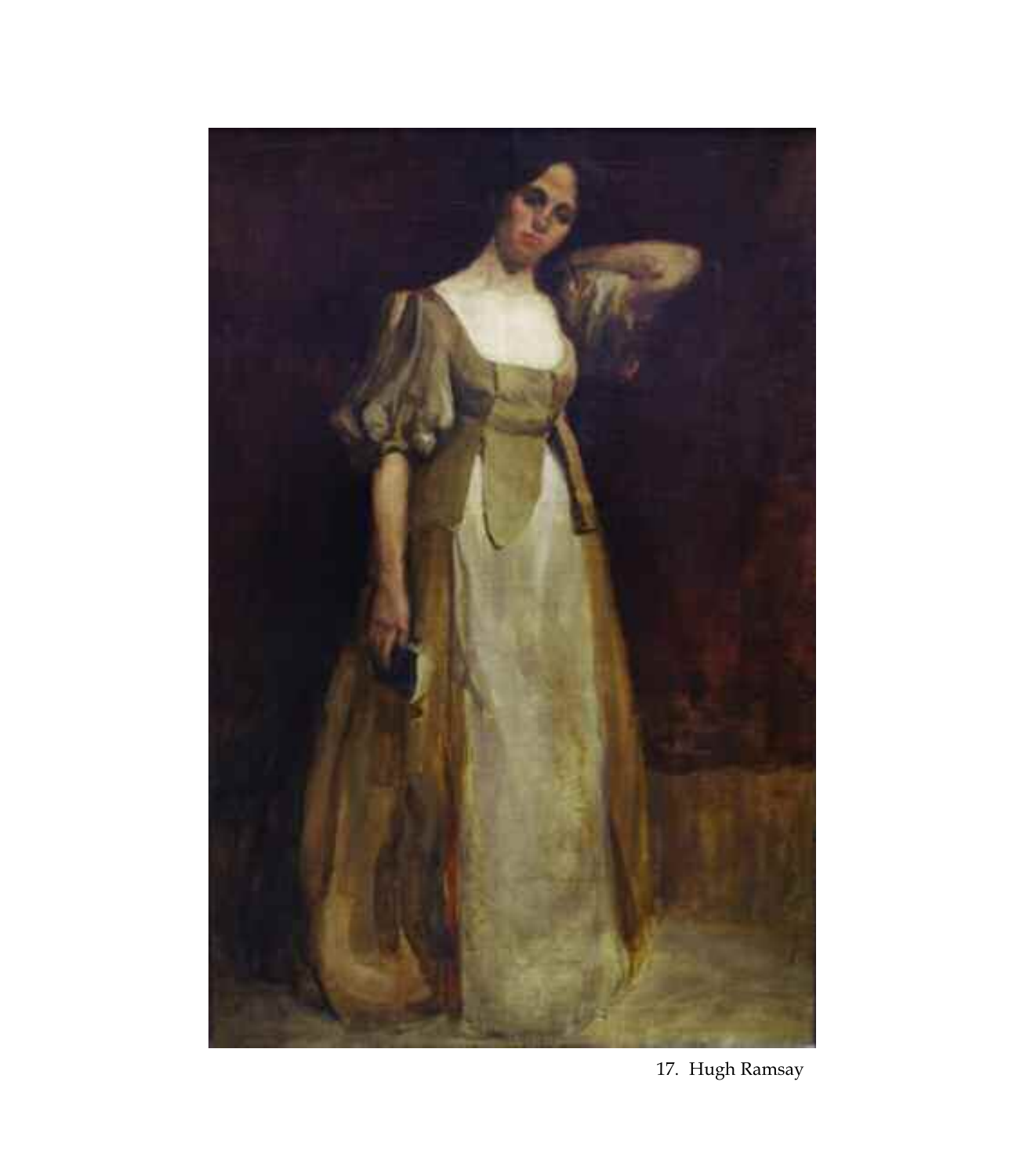## **Charles Conder**

1868-1909

#### **18.**

## **Chez Camille Maupin**

The Balzac Set, London 1899 Lithograph in reddish brown 22 x 28 cm Signed, titled and dated in the plate; also signed in pencil

#### **19.**

#### **La Peau de Chagrin**

The Balzac Set, London c1903 Lithograph in red 24.5 x 29.5 cm Signed and inscribed *Le* (sic) *Peau de Chagrin* in the plate; also signed and titled in pencil and inscribed *No 16* First state

From the Balzac Set but one of three not published in 1899 as part of the series but later c1903. Exhibited at the Society of Twelve 1905

## **20.**

## **Lucien and Esther**

The Balzac Set, London c1899 Lithograph  $22 \times 30$  cm Signed and dated in the plate; also signed in pencil

From the Balzac Set but one of three not published in 1899 as part of the series but later c1903

#### **Provenance:**

European private collection until 2005

#### **Literature:**

*Charles Conder, His Life and Work* by Frank Gibson, with a catalogue of the lithographs and etchings by Campbell Dodgson,published by John Lane, The Bodley Head, London, 1914, no. 6, page 79, illustrated plate LXX; no. 9, page 80, illustrated plate LXVII and, no. 11, pages 80-81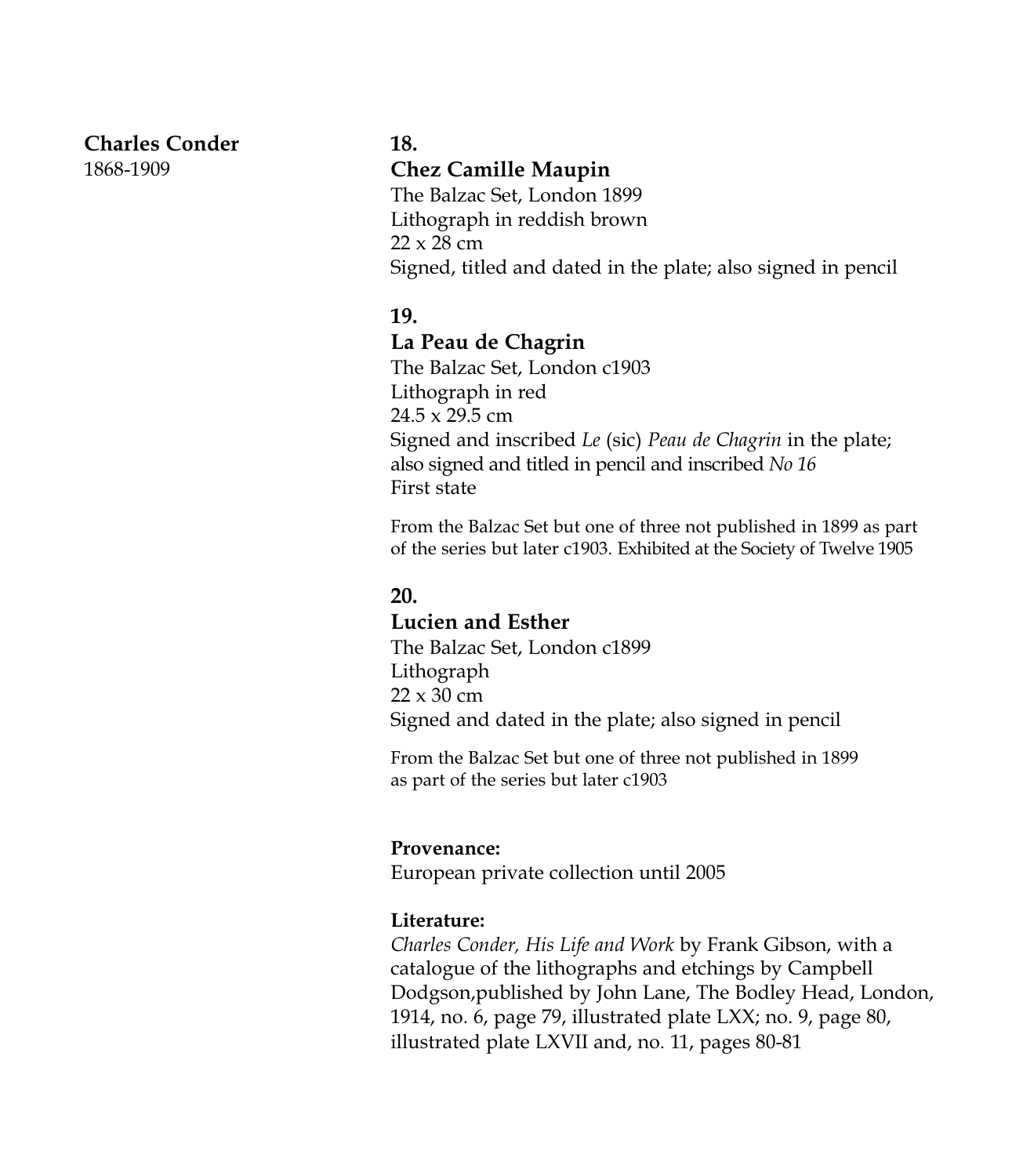

18. Chez Camille Maupin



19. La Peau de Chagrin



20. Lucien and Esther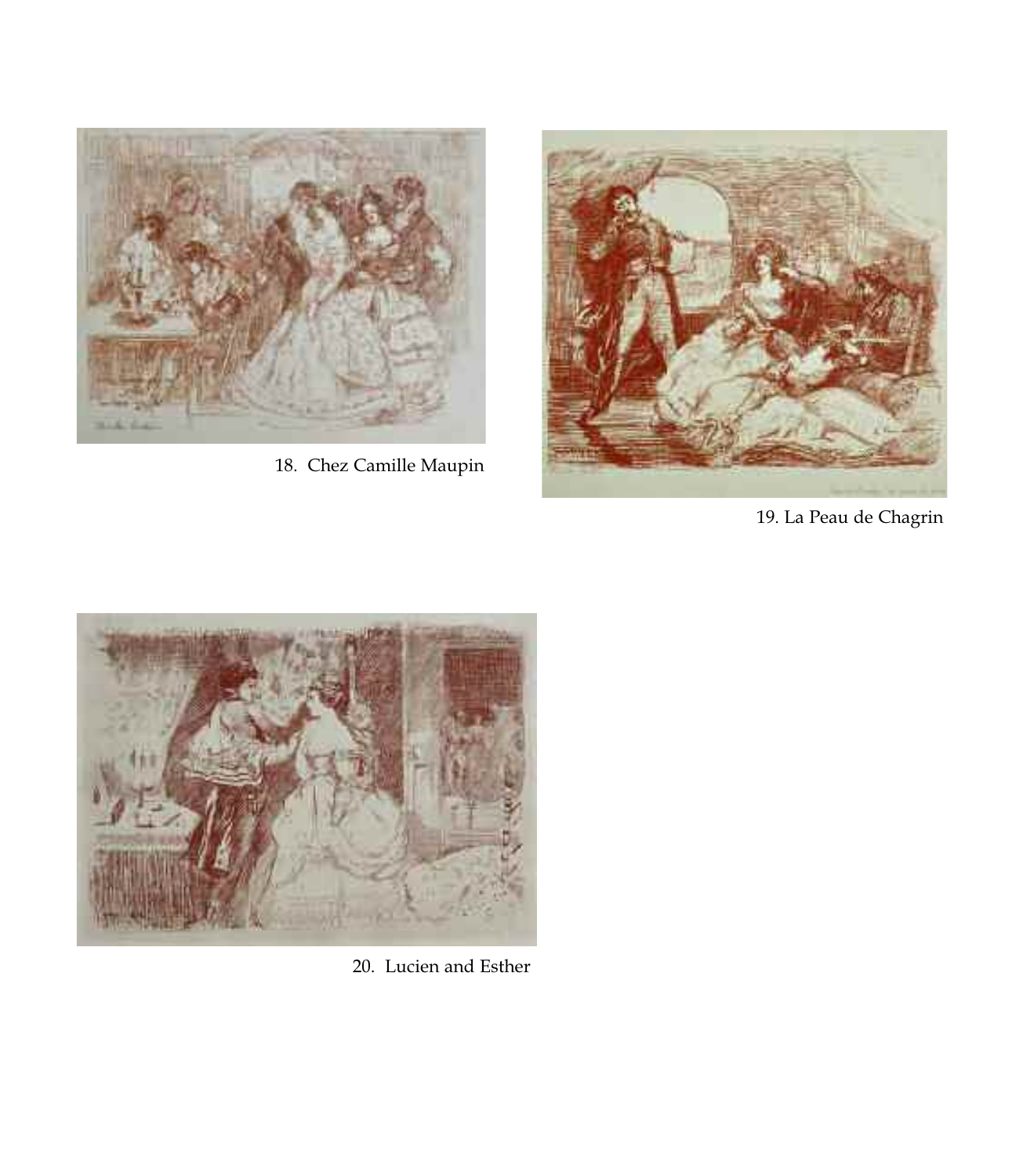#### **Charles Conder**

1868-1909

#### **21.**

#### **Beatrix et Calyste**

The Balzac Set, London 1899 Lithograph in reddish brown 16.7 x 30.8 cm Signed and dated in the plate; also signed in pencil

## **22.**

#### **L'Alcade dans L'Embarras**

The Balzac Set, London 1899 Lithograph in black 22 x 28 cm Signed and dated in the plate; also signed in pencil Trial Proof

# **23.**

#### **Coralie**

The Balzac Set, London 1899 Lithograph in red 24 x 30 cm Signed, titled and dated in the plate; also signed in pencil

*illustrated back cover*

## **Provenance:**

European private collection until 2005

## **Literature:**

*Charles Conder, His Life and Work* by Frank Gibson, with a catalogue of the lithographs and etchings by Campbell Dodgson, published by John Lane, The Bodley Head, London, 1914, no. 4, page 78, illustrated plate LXVIII; no. 7, page 79, illustrated plate LXXI and no. 3, page 78, illustrated plate LXVII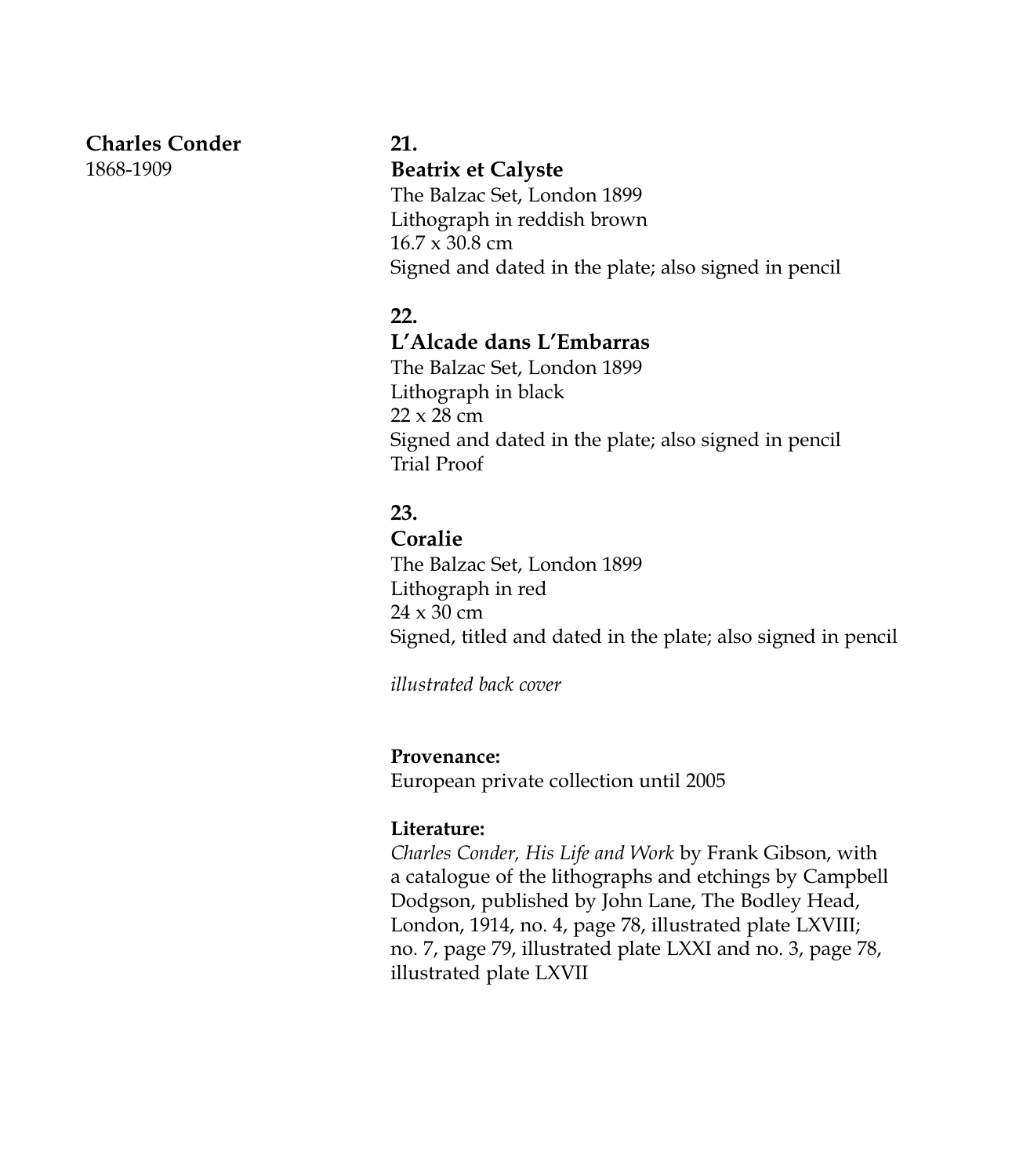

21. Beatrix et Calyste



22. L'Alcade dans L'Embarras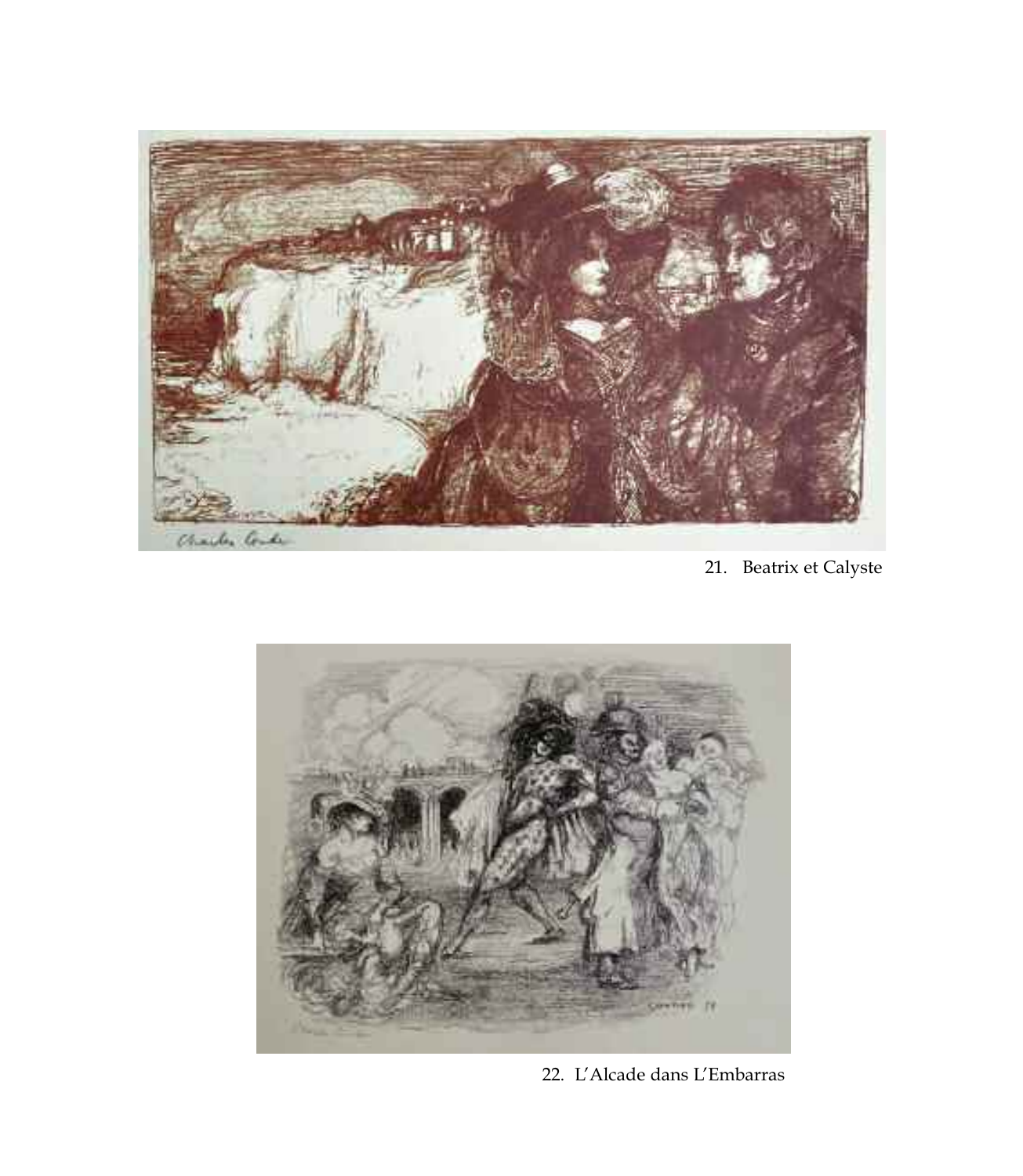#### **Derwent Lees**

1885-1931

#### **24.**

## **Along the Riverbank**

Oil on panel 29 x 39.5 cm

#### **Provenance:**

Acquired in the United Kingdom in 1976 as part of a collection of six Australian landscape paintings by the artist

#### **Literature:**

The collection included the next entry in this catalogue *A Glimpse of the Sea* and four paintings illustrated in *In Search of Derwent Lees* by Henry R Lew, 1996: plate 15 *The Three Sisters, Katoomba*, *N.S.W*.; plate 16 *Narrow Neck, N.S.W*.; plate 17 *Central Tablelands* and plate 18 *Barrenjoey Lighthouse, Palm Beach, N.S.W*.

It is significant that these works were painted before the artist travelled to London in 1905. There he met up with Augustus John and J. D. Innes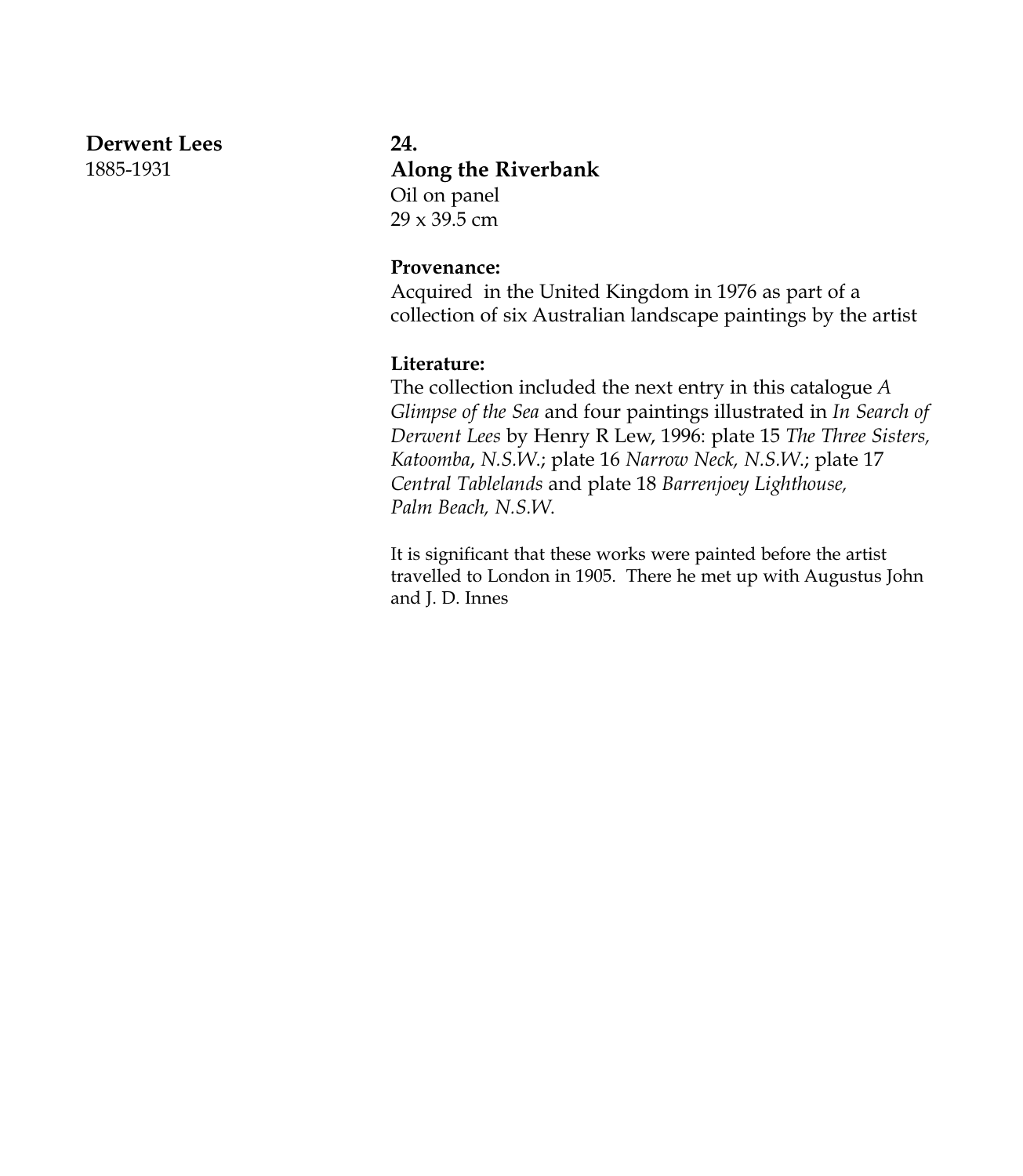

24. Derwent Lees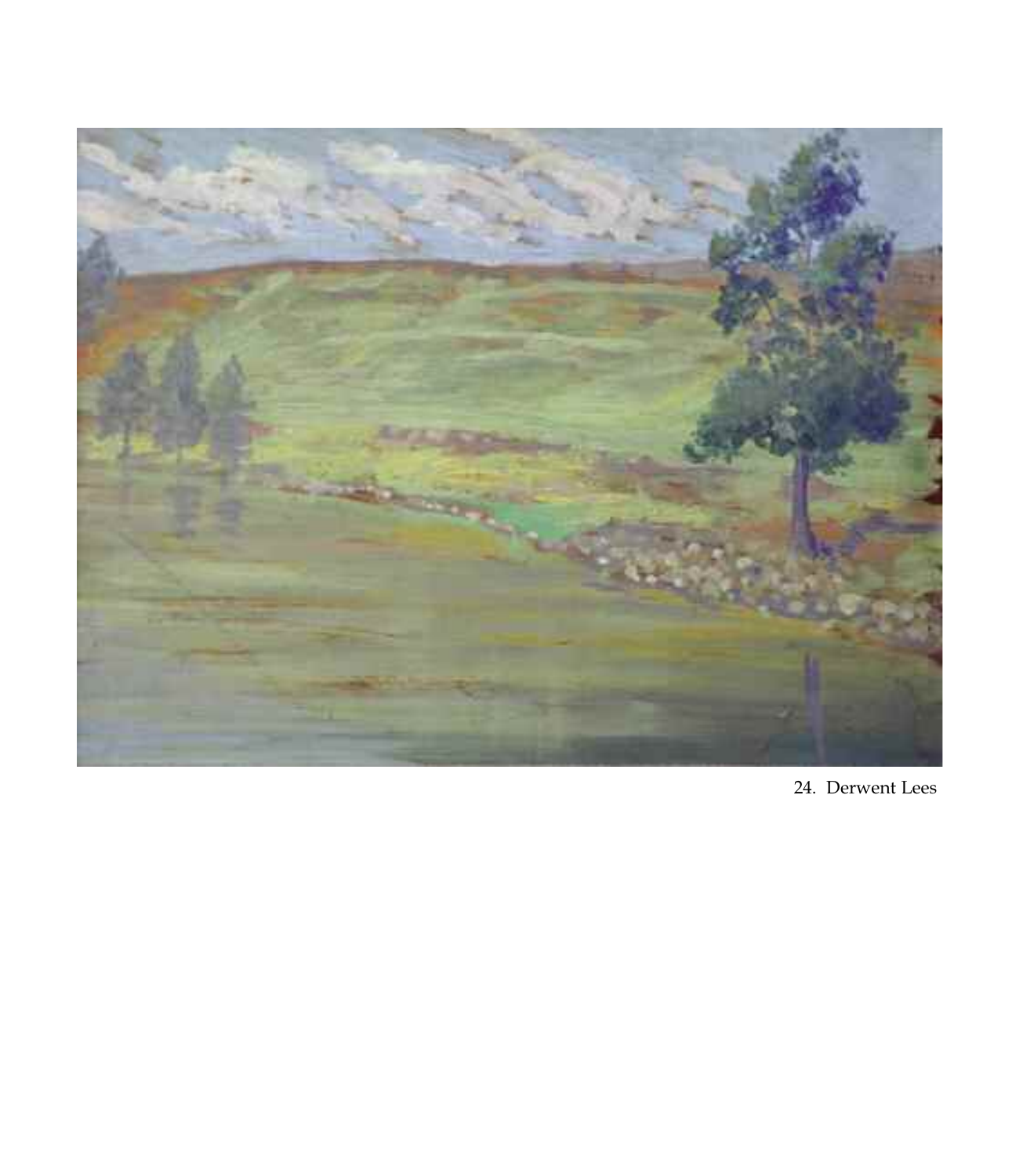#### **Derwent Lees**

1885-1931

#### **25.**

#### **A Glimpse of the Ocean**

Oil on canvas on board  $24 \times 26.5$  cm Signed

#### **Provenance:**

Acquired in the United Kingdom in 1976 as part of a collection of six Australian landscape paintings by the artist

#### **Literature:**

The collection included the previous entry in this catalogue *Along the Riverbank* and four paintings illustrated in *In Search of Derwent Lees* by Henry R Lew, 1996: plate 15 *The Three Sisters, Katoomba*, *N.S.W*.; plate 16 *Narrow Neck, N.S.W*.; plate 17 *Central Tablelands* and plate 18 *Barrenjoey Lighthouse, Palm Beach, N.S.W*.

It is significant that these works were painted before the artist travelled to London in 1905. There he met up with Augustus John and J. D. Innes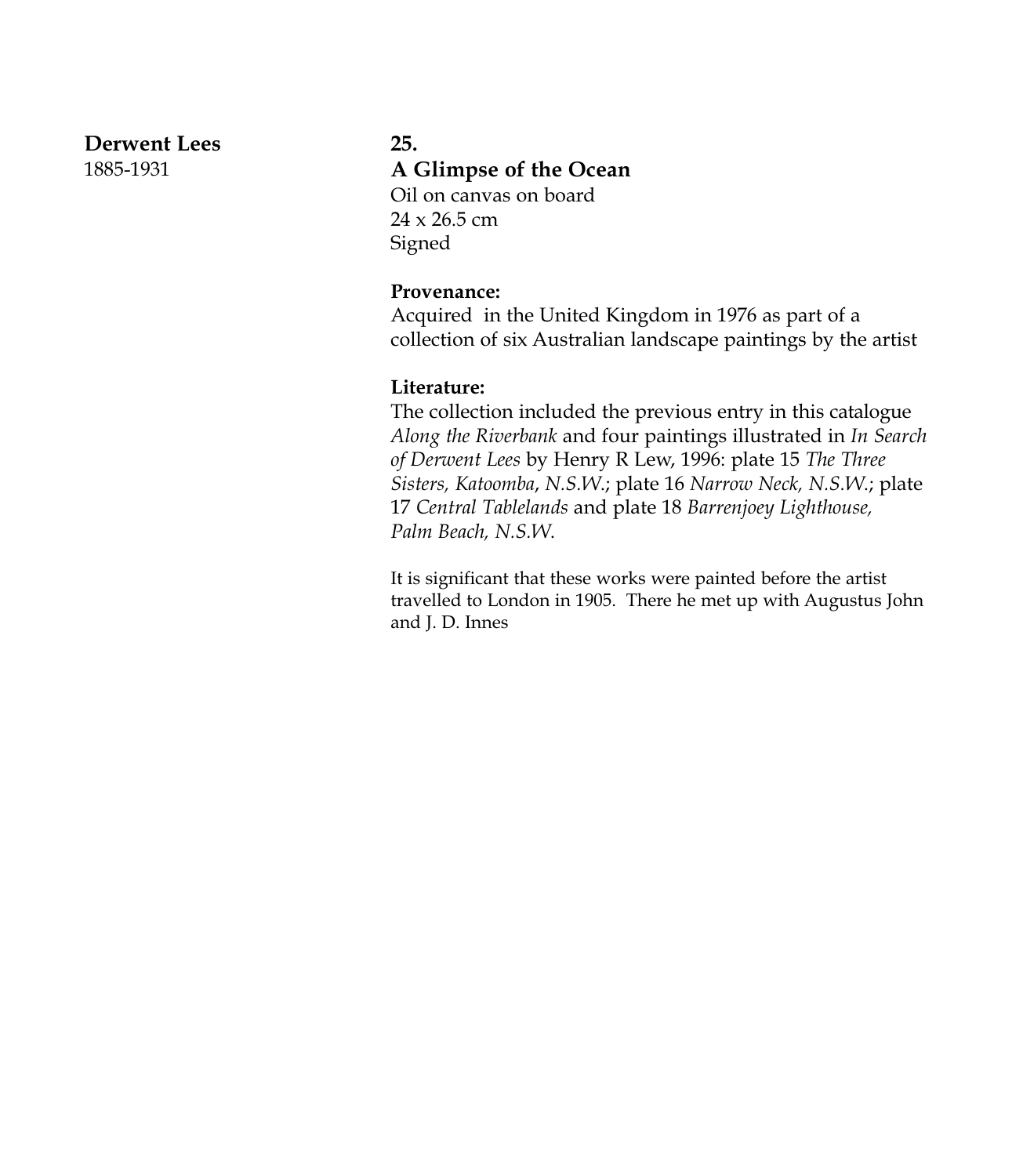

25. Derwent Lees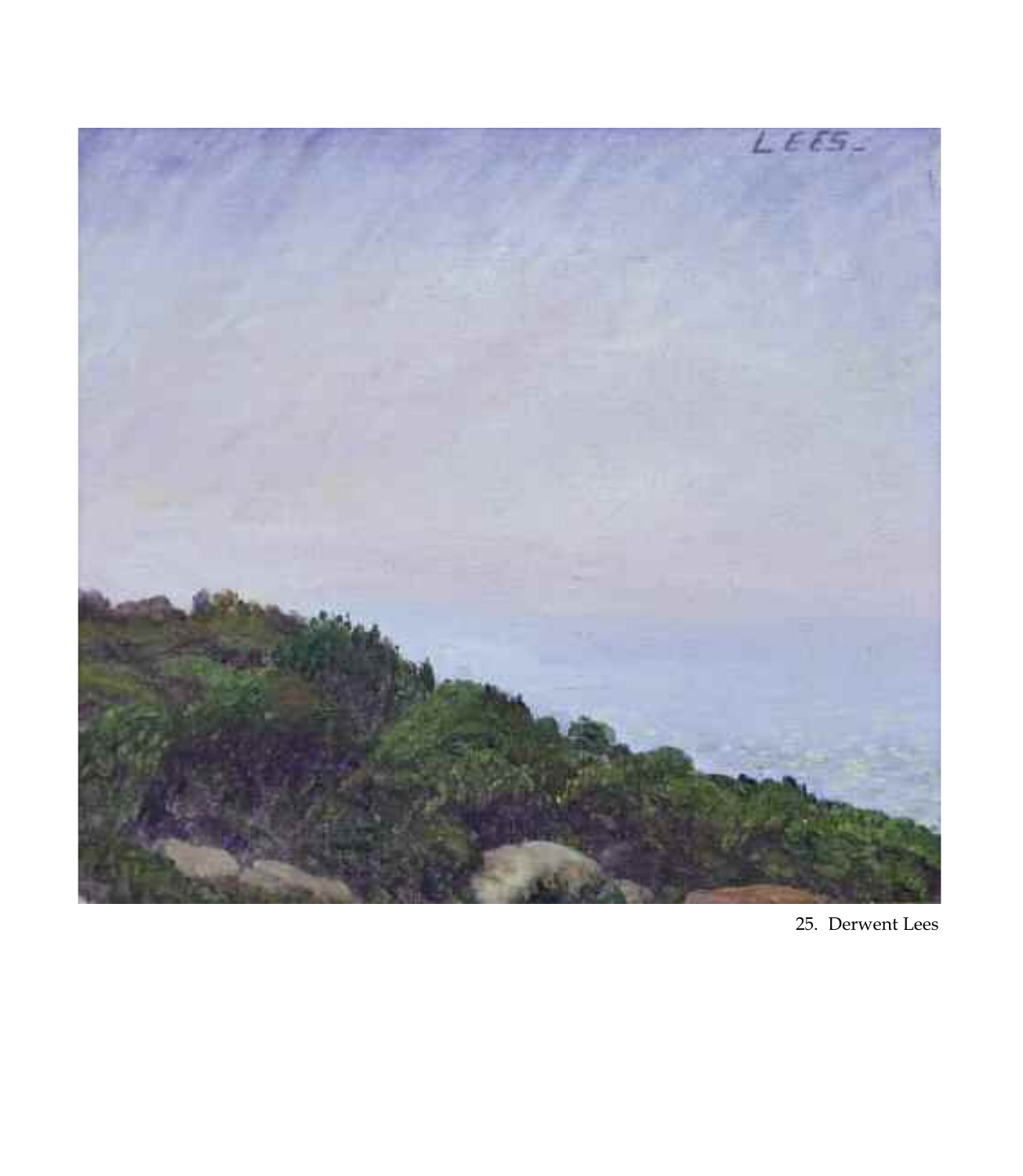**Jessie Traill**

1881-1967

#### **26.**

**At the Royal Agricultural Show, Melbourne c1911** Oil on canvas 60 x 86 cm

#### **Provenance:**

Estate of the artist until 1989. Included in a collection of over seventy works discovered in the possession of the artist's niece

We are grateful to Michelle Bradbury and staff at the Royal Agricultural Society of Victoria and Jon Dwyer for help with this catalogue entry

*illustrated front cover*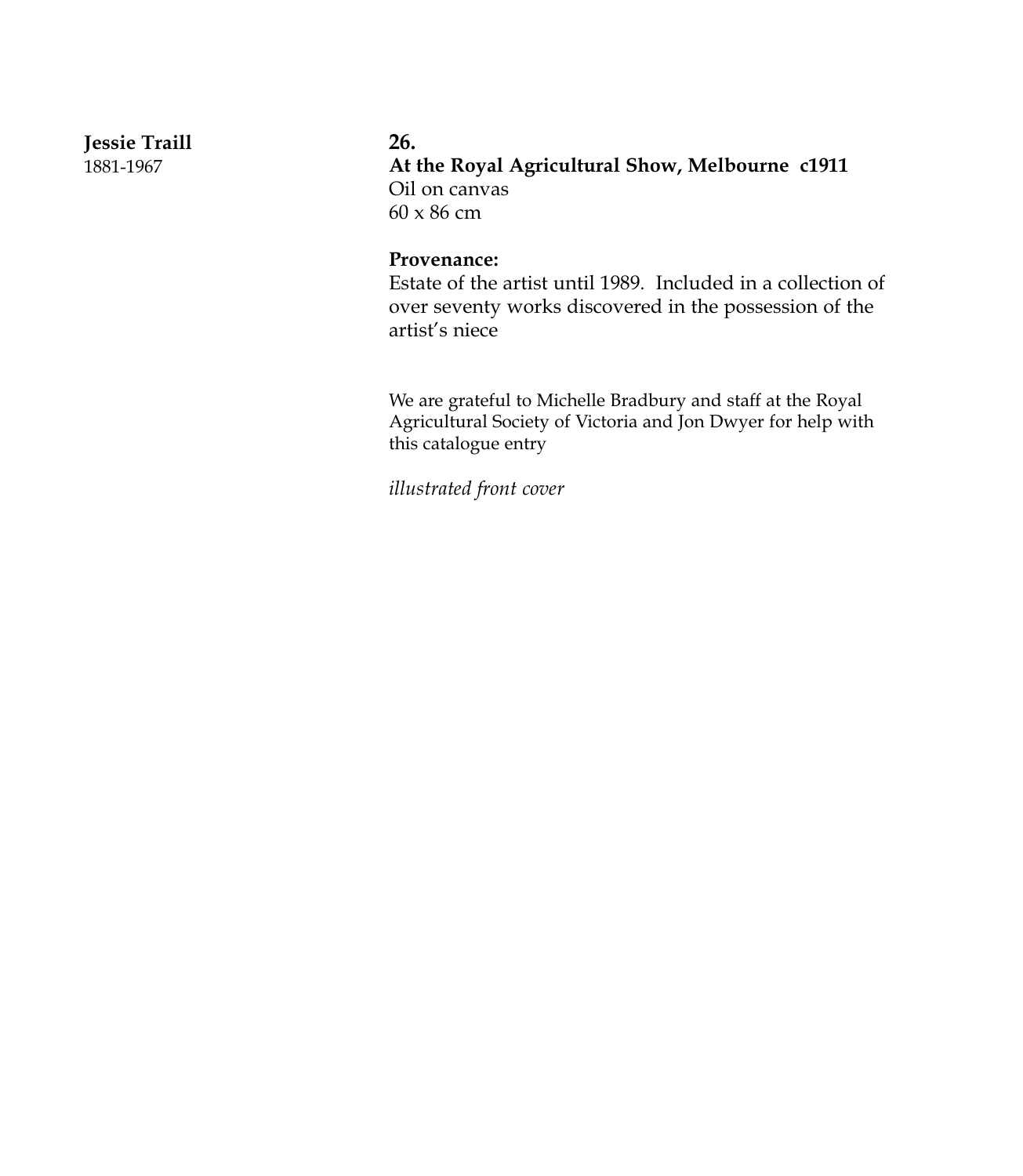

26. Jessie Traill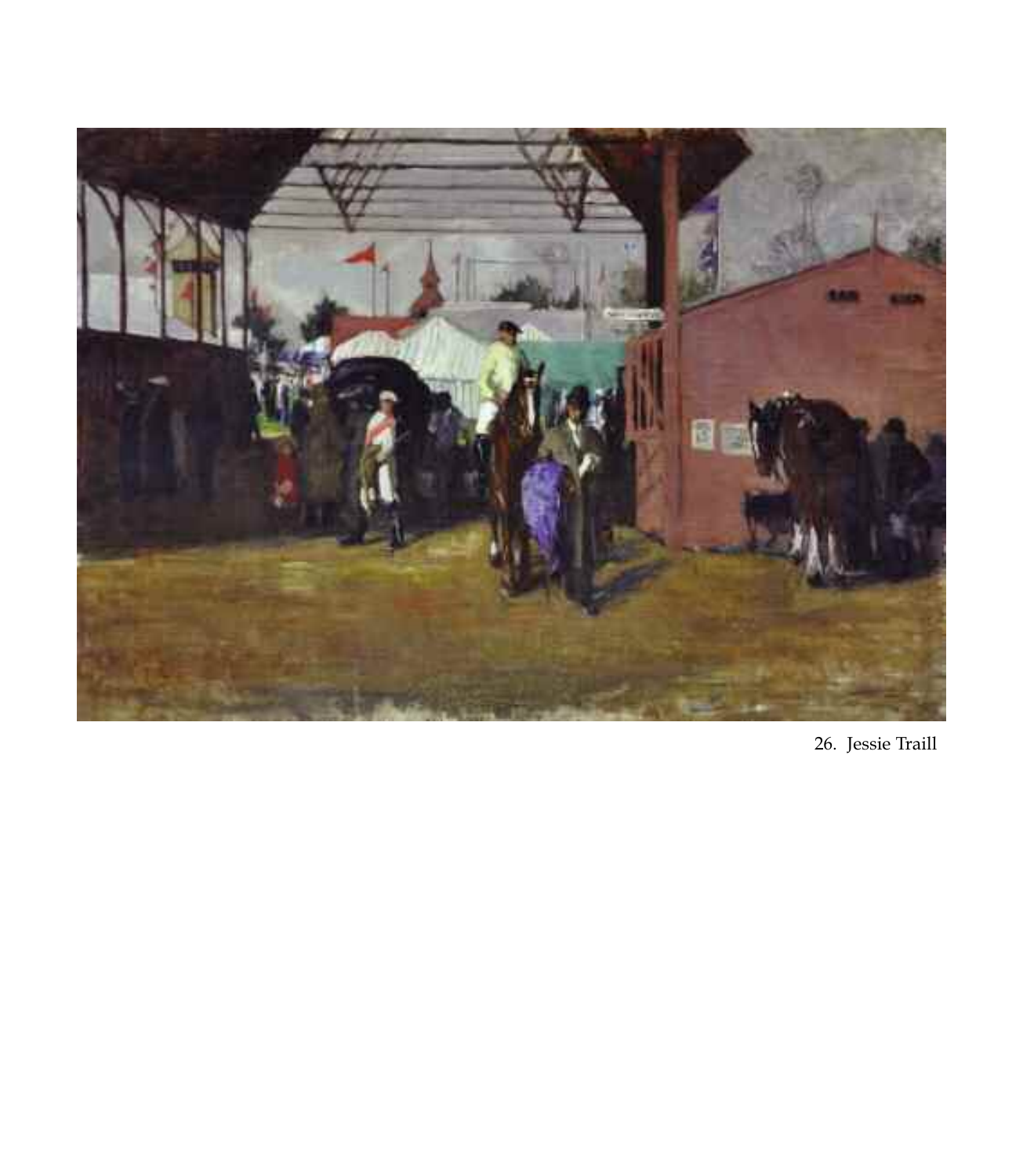**Josephine Muntz-Adams** 1862-1950

**27. Venice** Oil on paper on board  $21 \times 34$  cm

#### **Provenance:**

The artist's family by descent until December 2009

In 1912 the artist exhibited *Before the Storm, Venice* and *Evening Venice* at the Annual Exhibition of the Victorian Artists' Society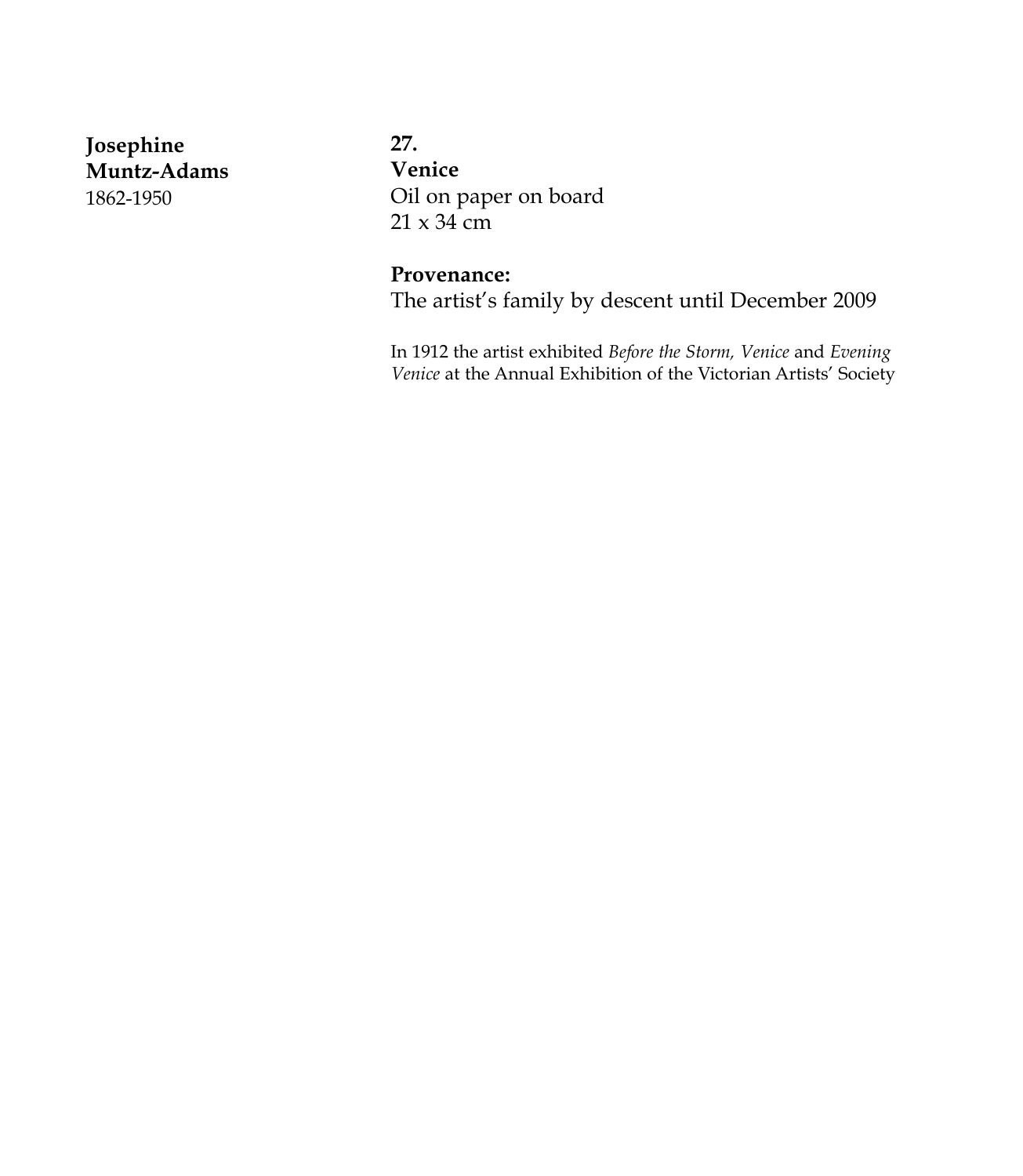

27. Josephine Muntz-Adams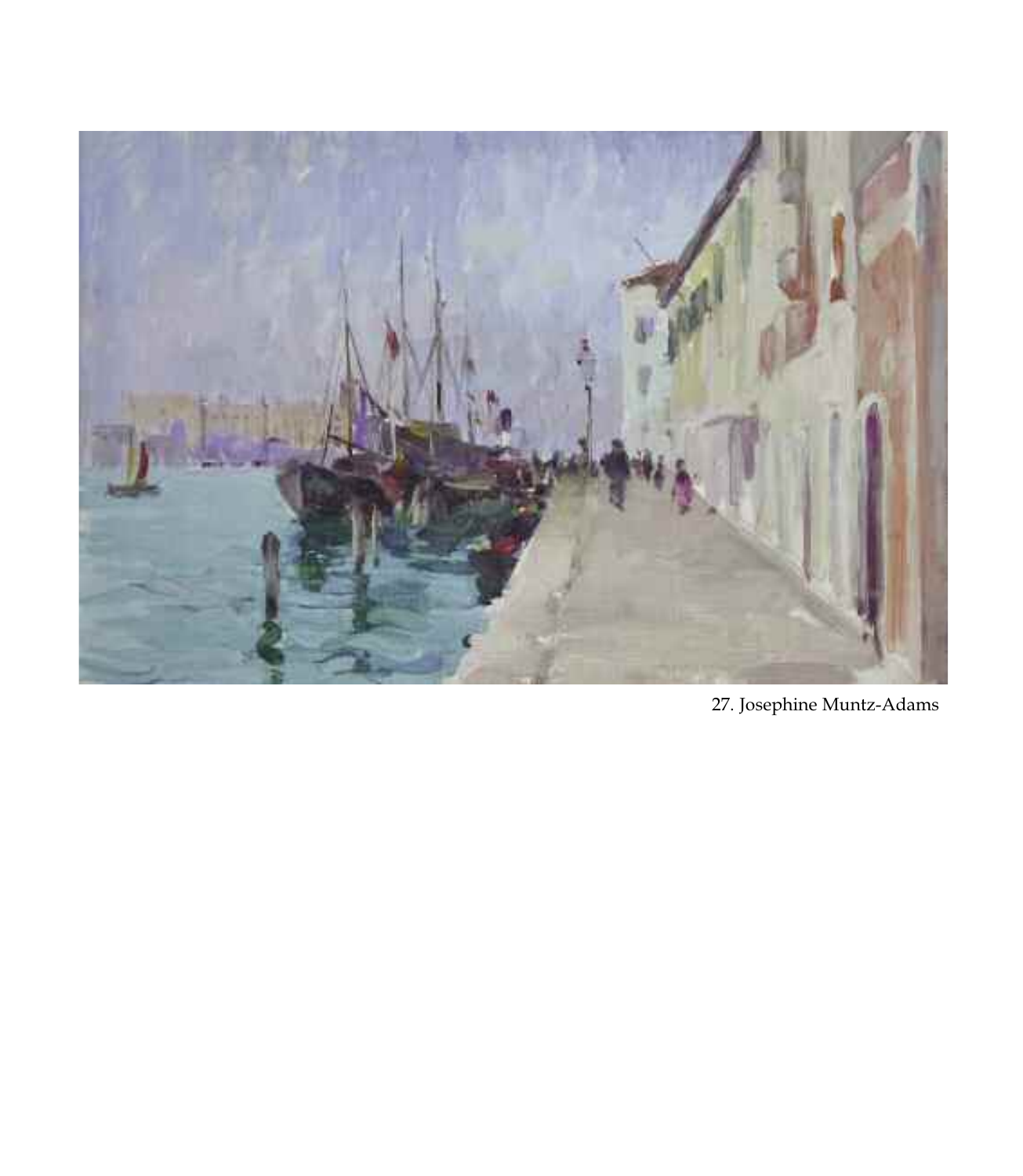**Bessie Davidson** 1979-1965

**28. Breton Village** Oil on panel  $23.5 \times \overline{18.5}$  cm Signed

## **Exhibited:**

*Early Australian Painters,* Bridget McDonnell Gallery, 1988, no. 17

## **Provenance:**

Private collection, Brisbane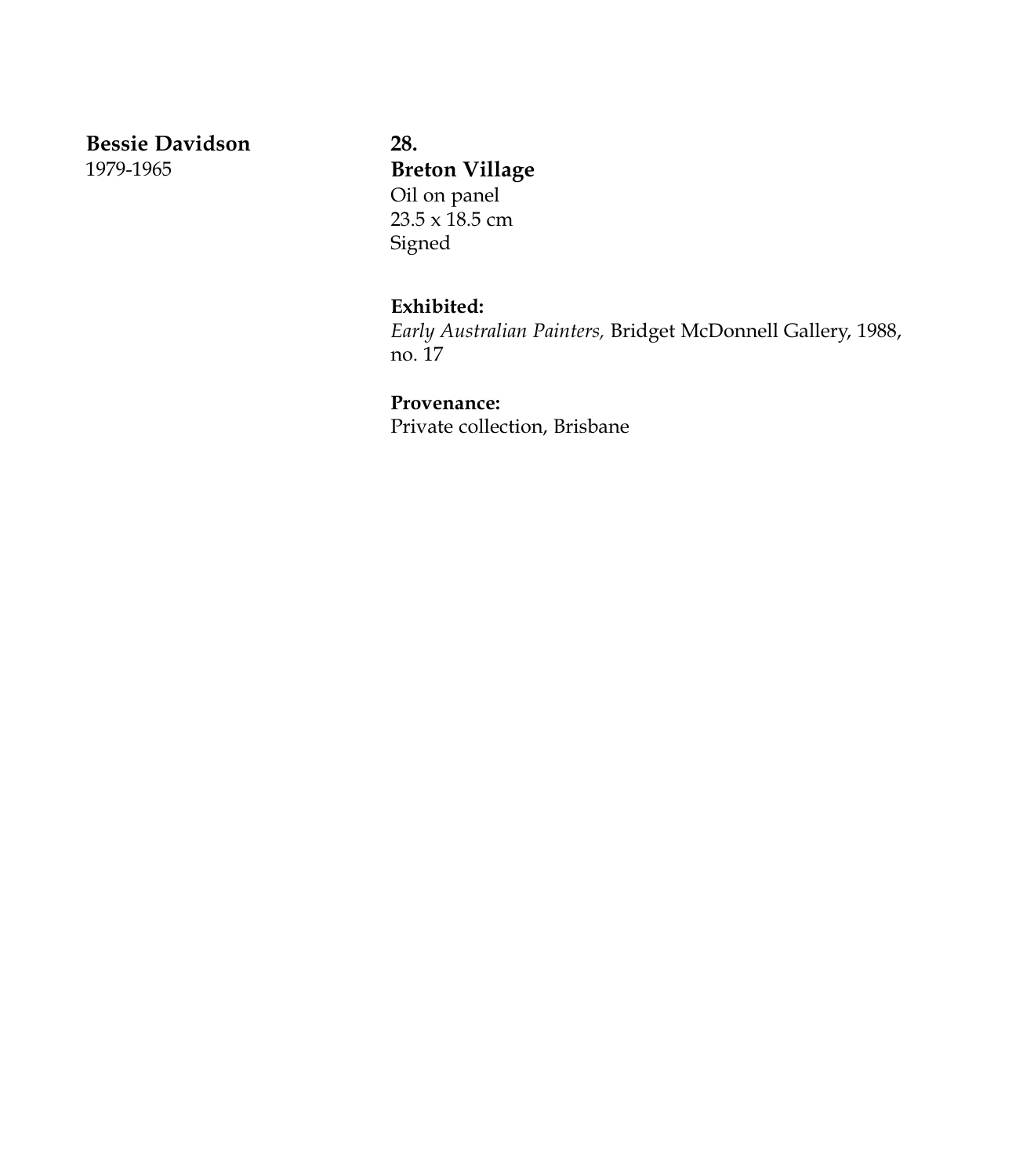

28. Bessie Davidson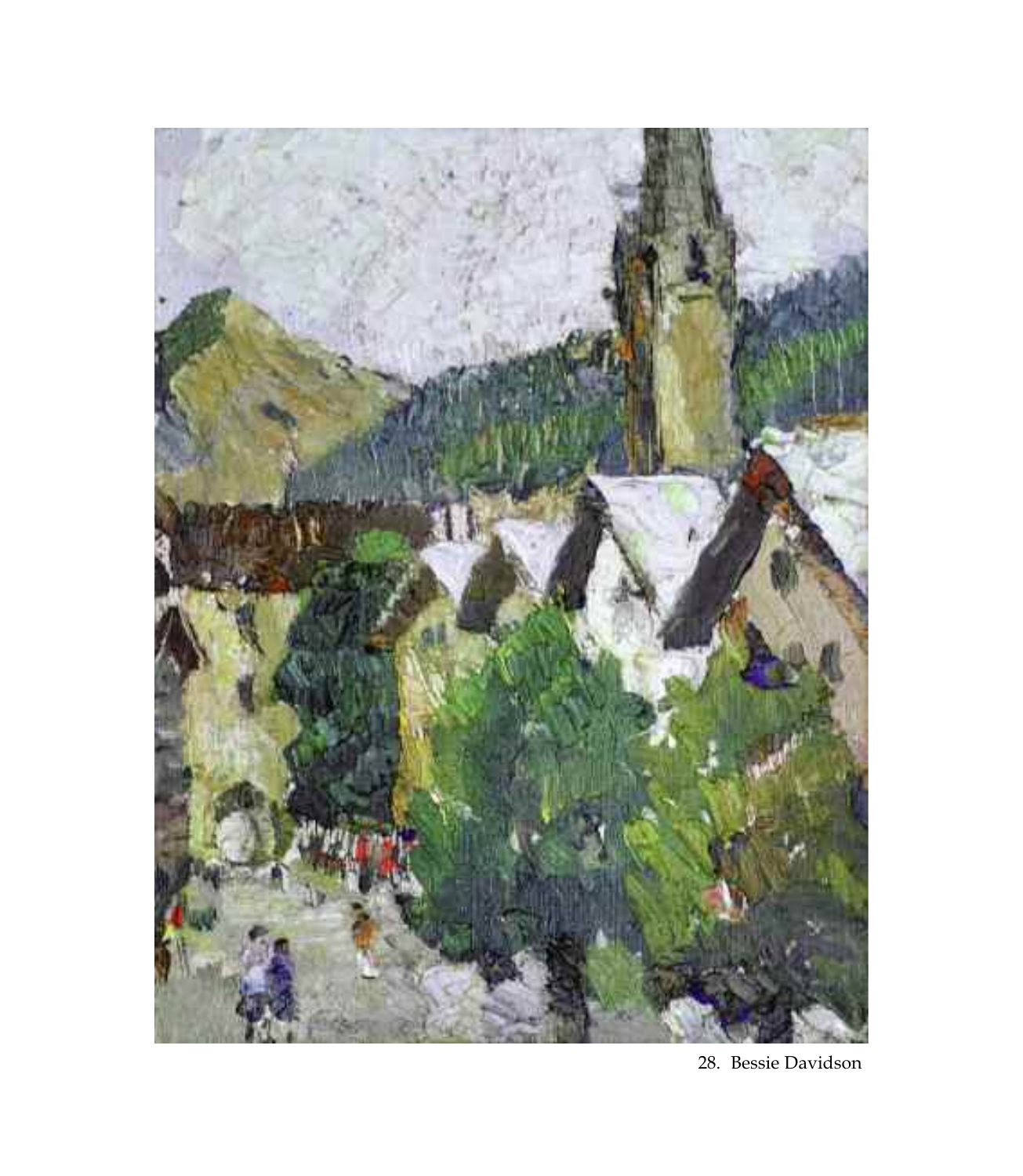**Charles Bryant** 

1 8 8 3 - 1 9 3 7

# **2 9 .** Fishing Boats, St. Ives

Oil on canvas on board 4 5 x 5 9 c m Signed; also inscribed Charles Bryant ROI, Fishing Boats, *English Coast 45 Gns.* on reverse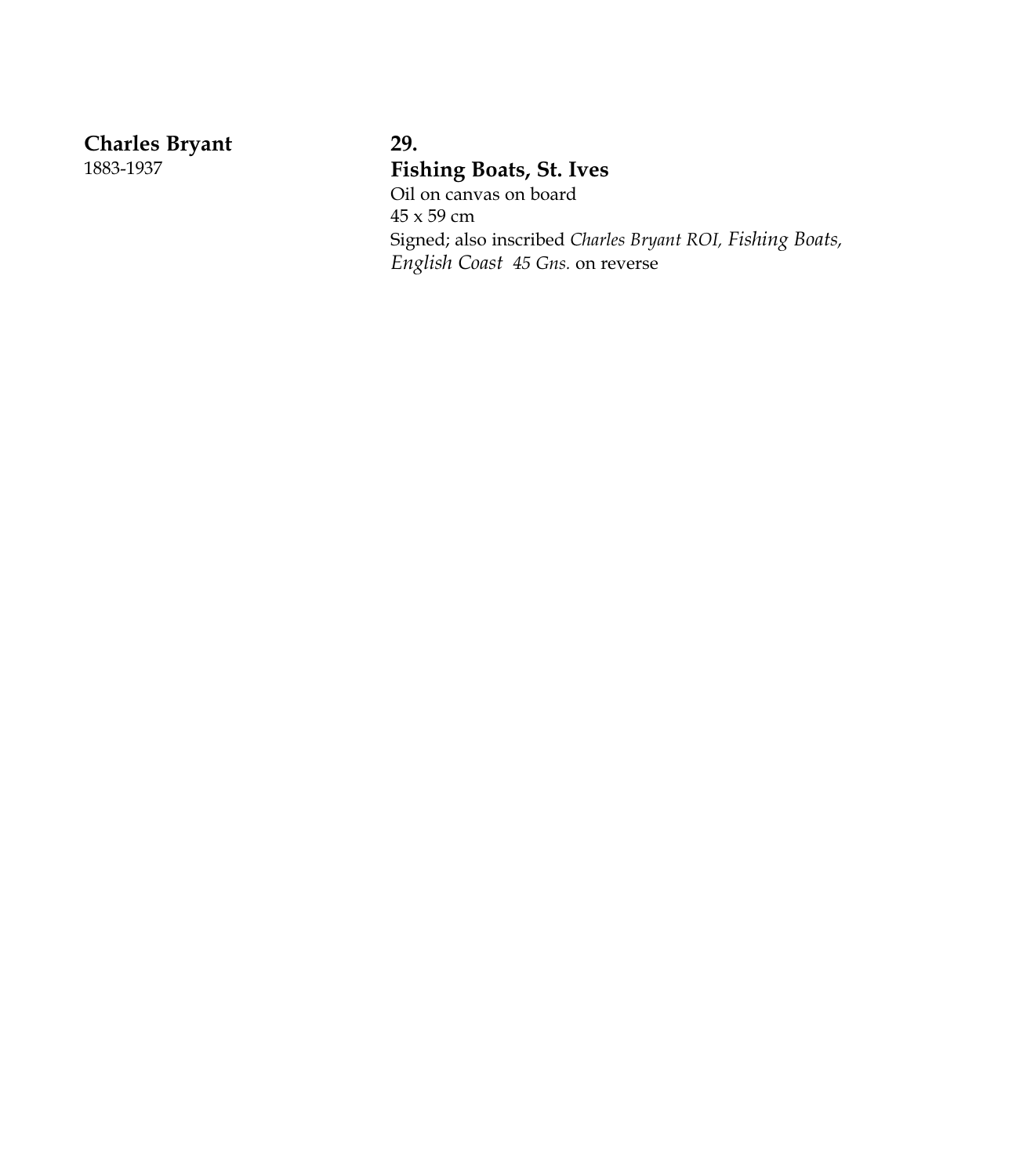

29. Charles Bryant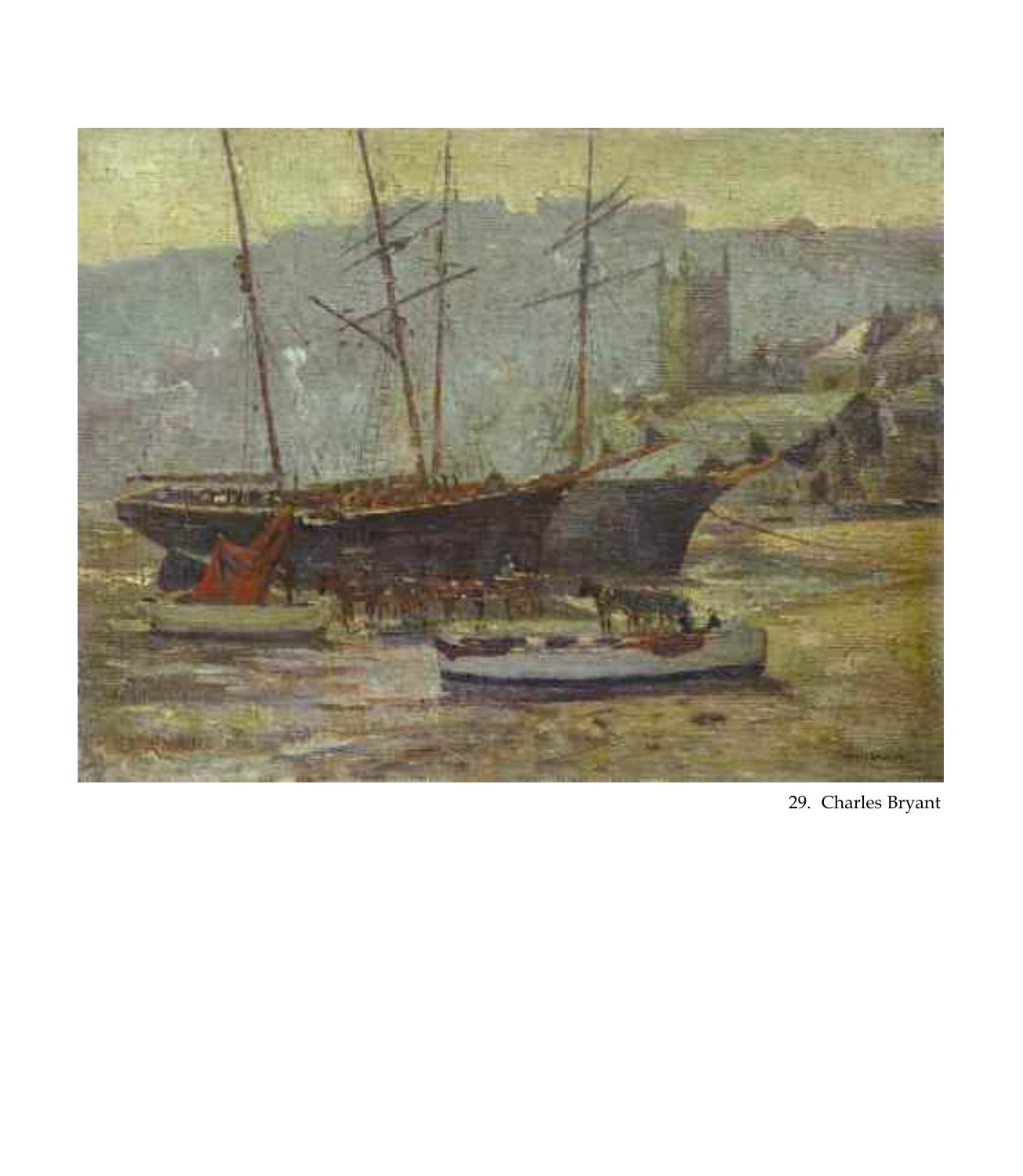**Edward Cairns Officer** 1871–1921

**30. Two Ladies Strolling on a Country Road** Oil on canvas 45.5 x 53 cm Signed; also inscribed on reverse *Mr McLaughlin No. 6* and *46*

**Provenance**: Family of the artist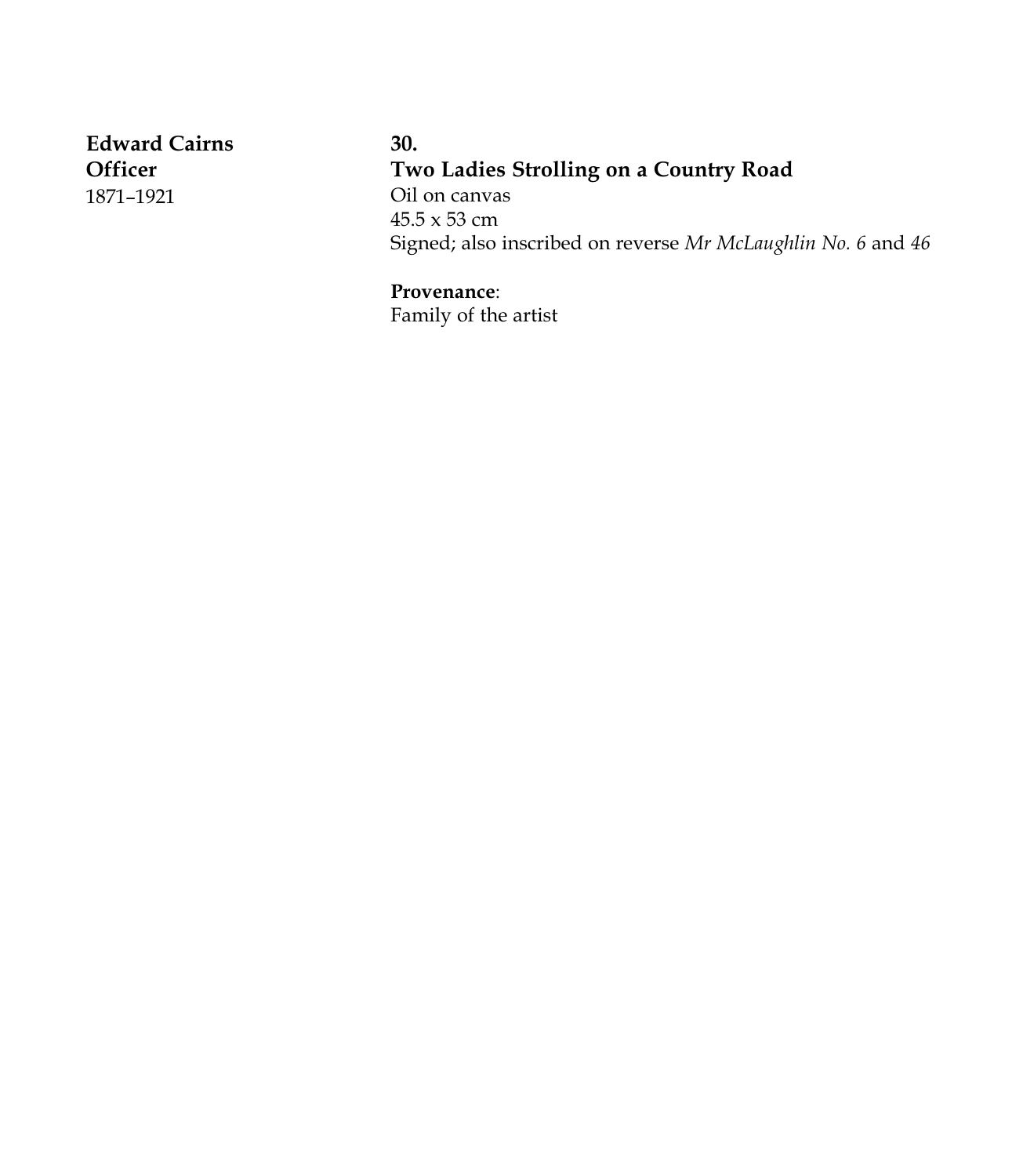

30. Edward Cairns Officer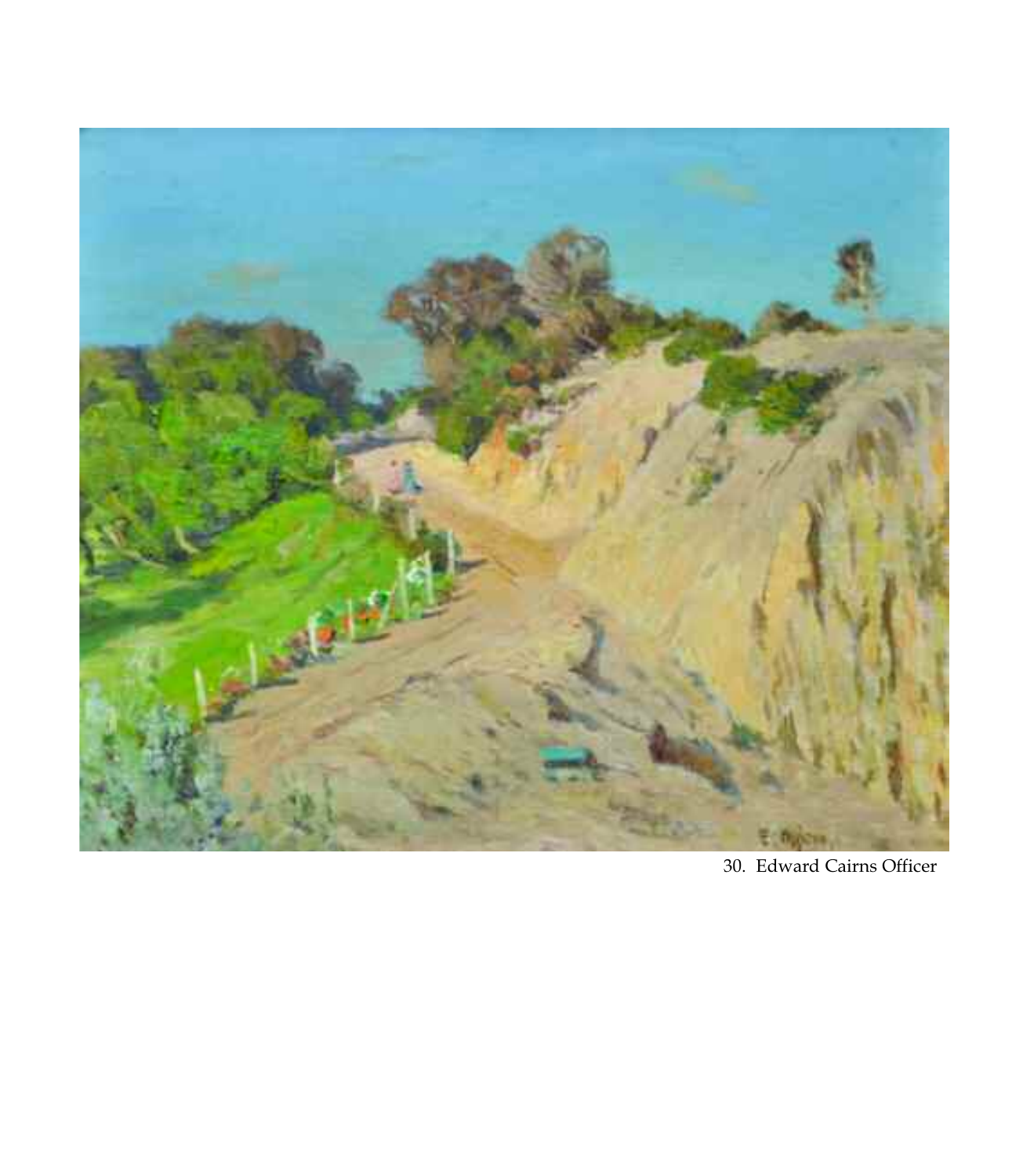**Robert Campbell** 1902-1972

# **31.**

**The Three Sisters, New South Wales 1924** Oil on canvas on board 17.5 x 23.3 cm Signed; also signed on reverse, titled and inscribed *Collection Jean Campbell, ACT*

## **Provenance:**

Jean Campbell, wife of the artist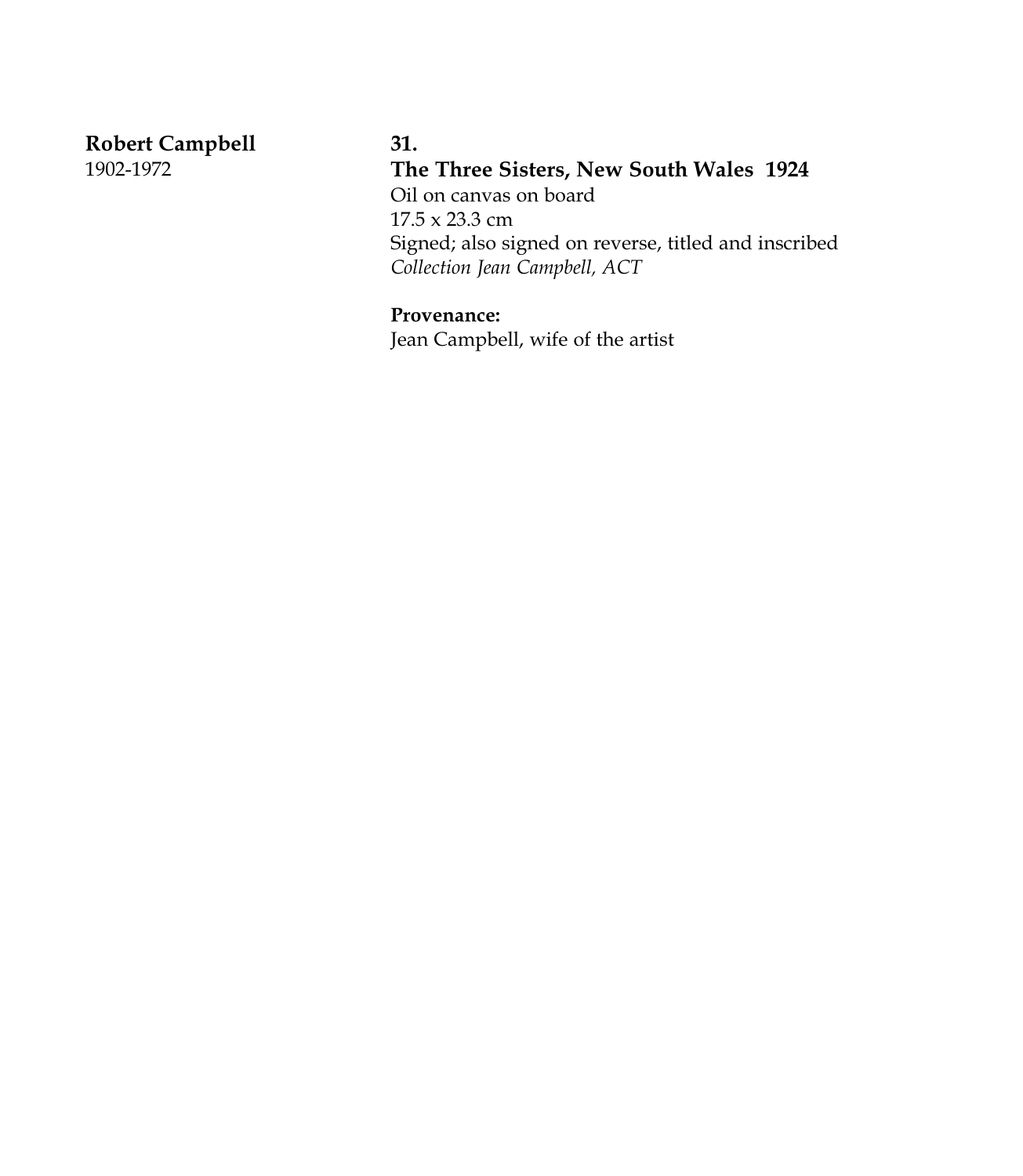

31. Robert Campbell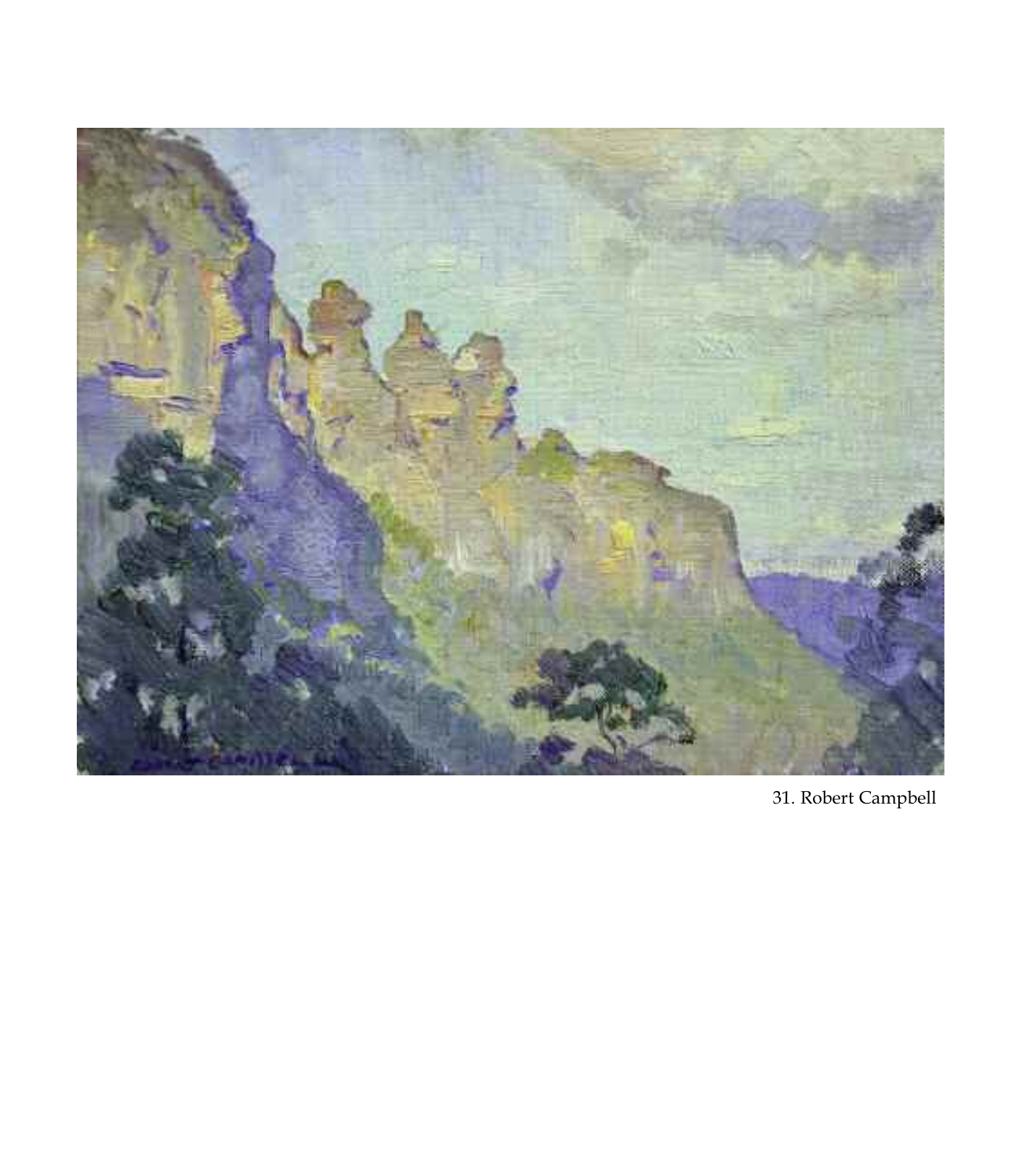**Norbertine von Bresslern-Roth** 1891-1978

#### **32.**

**Macaw** Colour linocut 18.3 x 19.5 cm Signed and inscribed *Handdruck*

#### **Literature:**

"An exceedingly attractive collection of coloured wood-prints by Madame Norbertine Bresslern-Roth, a European artist, is on view at the Grosvenor Galleries. The work shown here is fascinating in its play of imagination no less than its charming freedom of line and warmth of tone. The artist devoting her attention exclusively to animals, birds and fishes has designed these subjects with a superb technique, a vast resource in decorative forms and gorgeous colouring and a wonderful visualisation of life and movement." *Sydney Morning Herald*, 16th December, 1926. A review of the artist's first exhibition in Australia held at the Grosvenor Galleries, Sydney

Another impression of this print was no. 23 in the Grosvenor Galleries 1926 exhibition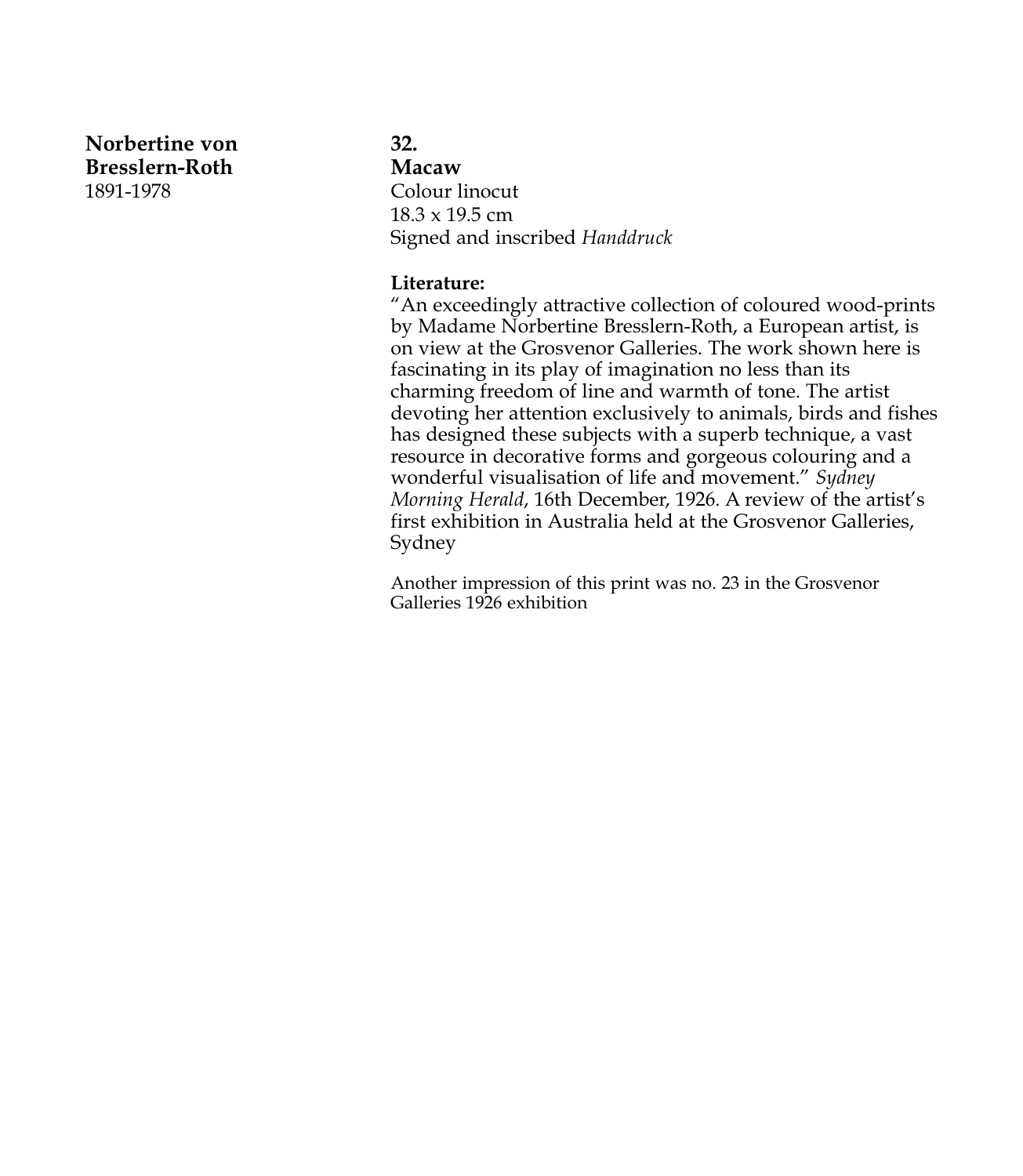

32. Norbertine von Bresslern-Roth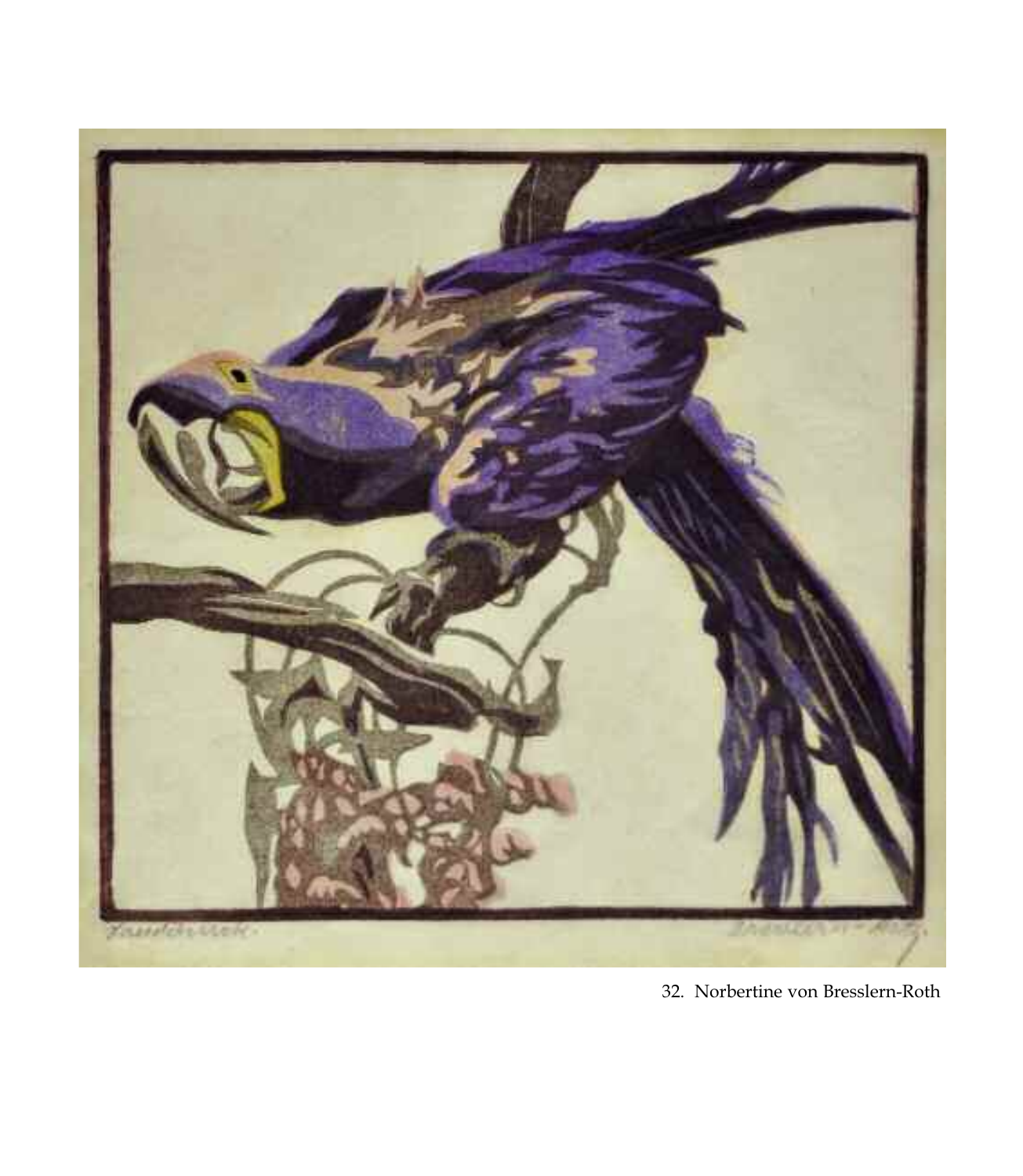**Percy Lindsay** 1870-1952

**33. Cattle by a Stream, Evening** Oil on canvas on board 23 x 31 cm Signed

**Provenance:** Private collection, Sydney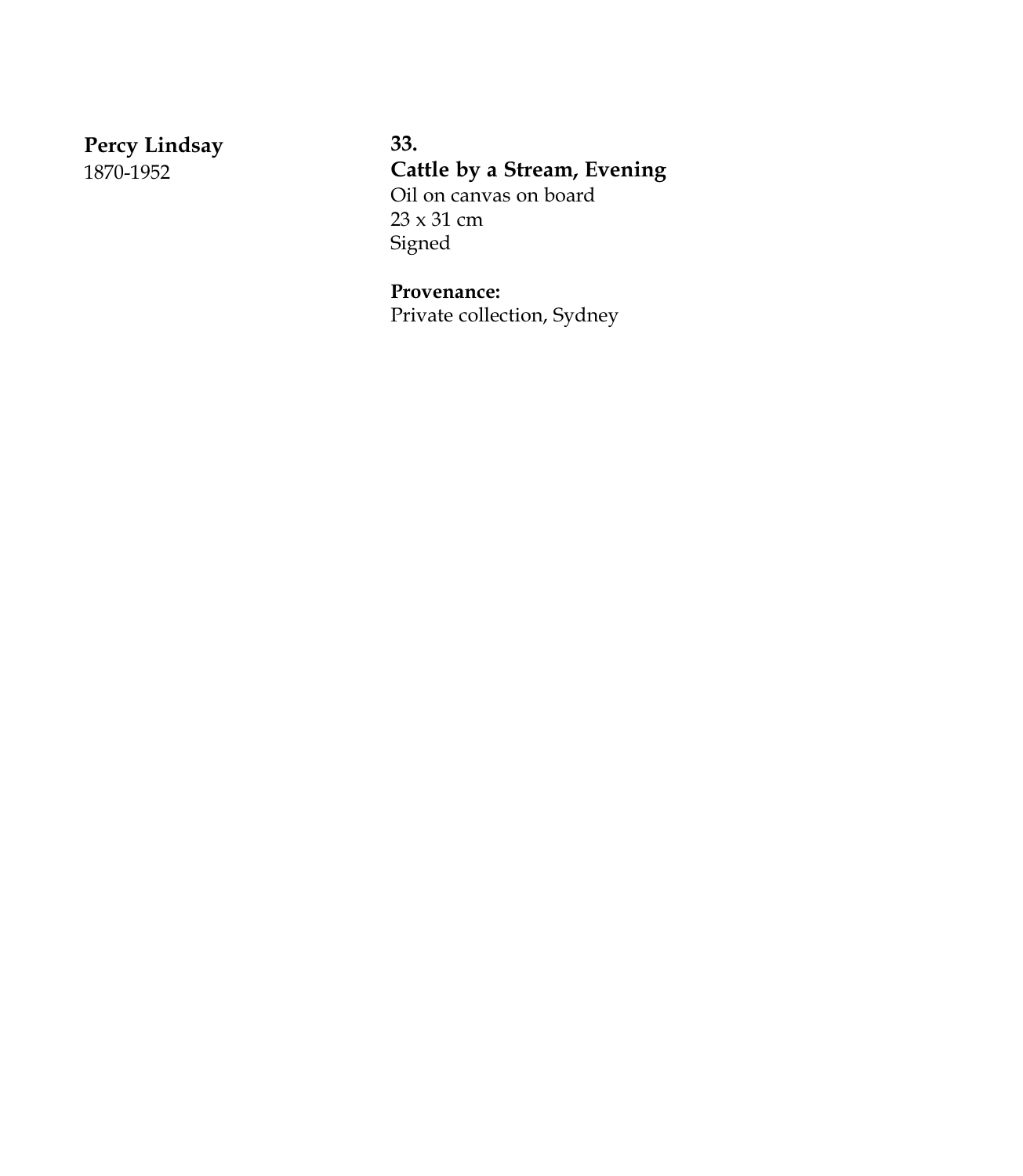

33. Percy Lindsay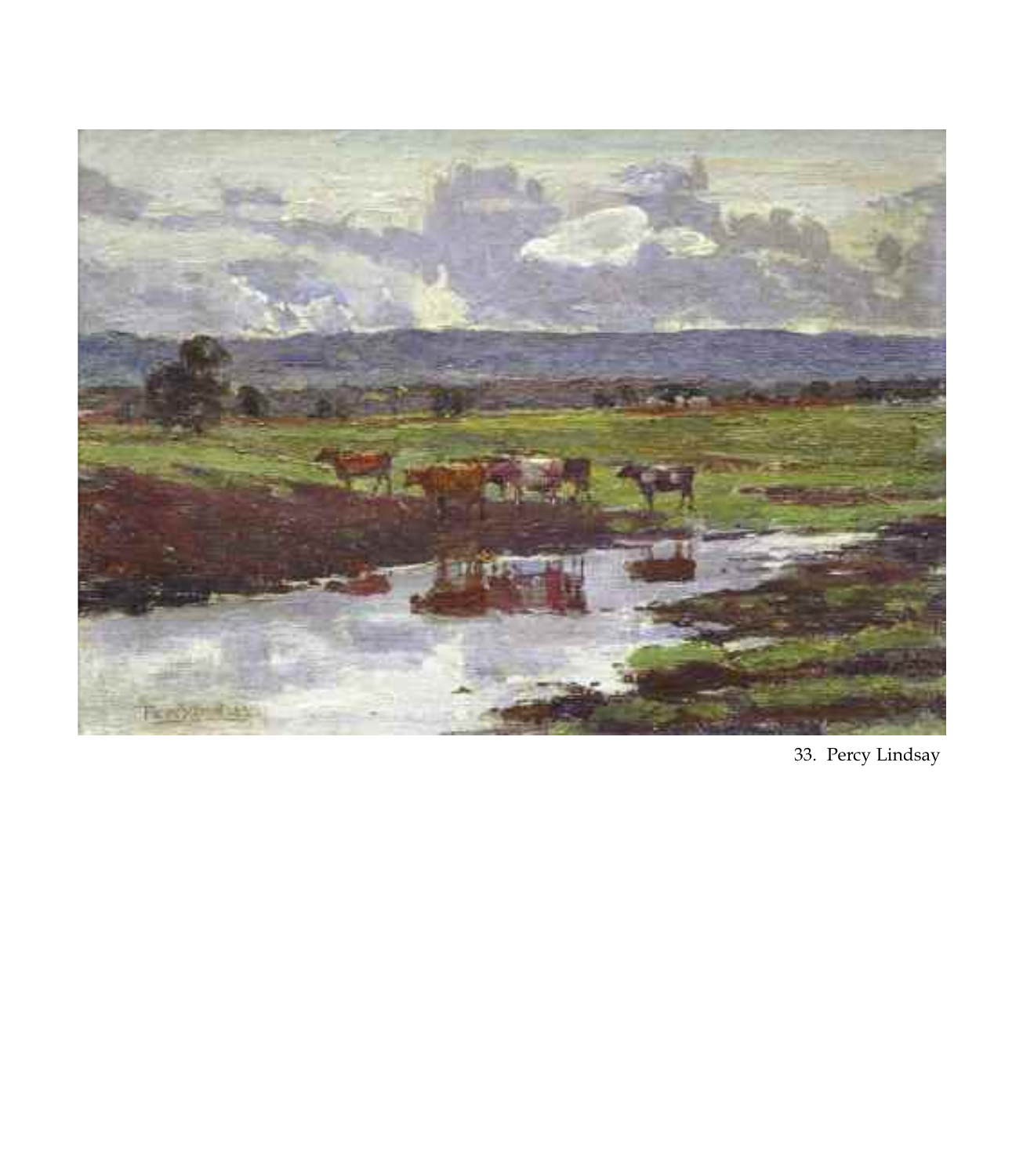**Percy Lindsay** 1870-1952

## **34.**

**Frenchs Forest, New South Wales c1940** Oil on board 18 x 24 cm Signed; also titled on reverse and inscribed *25 gns.*

# **Provenance:**

Estate of Jane Glad, elder daughter of Norman Lindsay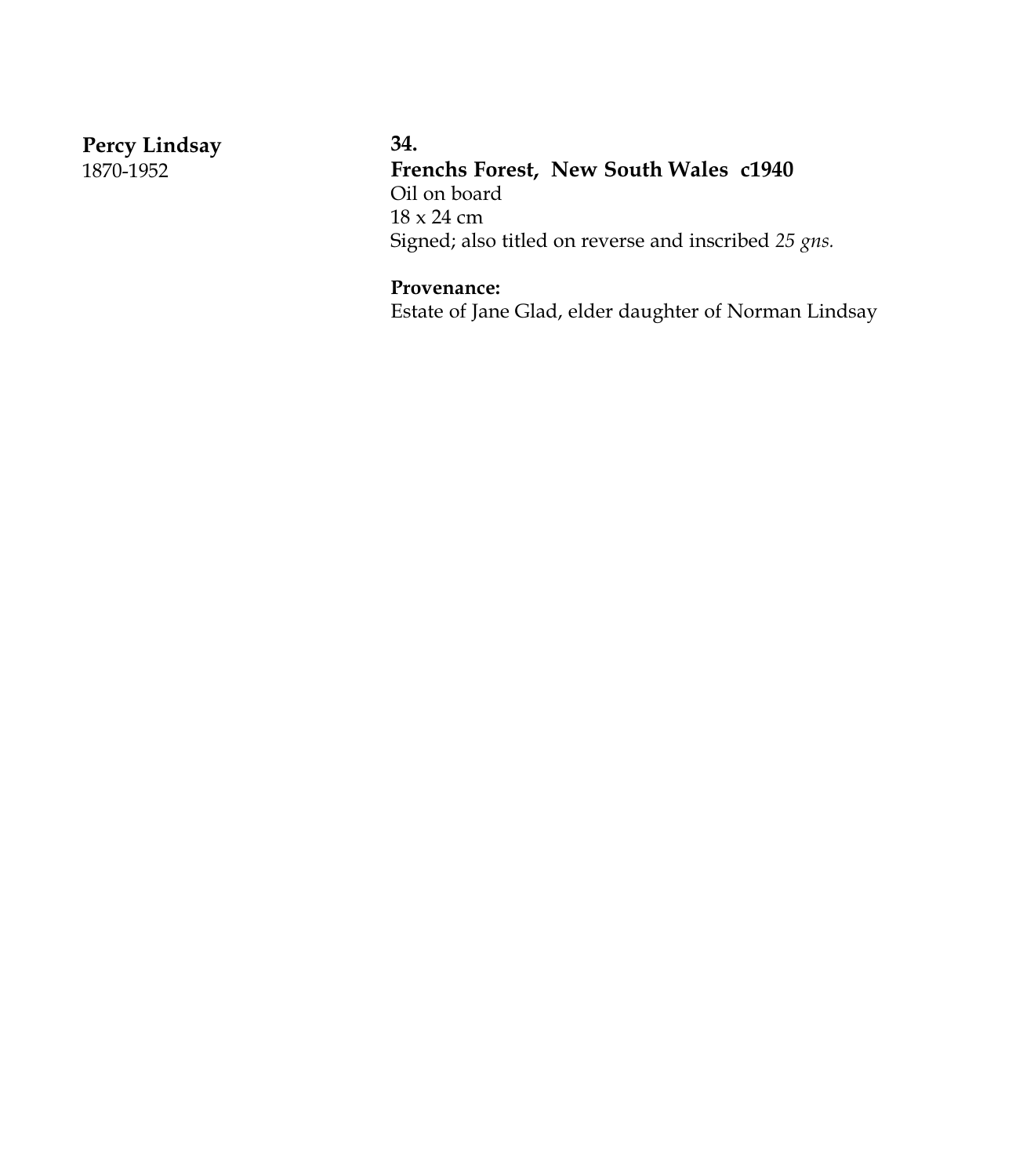

34. Percy Lindsay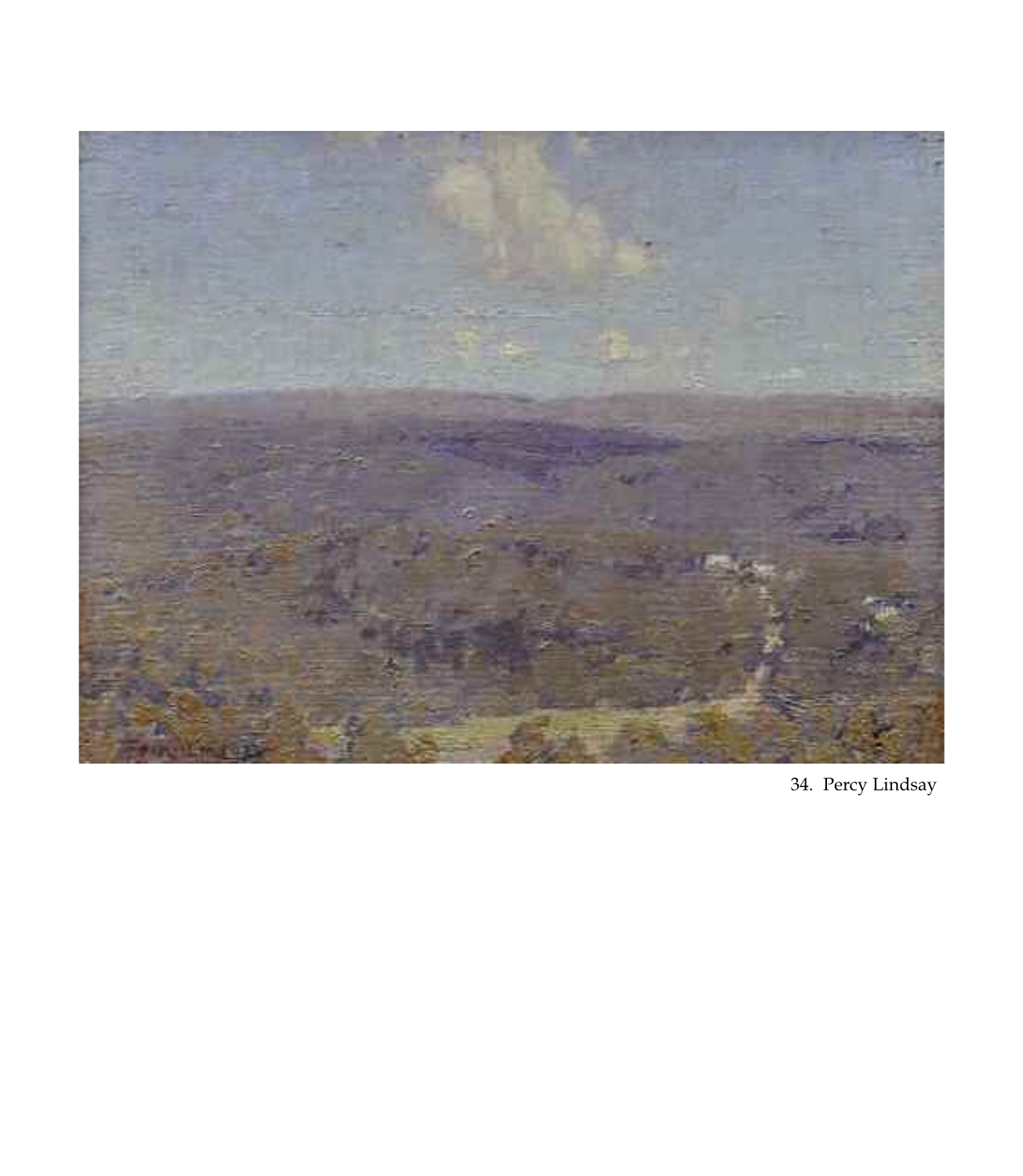#### **Gordon Coutts**

1868-1937

# **35. Mount Gorgonio, California** Oil on canvas  $60 \times 70.5$  cm Signed; also signed on reverse and inscribed *Mount Gorgonio \$400*

Gordon Coutts was a Scottish born artist who trained at the Glasgow School of Art and the Académie Julian, Paris, before coming to Melbourne where he studied at the National Gallery School from 1891 to 1893. In 1896 he moved to Sydney where he taught at the Art Society of New South Wales until 1899.

In 1902 he moved to San Francisco where he became a member and frequent exhibitor at the Bohemian Club. Always an inveterate traveller he spent time in Paris, Spain and Tangier where he maintained a studio for many years. He received a gold medal at the Alaska Yukon Pacific Expo in 1909 and at the Paris Salon in 1913. Over the years he exhibited regularly at the Royal Academy, the Paris Salons and many American International Exhibitions. Suffering from tuberculosis he moved to Palm Springs in 1924. He built a Moroccan style villa to recreate a favourite place in Tangier. "Dar Marroc" is still a well known local landmark and is now part of the Korakia boutique hotel. Winston Churchill and Sir John Lavery were among the many celebrities to visit Dar Marroc. Gordon Coutts died in Palm Springs in 1937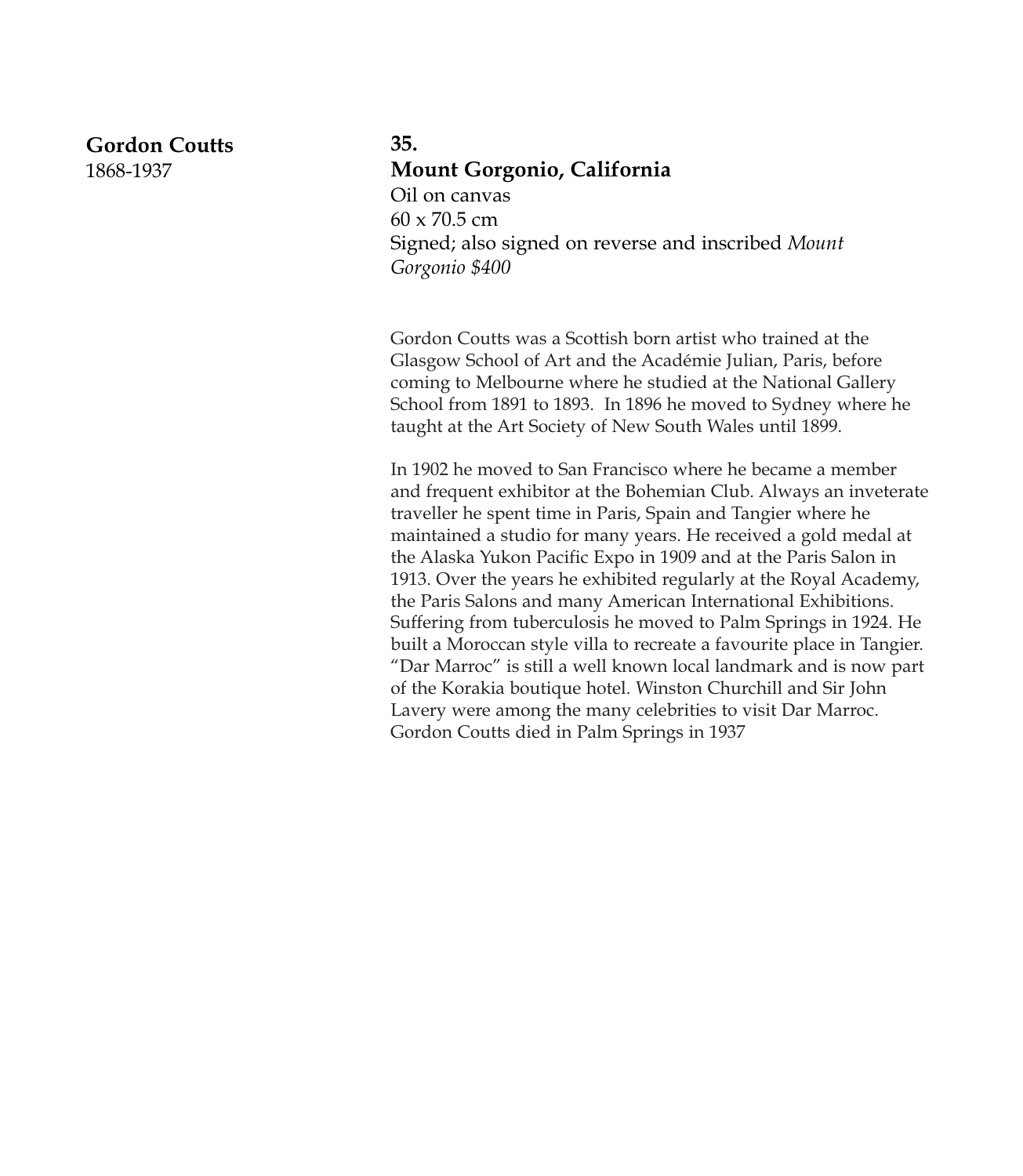

35. Gordon Coutts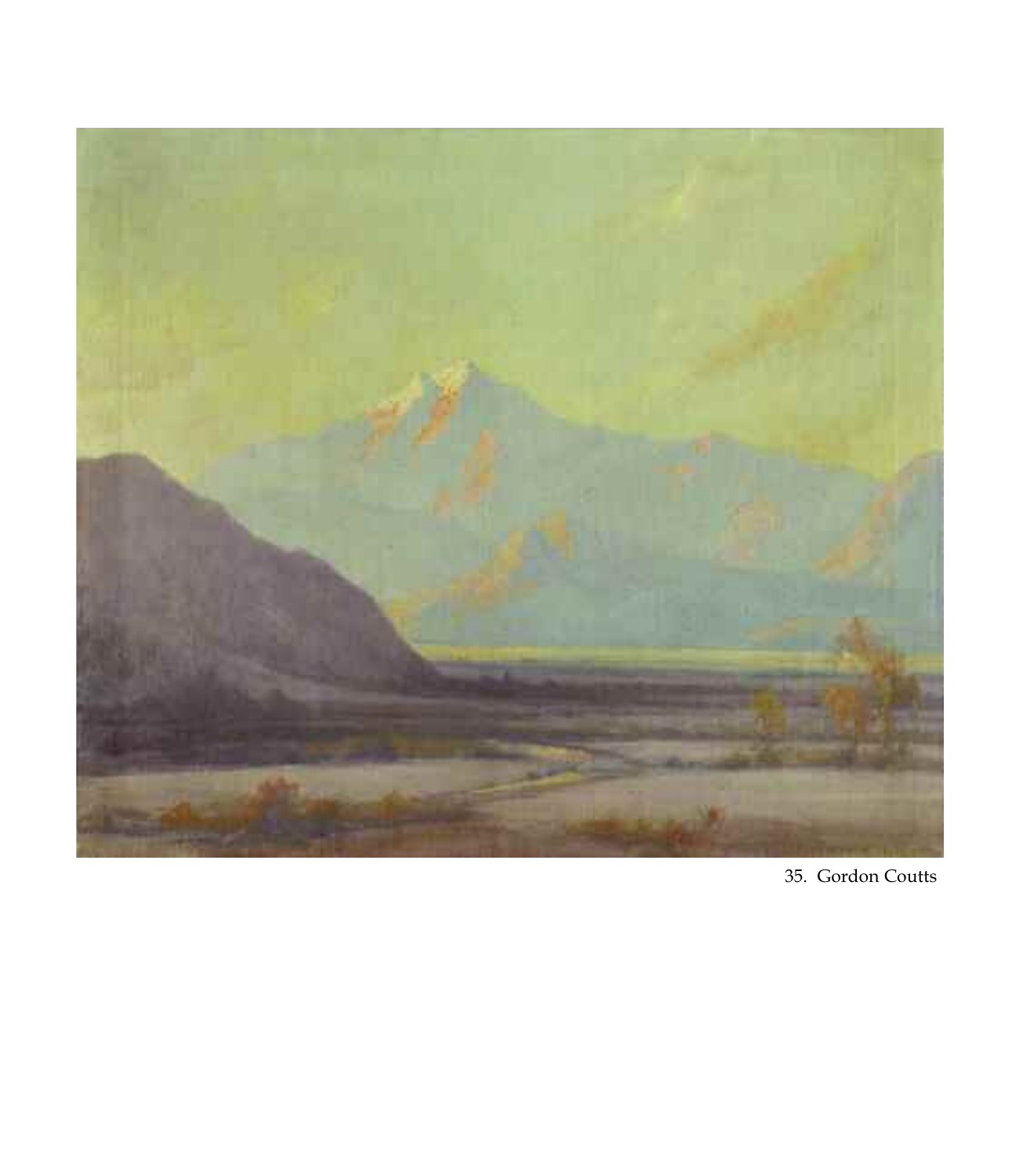**Adrian Feint**

1894-1971

**36. Morning at Palm Beach, 1946** Oil on board 46 x 40.5 cm Signed and dated

**Provenance:** Dr. Egmont Schmidt

#### **Literature:**

*Adrian Feint Flower Paintings,* Ure Smith Pty. Limited, Sydney, 1948, List of Works by Adrian Feint, page 78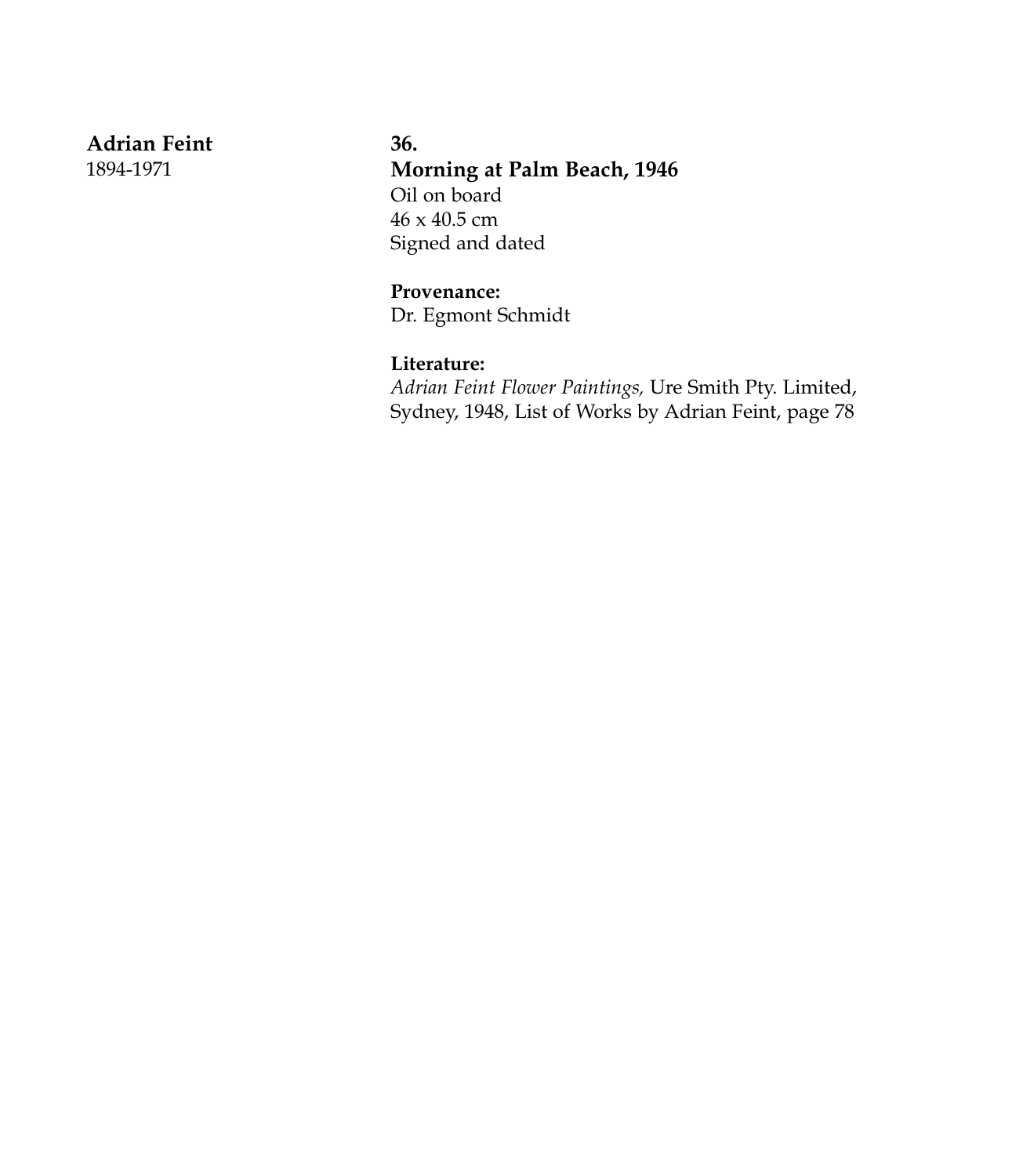

36. Adrian Feint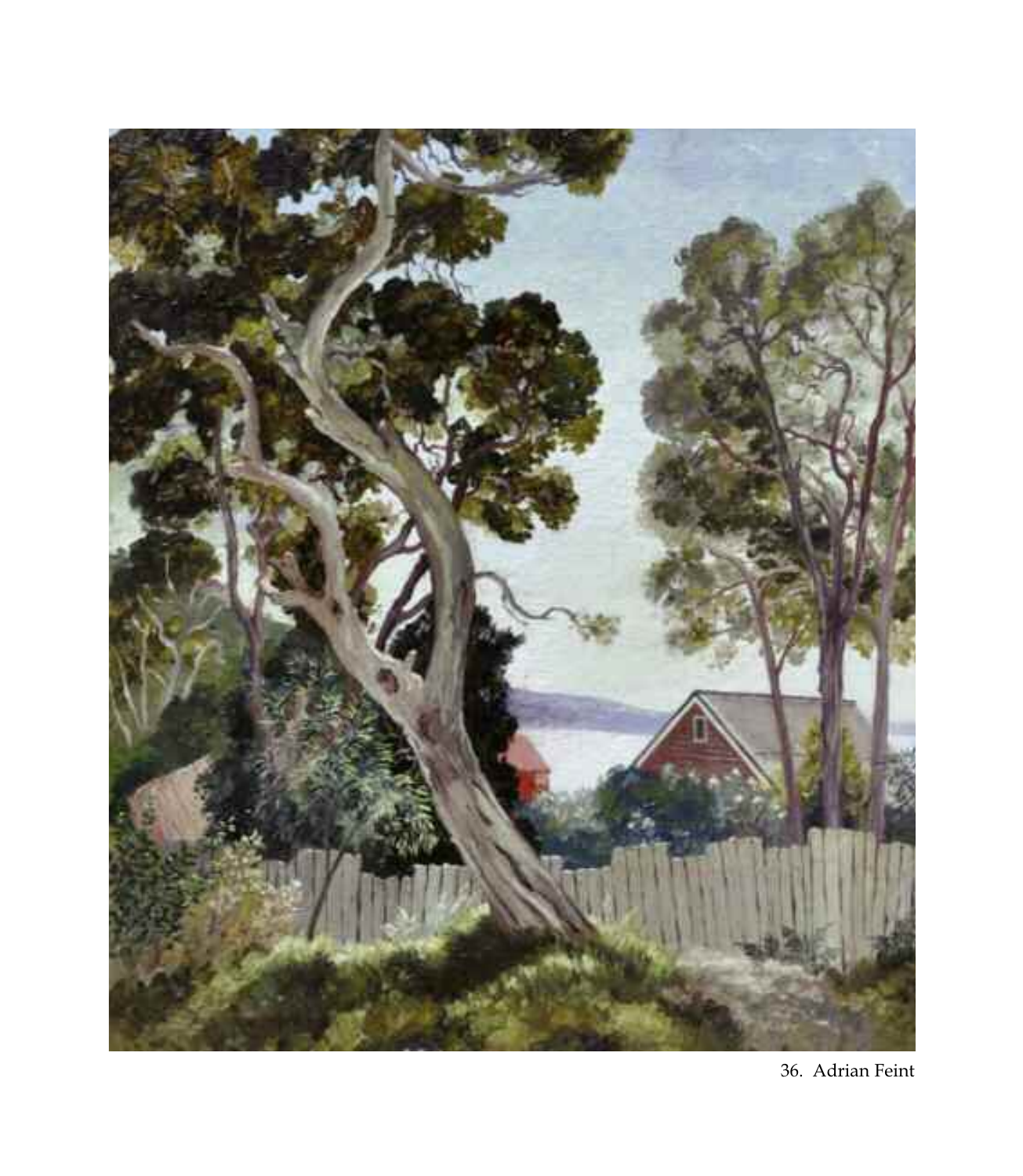**H. R. Gallop** 1890-1958

#### **37.**

**Evening Light, Boat Harbour 1952**

Oil on board 29.5 x 37 cm Signed; also signed on reverse and inscribed *Painted Jan. 1952 about 6 pm*

## **Provenance:**

Brock Rowe, Sydney until 2007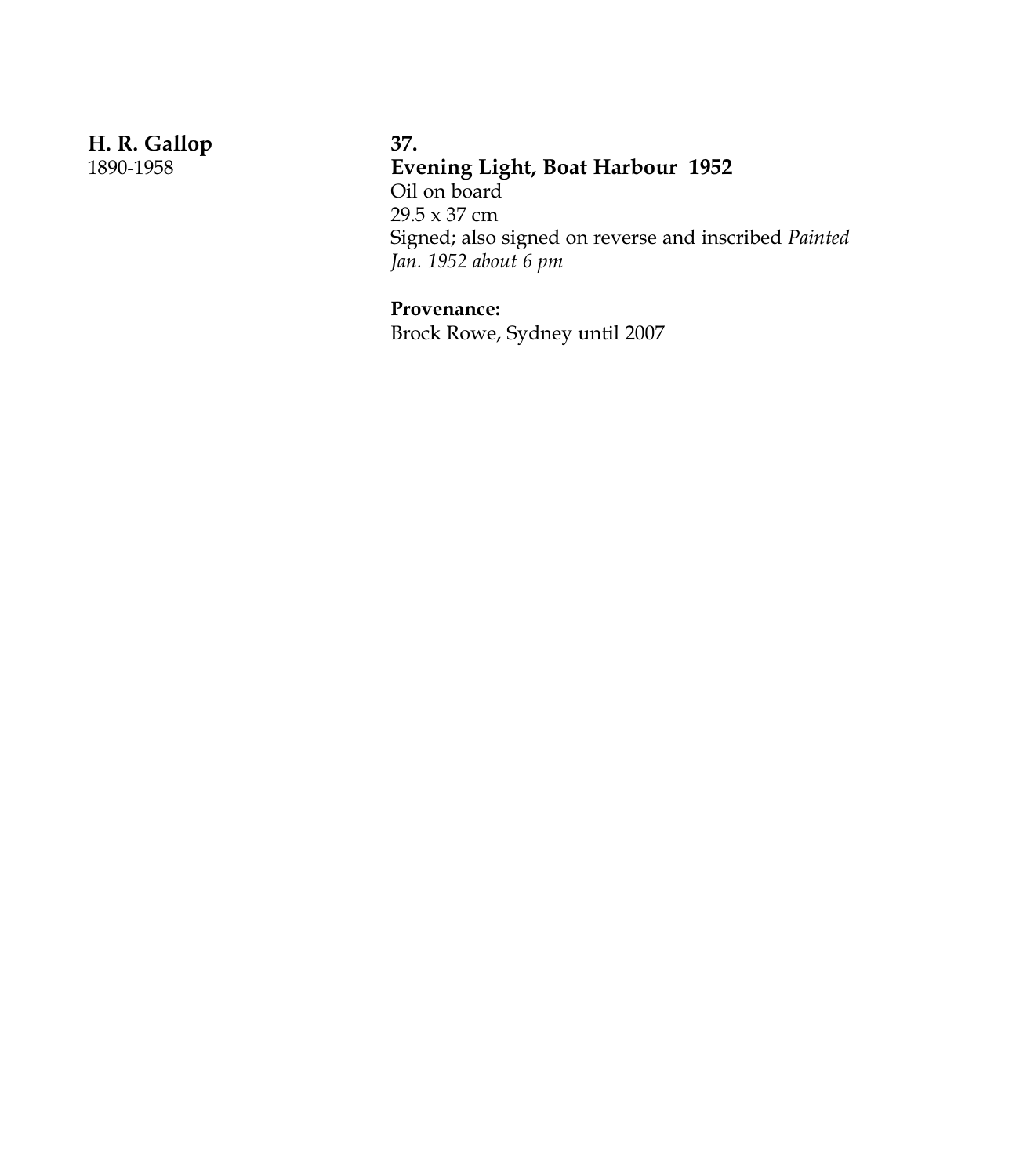

37. H. R. Gallop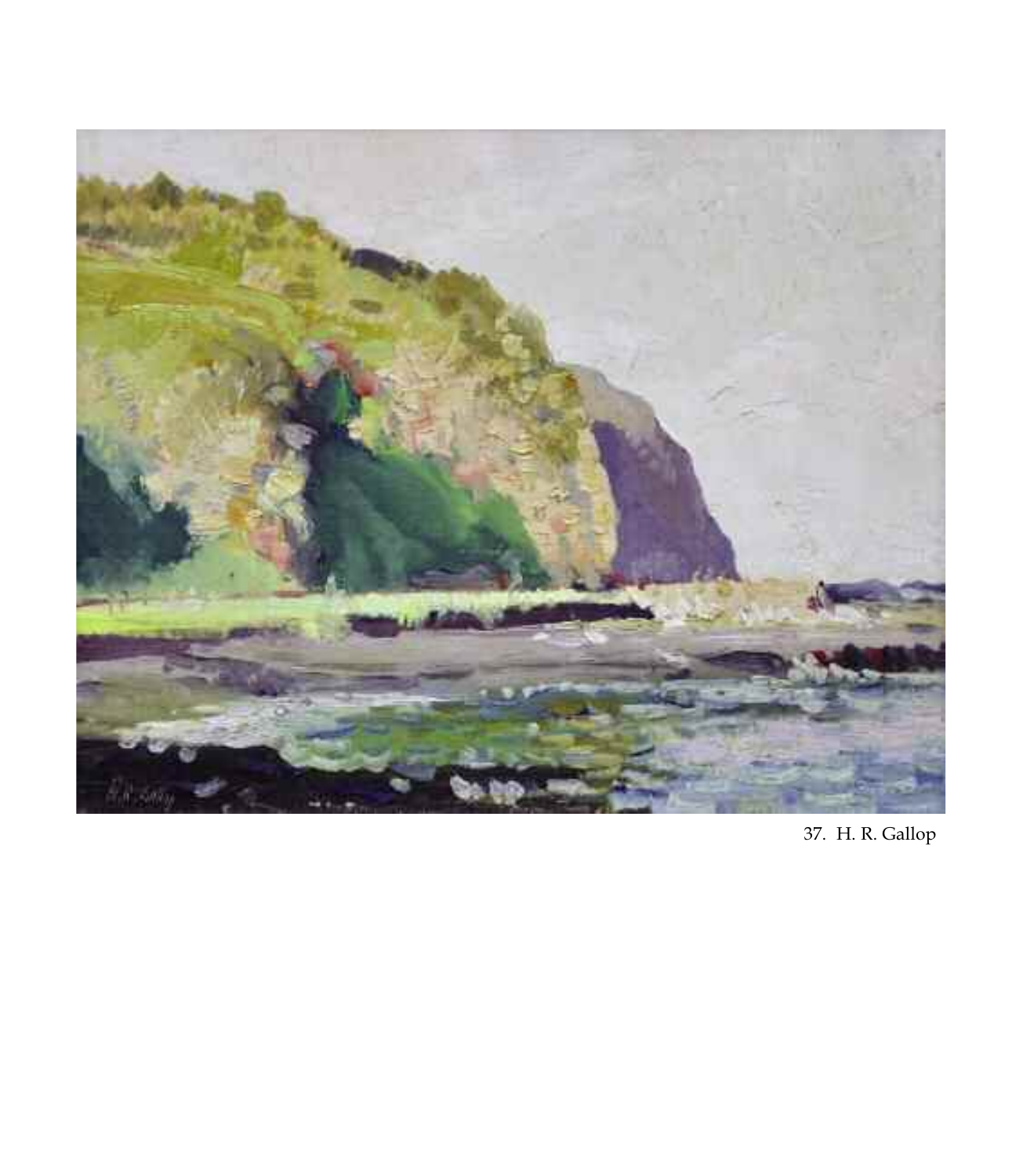**J o h n L o x t o n**

1 9 0 3 – 1 9 6 9

**3 8 . Changing Light, Sydney Harbour** (near the Spit Bridge) Oil on canvas 4 7 x 5 4 . 5 c m Signed; also titled on the reverse of the frame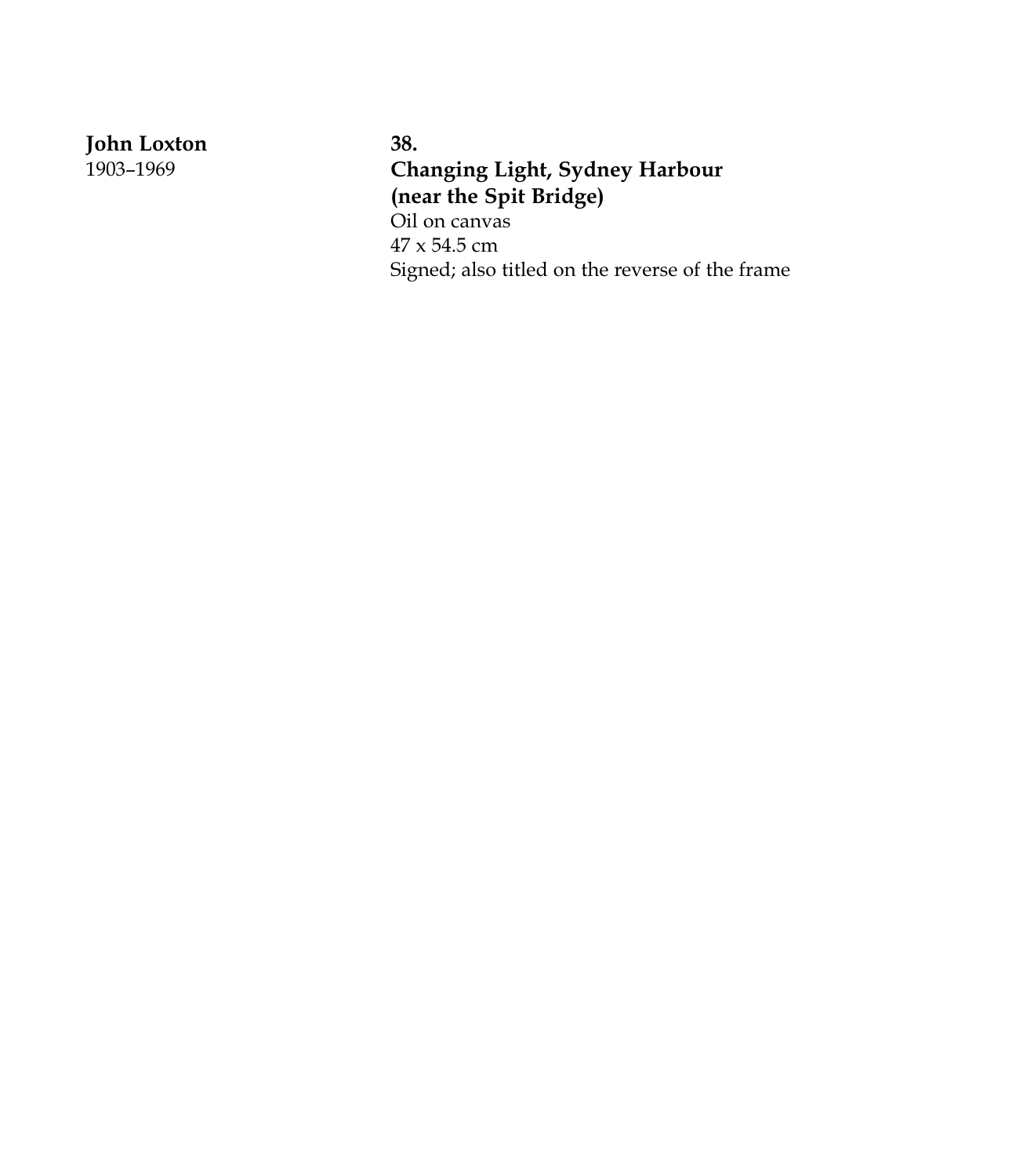

38. John Loxton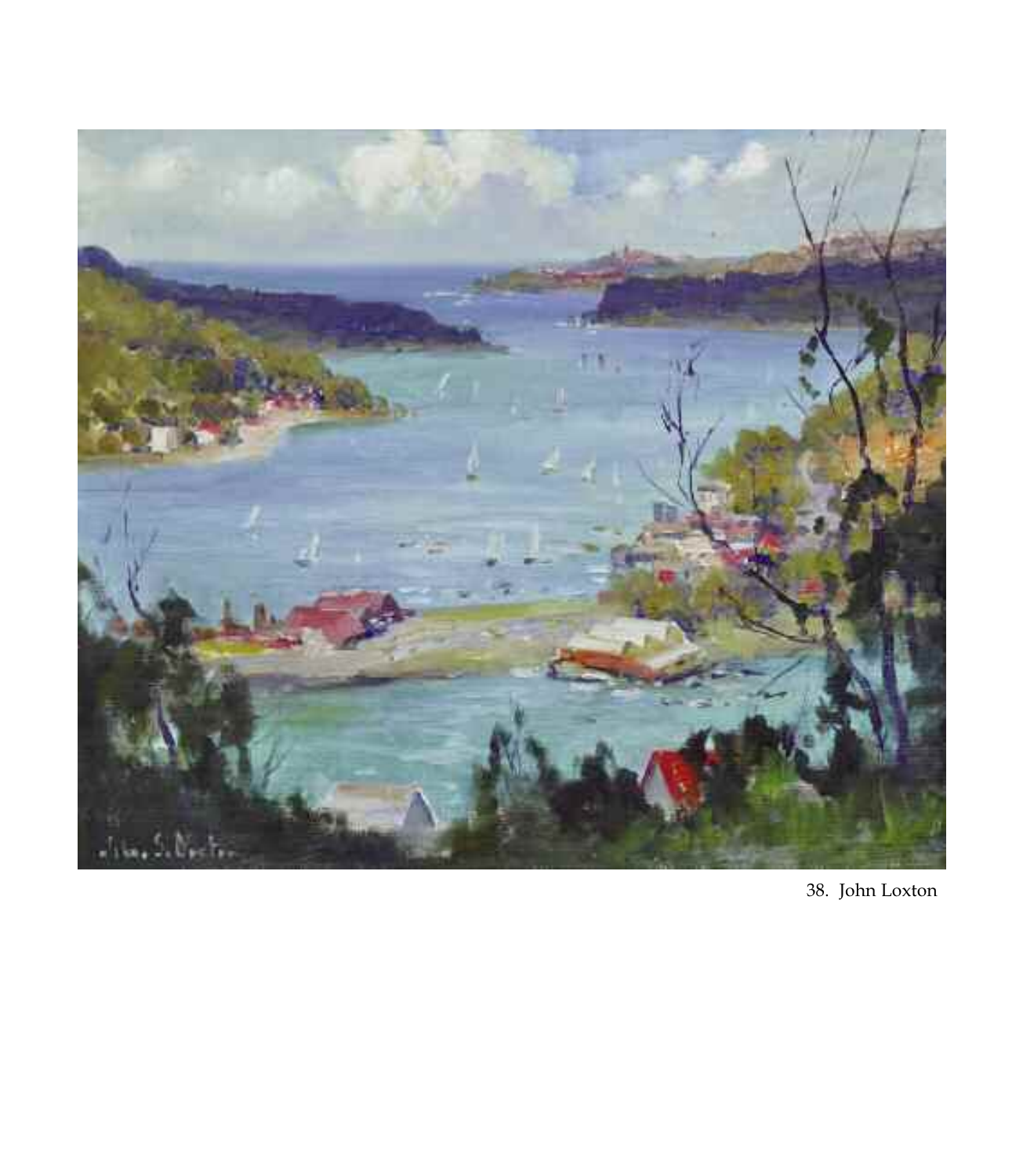**John D. Moore** 1888-1958

## **39.**

**The Balcony**

Oil on canvas mounted on board 36 x 44 cm Signed; also signed on reverse and inscribed *1.* and *The Balcony*

**Provenance:**

with Macquarie Galleries, Sydney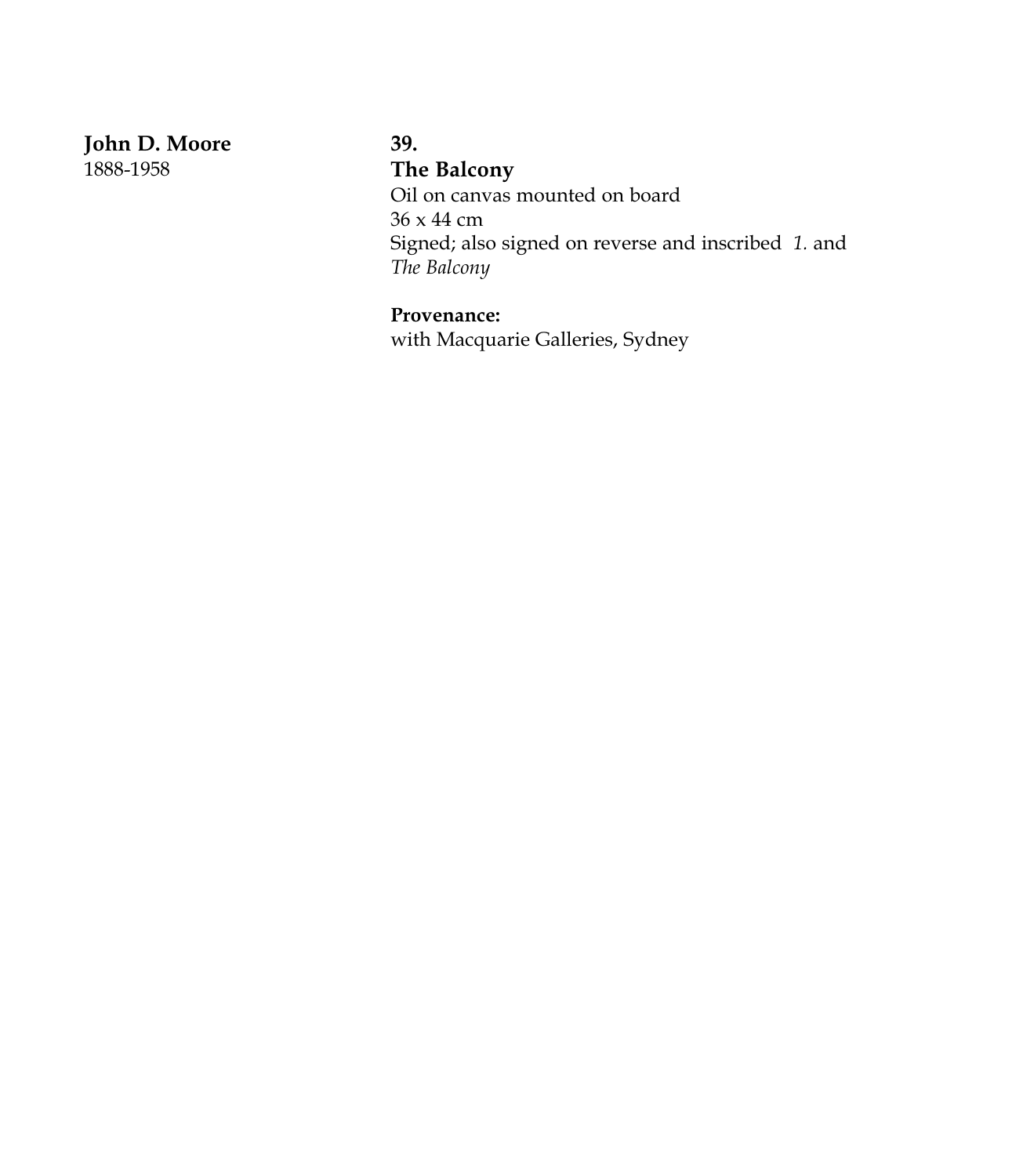

39. John D. Moore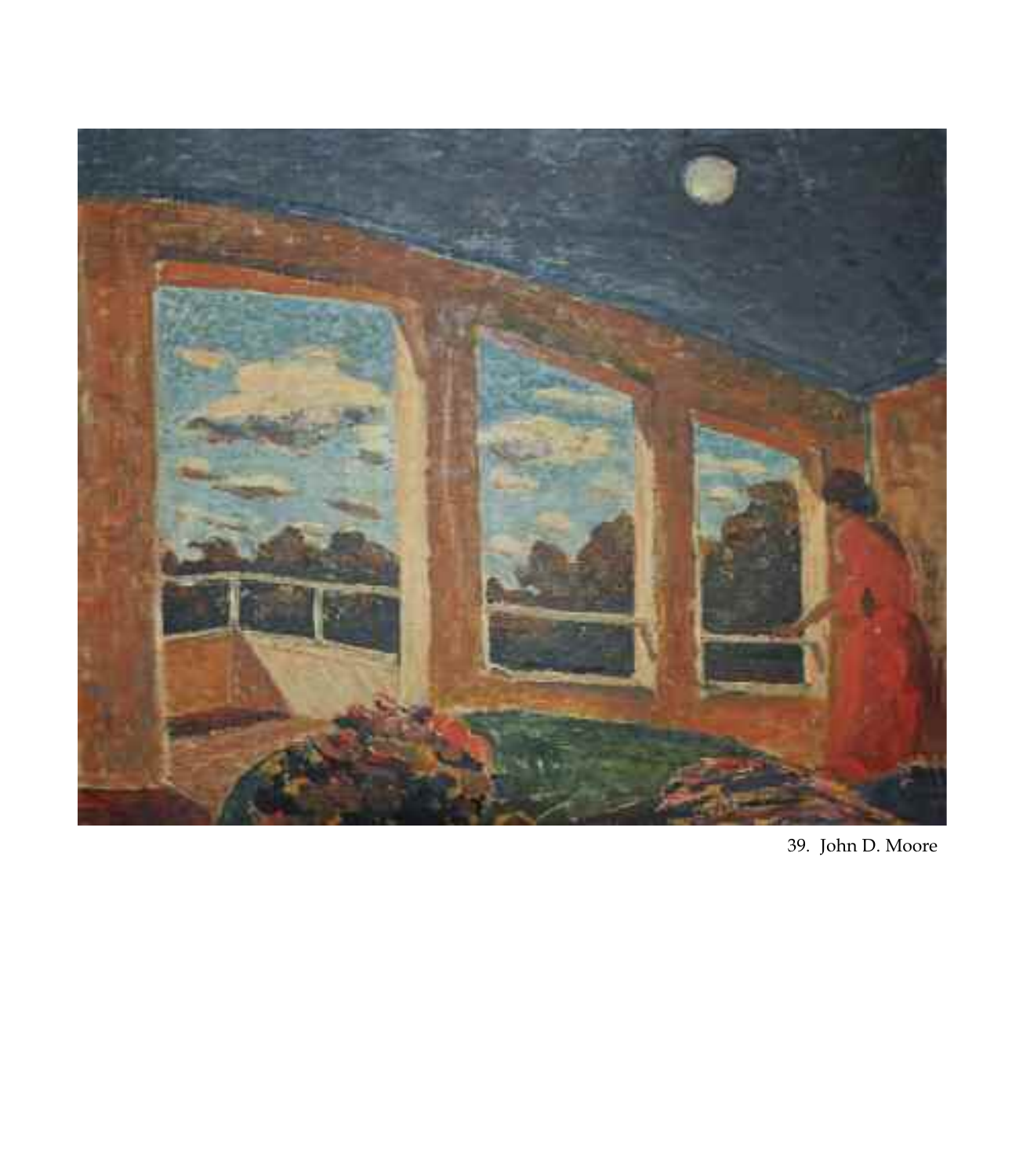## List of Artists

| 9              | Aldis, E. A.              |
|----------------|---------------------------|
| 3,4            | Australian School         |
| 5              | Australian Chinese School |
| 32             | Bresslern-Roth, N. von    |
| 29             | Bryant, C.                |
| 31             | Campbell, R.              |
| 7, 8           | Carse, J. H.              |
| 18, 19, 20     | Conder, C.                |
| 21, 22, 23     |                           |
| 35             | Coutts, G.                |
| 10, 11         | Curtis, J. W.             |
| 28             | Davidson, B.              |
| 6              | Dowling, R. H.            |
| 36             | Feint, A.                 |
| 14             | Fullwood, A. H.           |
| 37             | Gallop, H. R.             |
| 1              | Gould, W. B.              |
| 24, 25         | Lees, D.                  |
| 33, 34         | Lindsay, P.               |
| 38             | Loxton, J.                |
| 39             | Moore, J. D               |
| 27             | Muntz-Adams, J.           |
| 30             | Officer, E. C.            |
| 16, 17         | Ramsay, H.                |
| 13             | Scheltema, J. H.          |
| 15             | Strutt, A. W.             |
| 26             | Traill, J.                |
| 12             | Turner, J. A.             |
| $\overline{c}$ | Twigg, A.                 |

**P r i n t e r** Distinction Printing

**I S B N 9 7 8 0 9 5 8 74 9 6 7 1**